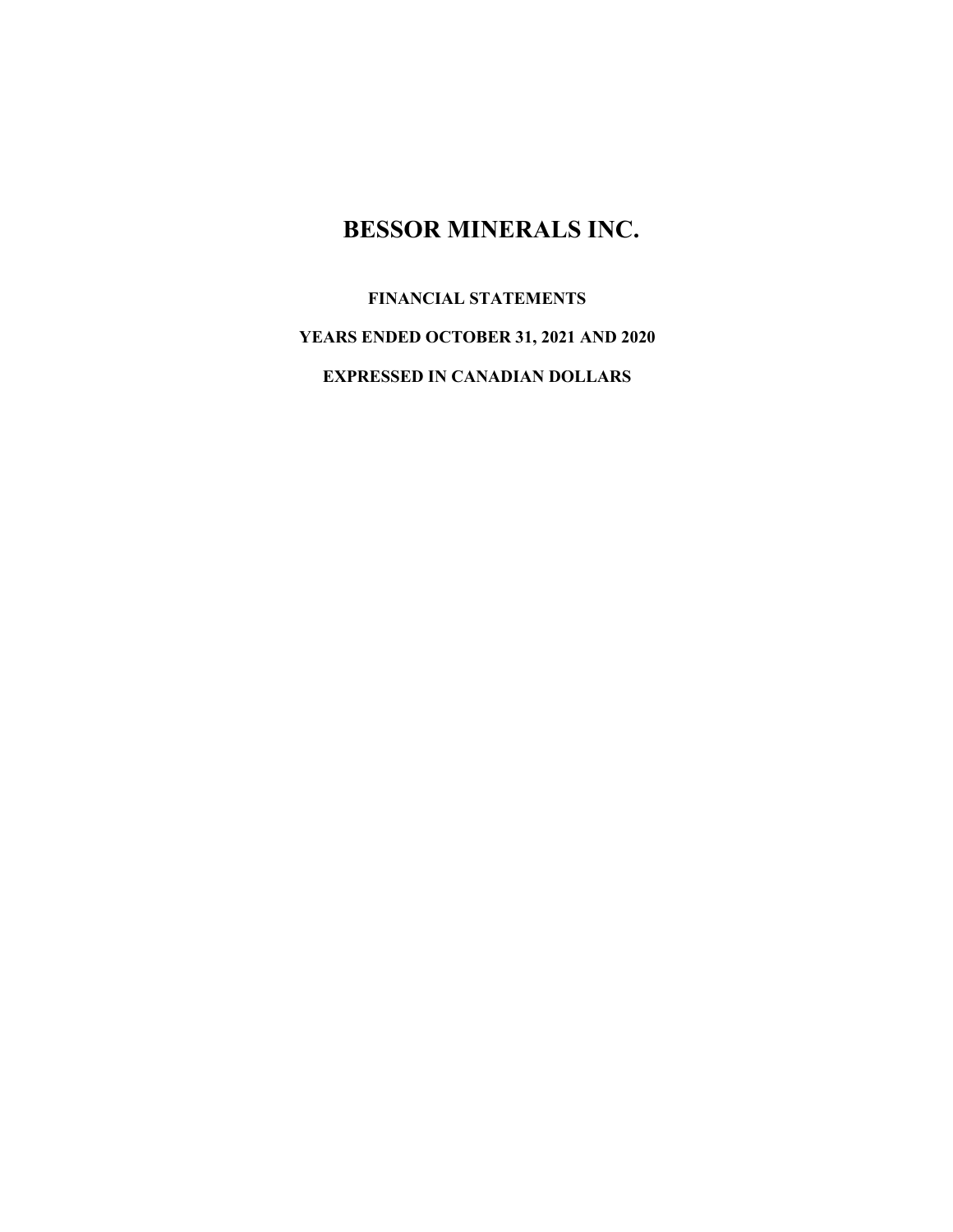

DALE MATHESON CARR-HILTON LABONTE LLP CHARTERED PROFESSIONAL ACCOUNTANTS

#### **INDEPENDENT AUDITOR'S REPORT**

To the Shareholders of Bessor Minerals Inc.

#### **Opinion**

We have audited the financial statements of Bessor Minerals Inc. (the "Company"), which comprise the statements of financial position as at October 31, 2021 and 2020, and the statements of loss and comprehensive loss, changes in equity and cash flows for the years then ended, and notes to the financial statements, including a summary of significant accounting policies (collectively referred to as the "financial statements").

In our opinion, the accompanying financial statements present fairly, in all material respects, the financial position of the Company as at October 31, 2021 and 2020, and its financial performance and its cash flows for the years then ended in accordance with International Financial Reporting Standards.

#### **Basis for Opinion**

We conducted our audit in accordance with Canadian generally accepted auditing standards. Our responsibilities under those standards are further described in the *Auditor's Responsibilities for the Audit of the Financial Statements* section of our report. We are independent of the Company in accordance with the ethical requirements that are relevant to our audit of the financial statements in Canada, and we have fulfilled our other ethical responsibilities in accordance with these requirements. We believe that the audit evidence we have obtained is sufficient and appropriate to provide a basis for our opinion.

#### **Material Uncertainty Related to Going Concern**

We draw attention to Note 2 to the financial statements, which describes events and conditions that indicate that a material uncertainty exists that may cast significant doubt on the Company's ability to continue as a going concern. Our opinion is not modified in respect of this matter.

#### **Other Information**

Management is responsible for the other information. The other information comprises the information included in Management's Discussion and Analysis.

Our opinion on the financial statements does not cover the other information and we do not express any form of assurance conclusion thereon.

In connection with our audit of the financial statements, our responsibility is to read the other information identified above and, in doing so, consider whether the other information is materially inconsistent with the financial statements or our knowledge obtained in the audit, or otherwise appears to be materially misstated.

We obtained Management's Discussion and Analysis prior to the date of this auditor's report. If, based on the work we have performed, we conclude that there is a material misstatement of this other information, we are required to report that fact. We have nothing to report in this regard.

#### **Responsibilities of Management and Those Charged with Governance for the Financial Statements**

Management is responsible for the preparation and fair presentation of the financial statements in accordance with International Financial Reporting Standards, and for such internal control as management determines is necessary to enable the preparation of financial statements that are free from material misstatement, whether due to fraud or error.

In preparing the financial statements, management is responsible for assessing the Company's ability to continue as a going concern, disclosing, as applicable, matters related to going concern and using the going concern basis of accounting unless management either intends to liquidate the Company or to cease operations, or has no realistic alternative but to do so.

Those charged with governance are responsible for overseeing the Company's financial reporting process.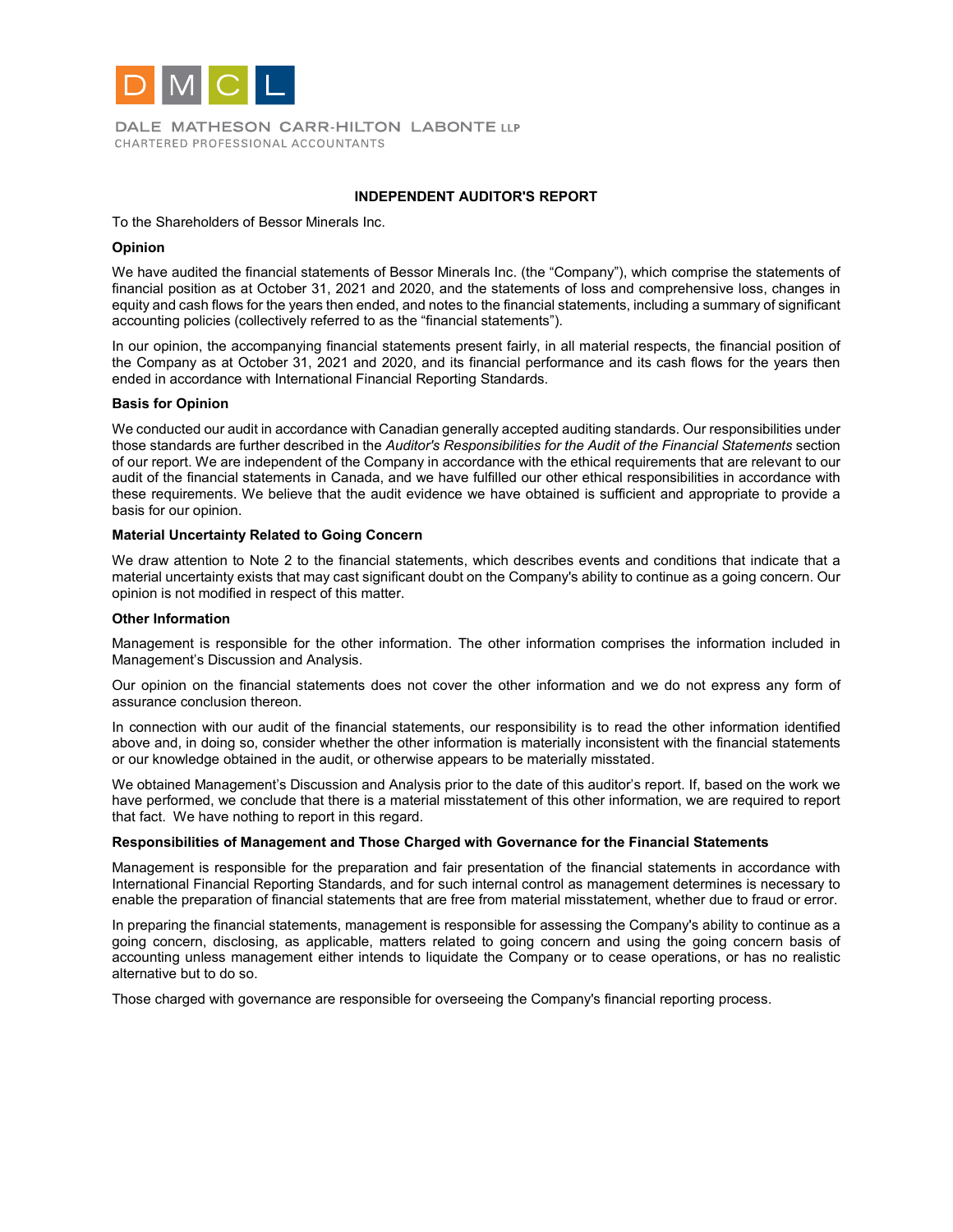#### **Auditor's Responsibilities for the Audit of the Financial Statements**

Our objectives are to obtain reasonable assurance about whether the financial statements as a whole are free from material misstatement, whether due to fraud or error, and to issue an auditor's report that includes our opinion. Reasonable assurance is a high level of assurance, but is not a guarantee that an audit conducted in accordance with Canadian generally accepted auditing standards will always detect a material misstatement when it exists. Misstatements can arise from fraud or error and are considered material if, individually or in the aggregate, they could reasonably be expected to influence the economic decisions of users taken on the basis of these financial statements.

As part of an audit in accordance with Canadian generally accepted auditing standards, we exercise professional judgment and maintain professional skepticism throughout the audit. We also:

- Identify and assess the risks of material misstatement of the financial statements, whether due to fraud or error, design and perform audit procedures responsive to those risks, and obtain audit evidence that is sufficient and appropriate to provide a basis for our opinion. The risk of not detecting a material misstatement resulting from fraud is higher than for one resulting from error, as fraud may involve collusion, forgery, intentional omissions, misrepresentations, or the override of internal control.
- Obtain an understanding of internal control relevant to the audit in order to design audit procedures that are appropriate in the circumstances, but not for the purpose of expressing an opinion on the effectiveness of the Company's internal control.
- Evaluate the appropriateness of accounting policies used and the reasonableness of accounting estimates and related disclosures made by management.
- Conclude on the appropriateness of management's use of the going concern basis of accounting and based on the audit evidence obtained, whether a material uncertainty exists related to events or conditions that may cast significant doubt on the Company's ability to continue as a going concern. If we conclude that a material uncertainty exists, we are required to draw attention in our auditor's report to the related disclosures in the financial statements or, if such disclosures are inadequate, to modify our opinion. Our conclusions are based on the audit evidence obtained up to the date of our auditor's report. However, future events or conditions may cause the Company to cease to continue as a going concern.
- Evaluate the overall presentation, structure and content of the financial statements, including the disclosures, and whether the financial statements represent the underlying transactions and events in a manner that achieves fair presentation.

We communicate with those charged with governance regarding, among other matters, the planned scope and timing of the audit and significant audit findings, including any significant deficiencies in internal control that we identify during our audit.

We also provide those charged with governance with a statement that we have complied with relevant ethical requirements regarding independence, and to communicate with them all relationships and other matters that may reasonably be thought to bear on our independence, and where applicable, related safeguards.

The engagement partner on the audit resulting in this independent auditor's report is David Goertz.

Dmol.

**DALE MATHESON CARR-HILTON LABONTE LLP CHARTERED PROFESSIONAL ACCOUNTANTS** Vancouver, BC

February 28, 2022



An independent firm associated with Moore Global Network Limited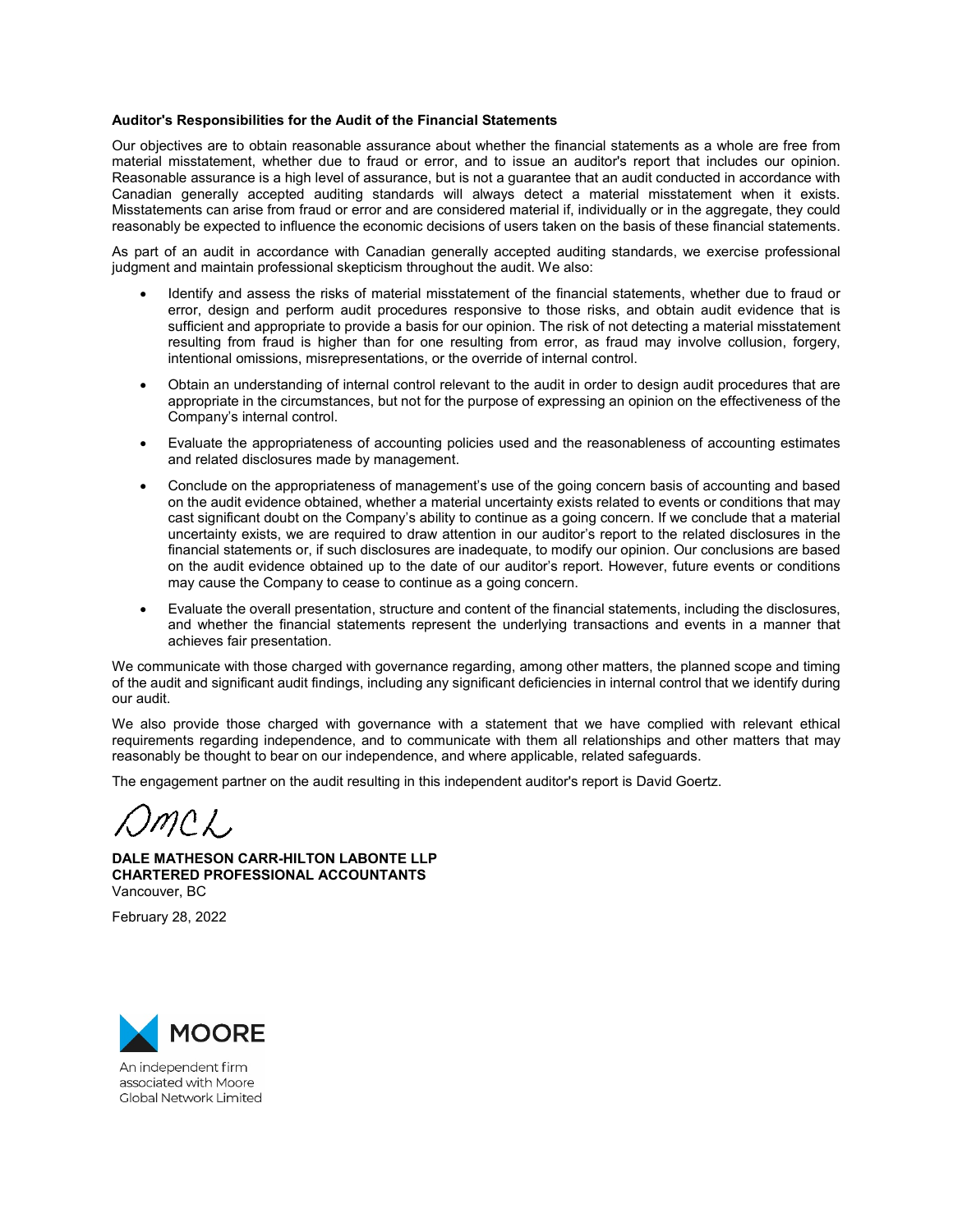### **BESSOR MINERALS INC. Statements of Financial Position As at October 31, (Expressed in Canadian Dollars)**

|                                                            | October 31,<br>2021 |    | October 31,<br>2020 |
|------------------------------------------------------------|---------------------|----|---------------------|
| <b>ASSETS</b>                                              |                     |    |                     |
| <b>CURRENT ASSETS</b>                                      |                     |    |                     |
| Cash and cash equivalents (Note 5)<br>\$                   | 361,297             | S  | 480,423             |
| Accounts receivable                                        | 1,311               |    | 744                 |
| Prepaid expenses                                           | 654                 |    | 579                 |
|                                                            | 363,262             |    | 481,746             |
| <b>RECLAMATION ADVANCE (Note 6)</b>                        | 5,000               |    | 5,000               |
| MINERAL EXPLORATION AND EVALUATION ASSETS (Notes 7 and 11) | 480,740             |    | 415,453             |
| <b>MARKETABLE SECURITIES (Note 8)</b>                      | 1                   |    | 1                   |
|                                                            |                     |    |                     |
| \$                                                         | 849,003             | \$ | 902,200             |
| <b>LIABILITIES</b>                                         |                     |    |                     |
| <b>CURRENT LIABILITIES</b>                                 |                     |    |                     |
| $\mathbf S$<br>Accounts payable and accrued liabilities    | 10,000              | \$ | 14,034              |
| <b>EQUITY</b>                                              |                     |    |                     |
| <b>SHARE CAPITAL (Note 9)</b>                              | 9,606,071           |    | 9,571,071           |
| <b>RESERVE</b> (Note 10)                                   | 1,056,536           |    | 1,056,536           |
| <b>DEFICIT</b>                                             | (9,823,604)         |    | (9,739,441)         |
|                                                            | 839,003             |    | 888,166             |
| S                                                          | 849,003             | S  | 902,200             |

Approved on behalf of the Board of Directors:

| "Kieran Downes" | "David Billard" |
|-----------------|-----------------|
|                 |                 |
| Kieran Downes   | David Billard   |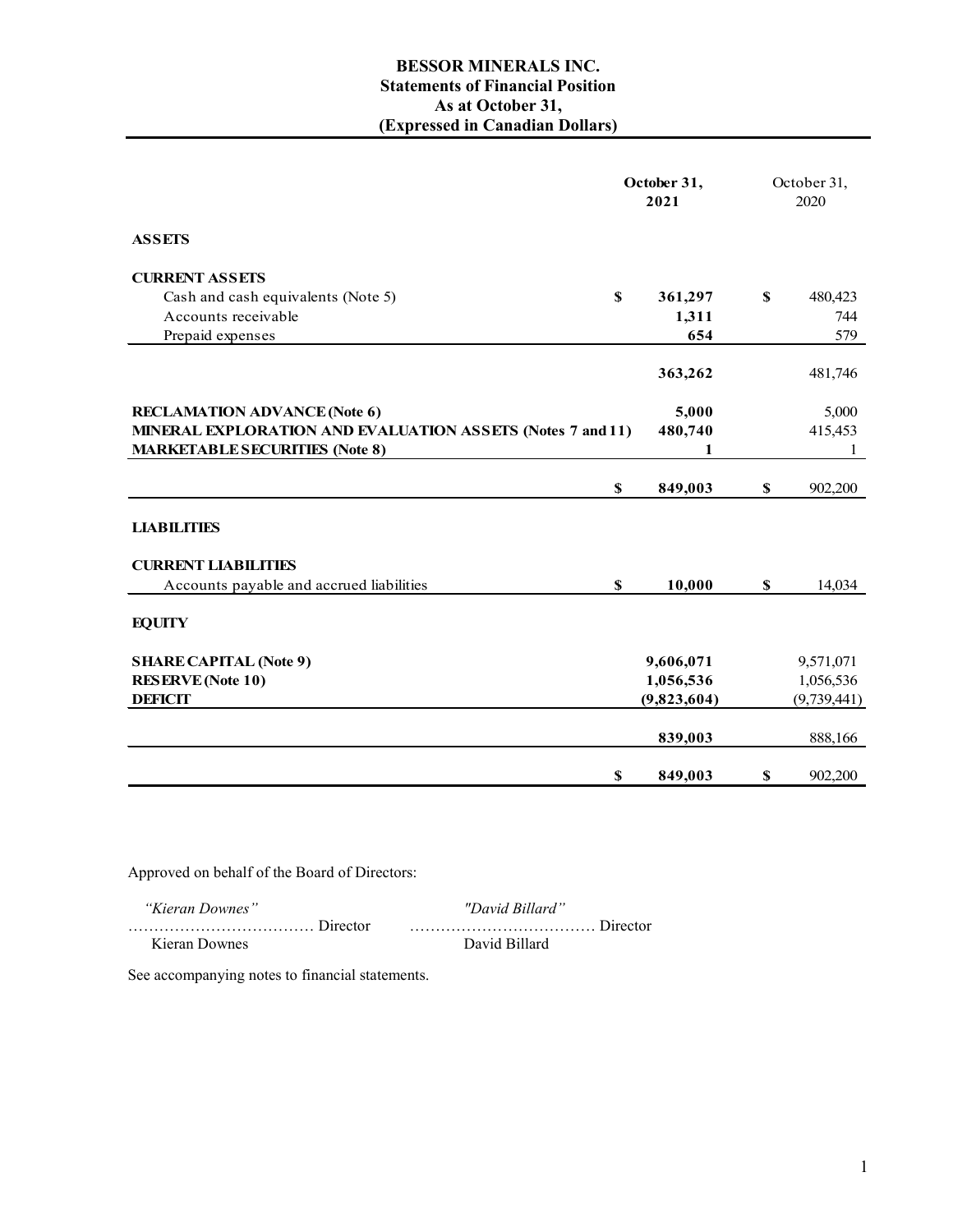### **BESSOR MINERALS INC. Statements of Loss and Comprehensive Loss For the Years Ended October 31, (Expressed in Canadian Dollars)**

|                                               | 2021                | 2020       |
|-----------------------------------------------|---------------------|------------|
| <b>EXPENSES</b>                               |                     |            |
| Foreign exchange loss                         | \$<br><sup>\$</sup> | 18         |
| General and administration                    | 14,403              | 15,033     |
| Management fees (Note 11)                     | 24,000              | 24,000     |
| Professional fees                             | 22,818              | 22,456     |
| Public company costs                          | 24,720              | 12,044     |
| Travel and related costs                      | 441                 | 210        |
|                                               | 86,382              | 73,761     |
| <b>LOSS BEFORE OTHER INCOME</b>               | (86,382)            | (73,761)   |
| <b>FINANCE INCOME</b>                         | 2,219               | 4,207      |
| <b>NET LOSS AND COMPREHENSIVE LOSS</b>        | \$<br>$(84,163)$ \$ | (69, 554)  |
| <b>WEIGHTED AVERAGE NUMBER OF COMMON</b>      |                     |            |
| <b>SHARES OUTSTANDING - BASIC AND DILUTED</b> | 20,444,527          | 19,993,820 |
| <b>BASIC AND DILUTED LOSS</b>                 |                     |            |
| <b>PER SHARE</b>                              | \$<br>$(0.00)$ \$   | (0.00)     |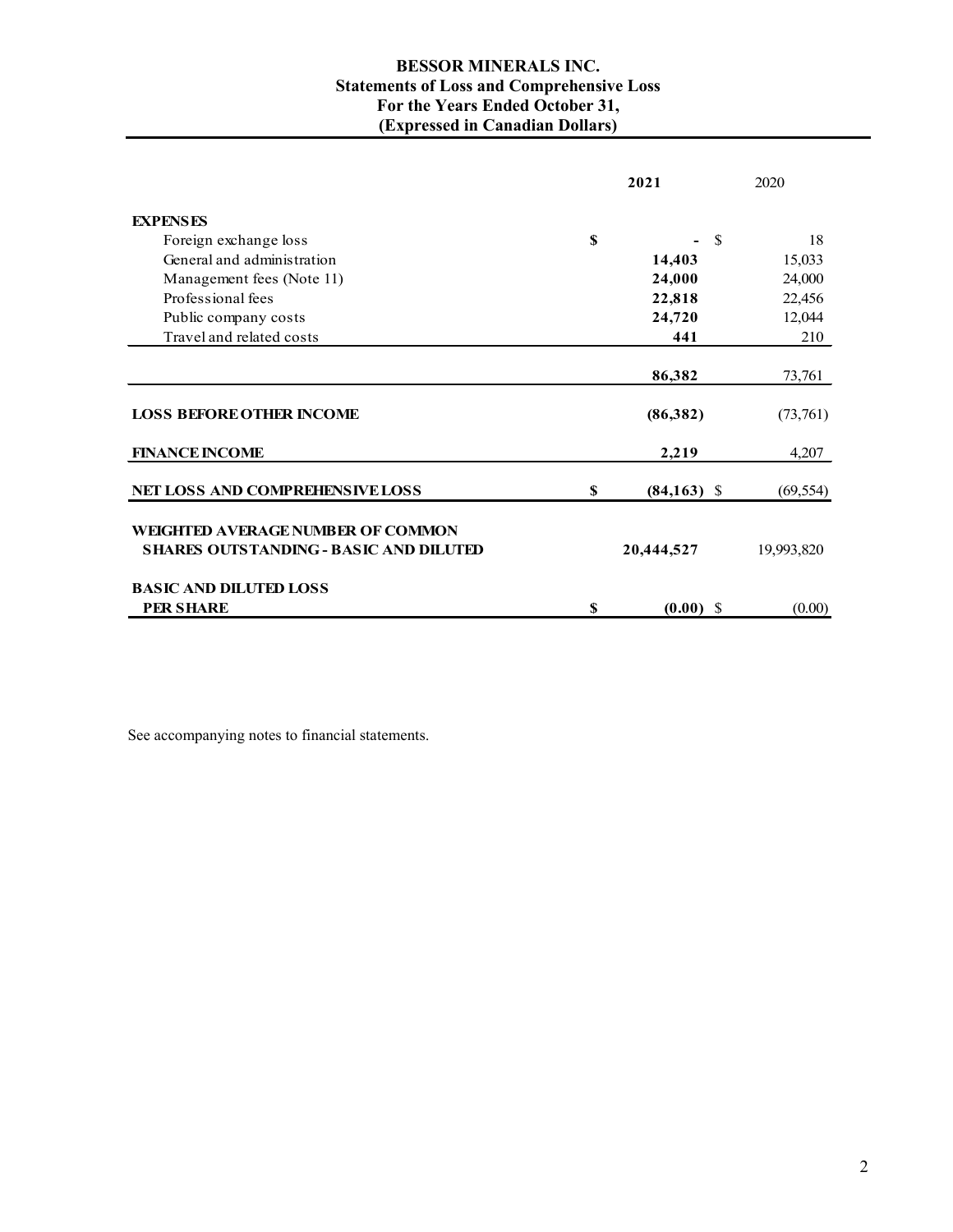#### **BESSOR MINERALS INC. Statements of Changes in Equity (Expressed in Canadian Dollars)**

|                                                             | Number of<br><b>Common</b> |                      |           |                |                              |               |                  |                     |
|-------------------------------------------------------------|----------------------------|----------------------|-----------|----------------|------------------------------|---------------|------------------|---------------------|
|                                                             | <b>Shares</b>              | <b>Share Capital</b> |           | <b>Reserve</b> |                              | Deficit       |                  | <b>Total Equity</b> |
| Balance, October 31, 2019                                   | 19,985,623                 | <sup>S</sup>         | 9,548,571 | <b>S</b>       | 1,056,536                    | <sup>\$</sup> | $(9,669,887)$ \$ | 935,220             |
| Shares issued for mineral exploration and evaluation assets | 300,000                    |                      | 22,500    |                | $\overline{\phantom{0}}$     |               |                  | 22,500              |
| Net loss for the year                                       |                            |                      |           |                | $\qquad \qquad \blacksquare$ |               | (69, 554)        | (69, 554)           |
| Balance, October 31, 2020                                   | 20,285,623                 |                      | 9,571,071 |                | 1,056,536                    |               | (9,739,441)      | 888,166             |
| Shares issued for mineral exploration and evaluation assets | 500,000                    |                      | 35,000    |                | $\overline{\phantom{0}}$     |               |                  | 35,000              |
| Net loss for the year                                       |                            |                      |           |                |                              |               | (84,163)         | (84, 163)           |
| Balance, October 31, 2021                                   | 20,785,623                 |                      | 9,606,071 | <b>S</b>       | 1.056.536                    | \$.           | $(9,823,604)$ \$ | 839,003             |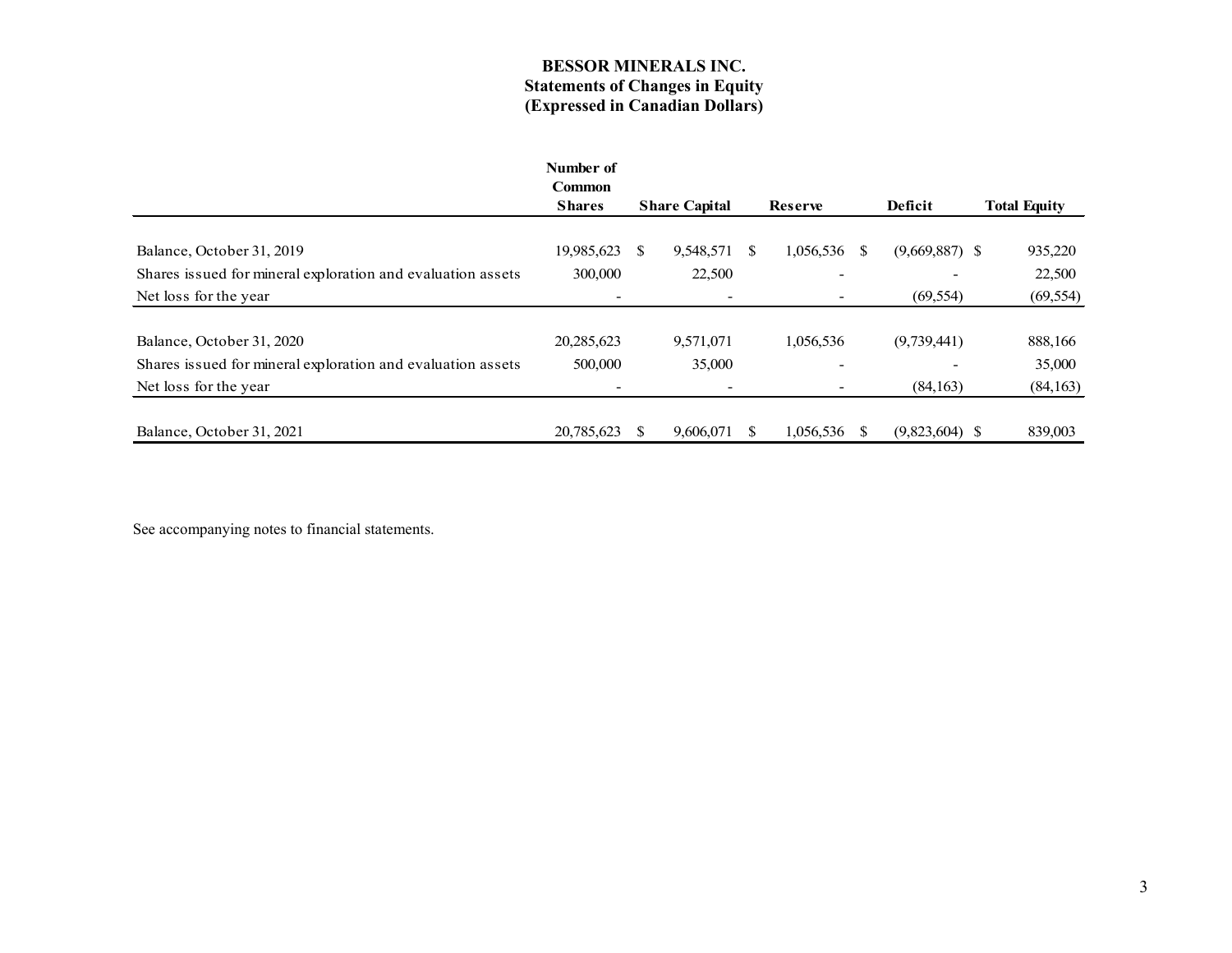### **BESSOR MINERALS INC. Statements of Cash Flow For the Years Ended October 31, (Expressed in Canadian Dollars)**

|                                                         |    | 2021       |    | 2020      |  |
|---------------------------------------------------------|----|------------|----|-----------|--|
| <b>OPERATING ACTIVITIES</b>                             |    |            |    |           |  |
| Net loss                                                | S  | (84, 163)  | \$ | (69, 554) |  |
| Changes in non-cash working capital                     |    |            |    |           |  |
| Accounts receivable                                     |    | (567)      |    | (34)      |  |
| Prepaid expenses                                        |    | (75)       |    | 8         |  |
| Accounts payable and accrued liabilities                |    | (4, 034)   |    | (939)     |  |
| <b>CASH USED IN OPERATING ACTIVITIES</b>                |    | (88, 839)  |    | (70, 519) |  |
| <b>INVESTING ACTIVITIES</b>                             |    |            |    |           |  |
| Investment in mineral exploration and evaluation assets |    | (30, 287)  |    | (6,200)   |  |
| Refund of Mineral Exploration Tax Credit                |    |            |    | 360       |  |
| <b>CASH USED IN INVESTING ACTIVITIES</b>                |    | (30, 287)  |    | (5,840)   |  |
| <b>CHANGE IN CASH AND CASH EQUIVALENTS</b>              |    | (119, 126) |    | (76,359)  |  |
| CASH AND CASH EQUIVALENTS, BEGINNING OF YEAR            |    | 480,423    |    | 556,782   |  |
| CASH AND CASH EQUIVALENTS, END OF YEAR                  | S  | 361,297    | \$ | 480,423   |  |
| <b>SUPPLEMENTAL CASH FLOW INFORMATION</b>               |    |            |    |           |  |
| Interest received                                       | \$ | 2,219      | \$ | 4,207     |  |
| Income tax paid                                         | \$ |            | \$ |           |  |
| Non-cash financing activities                           |    |            |    |           |  |
| Shares issued for mineral exploration and evaluation    |    |            |    |           |  |
| assets                                                  | \$ | 35,000     | \$ | 22,500    |  |
| <b>CASH AND CASH EQUIVALENTS</b>                        |    |            |    |           |  |
| Cash                                                    | \$ | 8,478      | \$ | 28,022    |  |
| Guaranteed investment certificates                      |    | 352,819    |    | 452,401   |  |
|                                                         | \$ | 361,297    | \$ | 480,423   |  |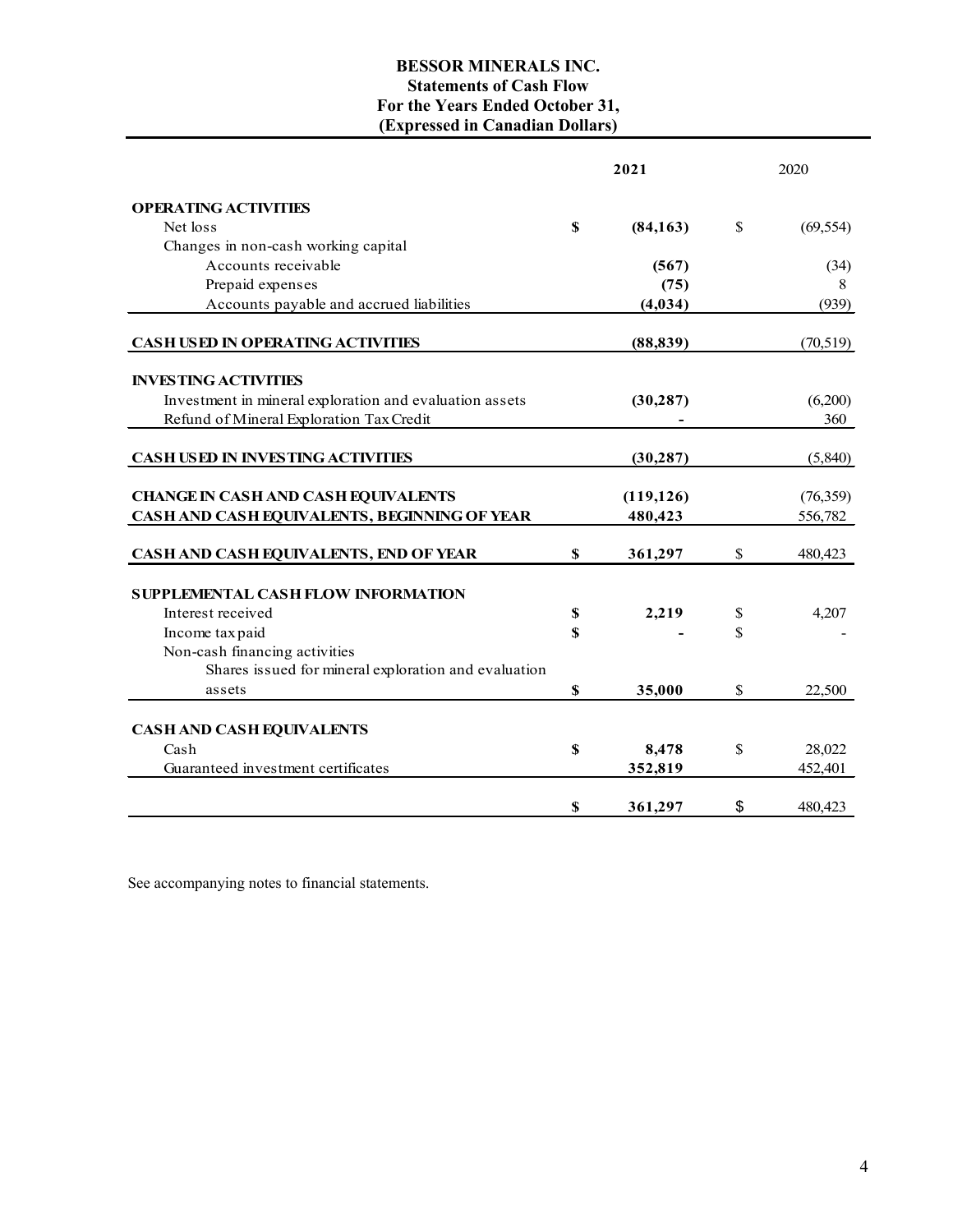### **1. NATURE OF OPERATIONS**

Bessor Minerals Inc. (the "Company") of Box 37033 Country Club PO, Nanaimo, British Columbia, V9T 6N4 was incorporated under the *Business Corporations Act* (Alberta) on June 4, 2007. A Plan of Arrangement between the Company, Signet Minerals Inc. and Cash Minerals Ltd. was completed on August 7, 2007. The Company was listed on the TSX Venture Exchange ("TSX-V") on September 20, 2007. The Company trades under the symbol "BST". The principal business of the Company is the identification, evaluation and acquisition of mineral properties, as well as exploration of mineral properties once acquired.

### **2. GOING CONCERN**

These financial statements have been prepared on the basis of accounting principles applicable to a going concern, which assumes that the Company will continue in operation for the foreseeable future and will be able to realize its assets and discharge its liabilities in the normal course of operations.

The Company is in the process of exploring and evaluating its mineral exploration and evaluation assets. On the basis of the information to date, it has not yet determined whether these assets contain economically recoverable ore reserves. The underlying value of the mineral exploration and evaluation assets and related deferred costs is entirely dependent on the existence of economically recoverable reserves, the ability of the Company to obtain the necessary financing to complete development and upon future profitable production. The amounts shown as mineral exploration and evaluation assets and deferred exploration costs represent net costs to date, less any amounts written off, and do not necessarily represent present or future values.

The Company's ability to continue as a going concern is dependent on accessing capital markets or entering into collaborative agreements that would provide additional financing. These material uncertainties may cast significant doubt about the Company's ability to continue as a going concern.

Realization values may be substantially different from carrying values as shown. These financial statements do not include any adjustments that would be necessary to the carrying values and classifications of assets and liabilities should the Company be unable to continue as a going concern.

In early March 2020, there was a global outbreak of coronavirus (COVID-19) that has resulted in changes in global supply and demand of certain mineral and energy products. These changes, including a potential economic downturn and any potential resulting direct and indirect negative impact to the Company cannot be determined, but they could have a prospective material impact on the Company's project exploration activities, liquidity and the ability to obtain financing.

### **3. BASIS OF PRESENTATION**

#### Statement of compliance

The financial statements of the Company have been prepared in accordance with International Financial Reporting Standards, as issued by the International Accounting Standards Board and the International Financial Reporting Issues Committee ("IFRIC").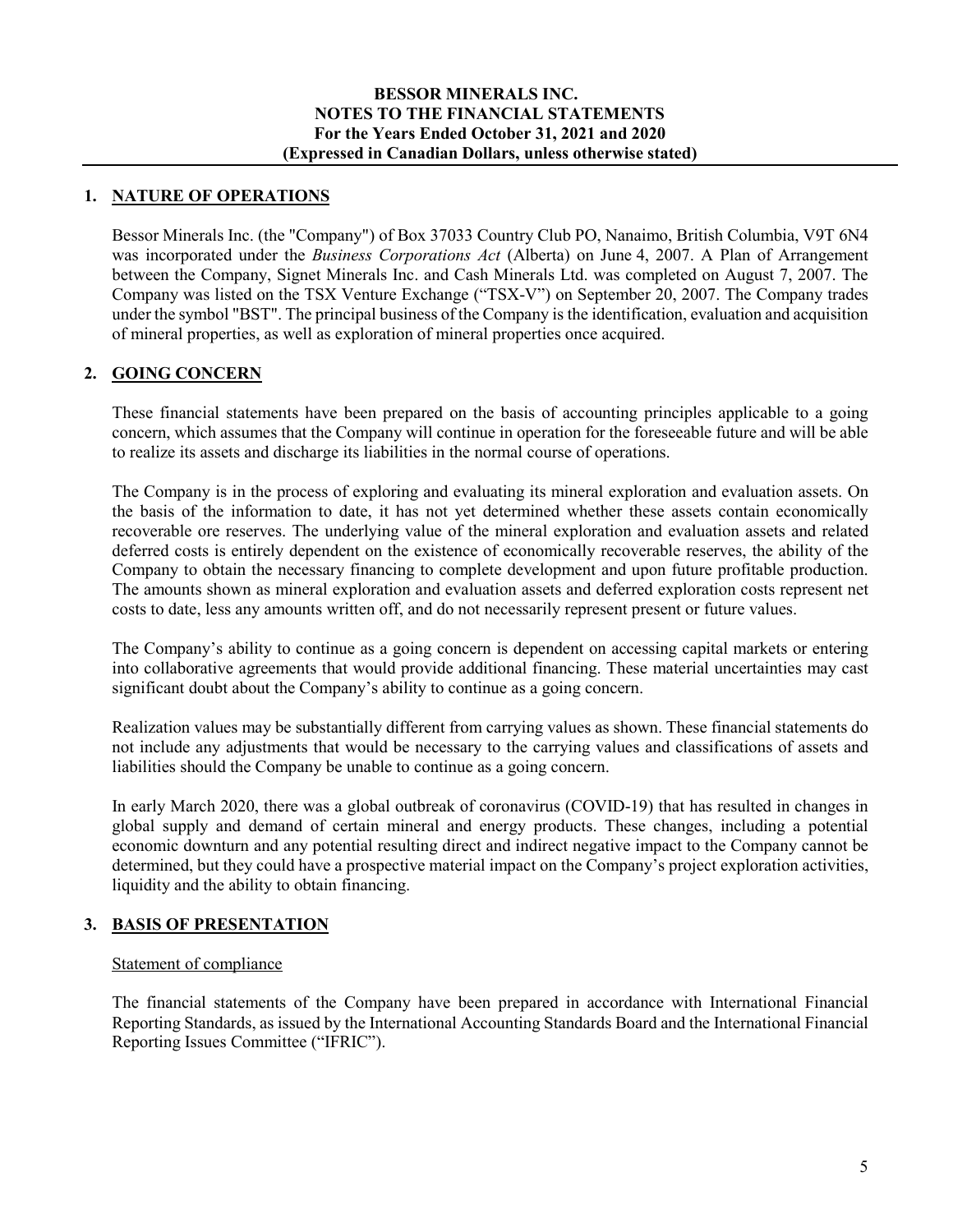### **3. BASIS OF PRESENTATION (continued)**

#### Approval of the financial statements

The financial statements of the Company for the year ended October 31, 2021 were reviewed by the Audit Committee, and authorized for issue on February 28, 2022 by the Board of Directors of the Company.

#### Measurement basis

The financial statements are presented in Canadian dollars, which is the functional currency of the Company. The financial statements of the Company have been prepared on an accrual basis, except for cash flow information, and are based on historical costs, except for certain financial instruments, which are stated at their fair values.

#### **4. SUMMARY OF SIGNIFICANT ACCOUNTING POLICIES**

The significant accounting policies of the Company include the following:

#### Significant accounting judgments, estimates and assumptions

The preparation of these financial statements requires management to make judgments, estimates and assumptions that affect the reported amounts of assets and liabilities and the disclosure of contingent liabilities at the date of the financial statements and the reported amounts of revenues and expenses during the reporting period. Estimates and assumptions are continuously evaluated and are based on management's experience and other factors, including expectations of future events that are believed to be reasonable under the circumstances.

#### *Significant accounting estimates*

Significant areas requiring the use of management estimates include the determination of impairment of mineral exploration and evaluation assets, the valuation of the investment in K2 Resources Inc. ("K2"), the recoverability and measurement of deferred income tax assets and liabilities, and the recognition and valuation of provisions for restoration and environmental liabilities. Management believes the estimates are reasonable; however, actual results could differ from those estimates and could impact future results of operations and cash flows.

#### *Significant accounting judgments*

Information about critical judgments in applying accounting policies that have the most significant risk of causing material adjustment to the carrying amounts of assets and liabilities recognized in the financial statements within the next financial year include the Company's going concern assessment.

#### Cash and cash equivalents

Cash equivalents consist of highly liquid investments that are readily convertible into cash and are subject to an insignificant risk of change in value. Interest from cash is recorded on an accrual basis.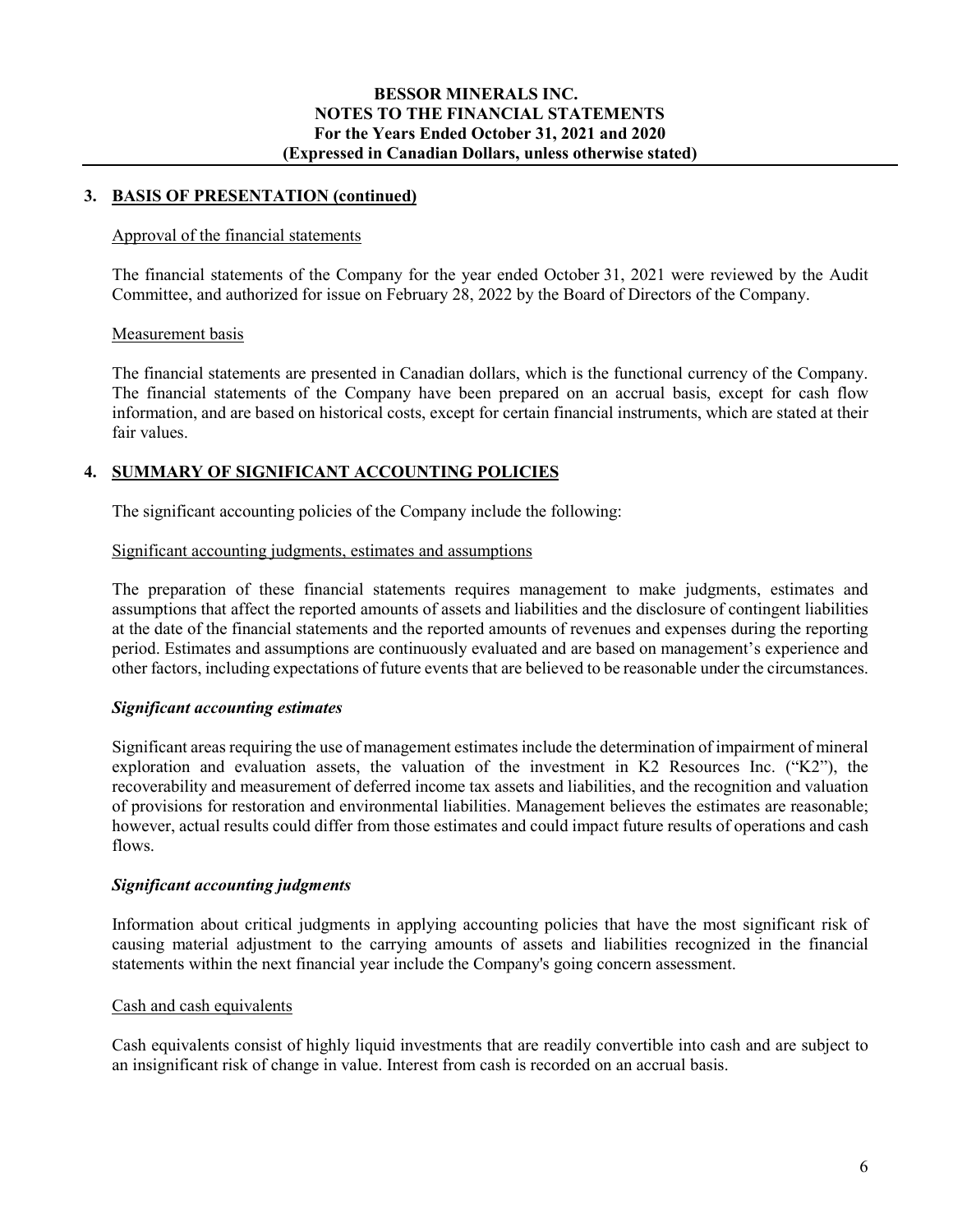### **4. SUMMARY OF SIGNIFICANT ACCOUNTING POLICIES (continued)**

#### Mineral exploration and evaluation

Expenditures incurred before the entity has obtained the legal rights to explore a specific area are expensed. Expenditures related to the development of mineral resources are not recognized as exploration and evaluation assets. Expenditures related to development are accounted for as an asset only when technical feasibility and commercial viability of a specific area are demonstrable and when recognition criteria of International Accounting Standard ("IAS") 16 *Property, Plant and Equipment* or IAS 38 *Intangible Assets* are met.

All costs directly associated with property acquisition and exploration activities are capitalized as exploration and evaluation assets. Costs that are capitalized are limited to costs related to the acquisition and exploration activities that can be associated with finding specific mineral resources, and do not include costs related to production and administrative expenses and other general indirect costs.

Costs related to the acquisition of mineral property interests and to exploration and evaluation expenditures are capitalized until the technical feasibility and commercial viability of extracting a mineral resource are demonstrable. When the technical feasibility and commercial viability of extracting a mineral resource become demonstrable, exploration and evaluation assets will be reclassified as mining assets under development. Exploration and evaluation assets will be assessed for impairment before reclassification, and any impairment loss will then be recognized.

The Company may occasionally enter into farm-out arrangements, whereby the Company will transfer part of a mineral property interest, as consideration, for an agreement by transferee to meet certain exploration and evaluation expenditures that would have otherwise been undertaken by the Company. The Company does not record any expenditures made by the farmee on its behalf. Any cash consideration received from the agreement is credited against the costs previously capitalized to the mineral property interest given up by the Company, with any excess cash accounted for as a gain on disposal.

#### Impairment of non-financial assets

Exploration and evaluation assets are tested for recoverability whenever events or changes in circumstances indicate that the carrying amounts may not be recoverable and at each reporting date. The recoverability tests are carried out on a property-by-property basis. Impairment of a property is generally considered to have occurred if one of the following factors is present: the rights to explore have expired or are near to expiry with no expectation of renewal, no further substantive expenditures are planned, exploration work is discontinued in an area for which commercially viable quantities have not been discovered, or there are indications in an area with development likely to proceed that the carrying amount is unlikely to be recovered in full by development or sale.

The recoverable amount is the higher of an asset's fair value less cost to sell or its value in use. An impairment loss is recognized in profit or loss for the amount by which the asset's carrying amount exceeds its recoverable amount. Value in use is determined using discounted estimated future cash flows of the relevant asset. For the purpose of measuring recoverable amounts, assets are grouped at the lowest levels for which there are separately identifiable cash flows, which are cash-generating units. The Company evaluates impairment losses for potential reversals when events or circumstances warrant such consideration.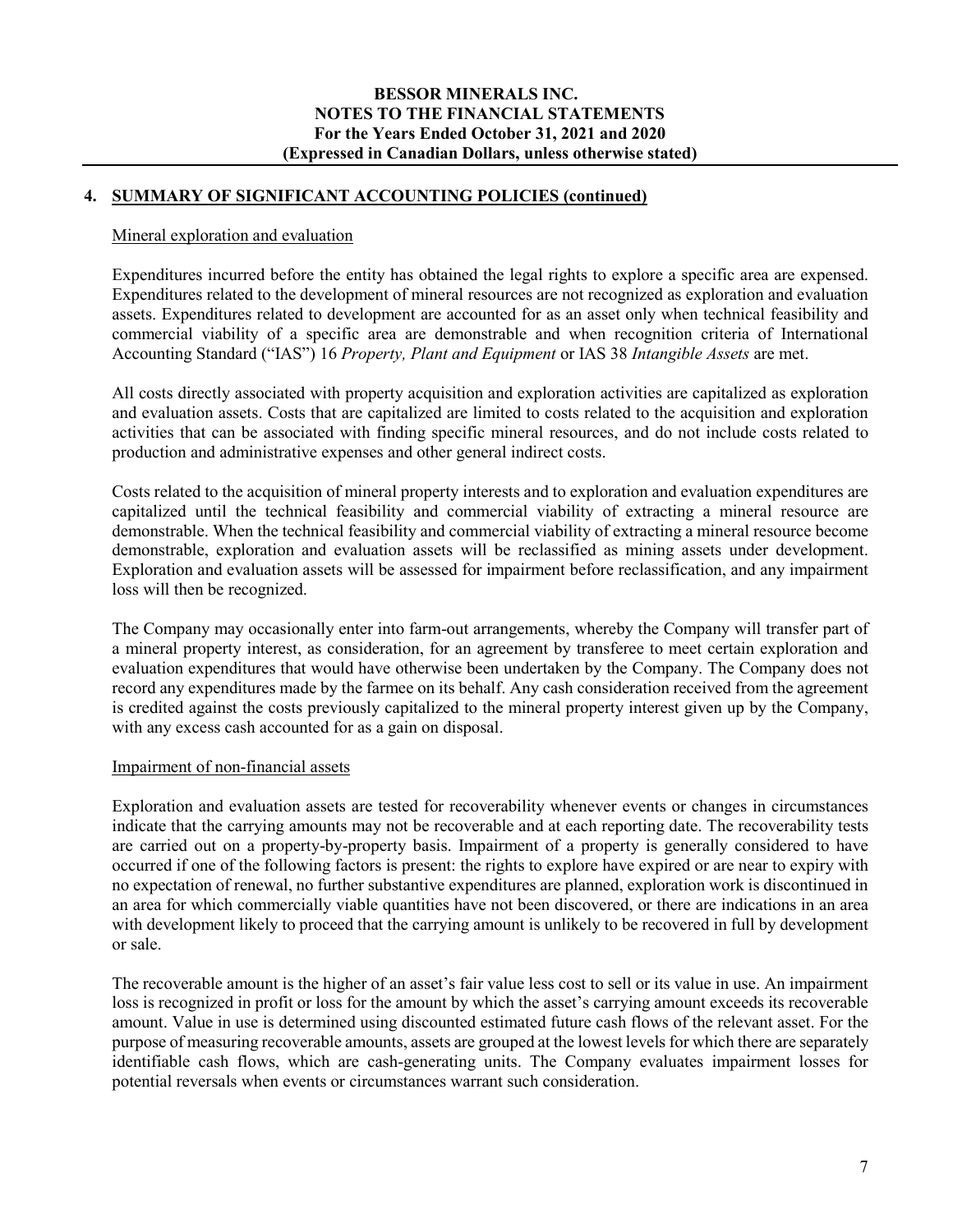# **4. SUMMARY OF SIGNIFICANT ACCOUNTING POLICIES (continued)**

#### Income taxes

Income tax expense consisting of current and deferred tax expense is recognized in the statement of loss and comprehensive loss. Current tax expense (recovery) is the expected tax payable on the taxable loss for the year, using tax rates enacted or substantively enacted at year-end, adjusted for amendments to tax payable with regard to previous years.

Deferred tax assets and liabilities and the related deferred income tax expense or recovery are recognized for deferred tax consequences attributable to differences between the financial statement carrying amounts of existing assets and liabilities and their respective tax basis. Deferred tax assets and liabilities are measured using the enacted or substantively enacted tax rates expected to apply when the asset is realized or the liability settled.

The effect on deferred tax assets and liabilities of a change in tax rates is recognized in income in the period that substantive enactment occurs.

A deferred tax asset is recognized to the extent that it is probable that future taxable profits will be available against which the asset can be utilized. To the extent that the Company does not consider it probable that a deferred tax asset will be recovered, the deferred tax asset is reduced.

Deferred tax assets and liabilities are offset when there is a legally enforceable right to set off current tax assets against current tax liabilities and when they relate to income taxes levied by the same taxation authority and the Company intends to settle its current tax assets and liabilities on a net basis.

#### Provisions

Provisions are recorded when a present legal or constructive obligation exists as a result of past events where it is probable that an outflow of resources embodying economic benefits will be required to settle the obligation, and a reliable estimate of the amount of the obligation can be made. Provisions are determined by discounting the expected future cash flows at a pre-tax rate that reflects current market assessments of the time value of money and, where appropriate, the risks specific to the liability.

Changes in closure and reclamation estimates are accounted for as a change in the corresponding capitalized cost. Costs of rehabilitation projects for which a provision has been recorded are recorded directly against the provision as incurred.

At each financial reporting date presented, the Company has not incurred any decommissioning costs related to the mineral exploration and evaluation assets, and accordingly, no provision has been recorded for such site reclamation or abandonment.

#### Equity issuances

The proceeds from equity issuances are allocated between common shares and common share purchase warrants based on the residual value method. Under this method, the proceeds are allocated to share capital based on the fair value of the common shares, being the closing bid price on announcement date, and any residual value is allocated to common share purchase warrants.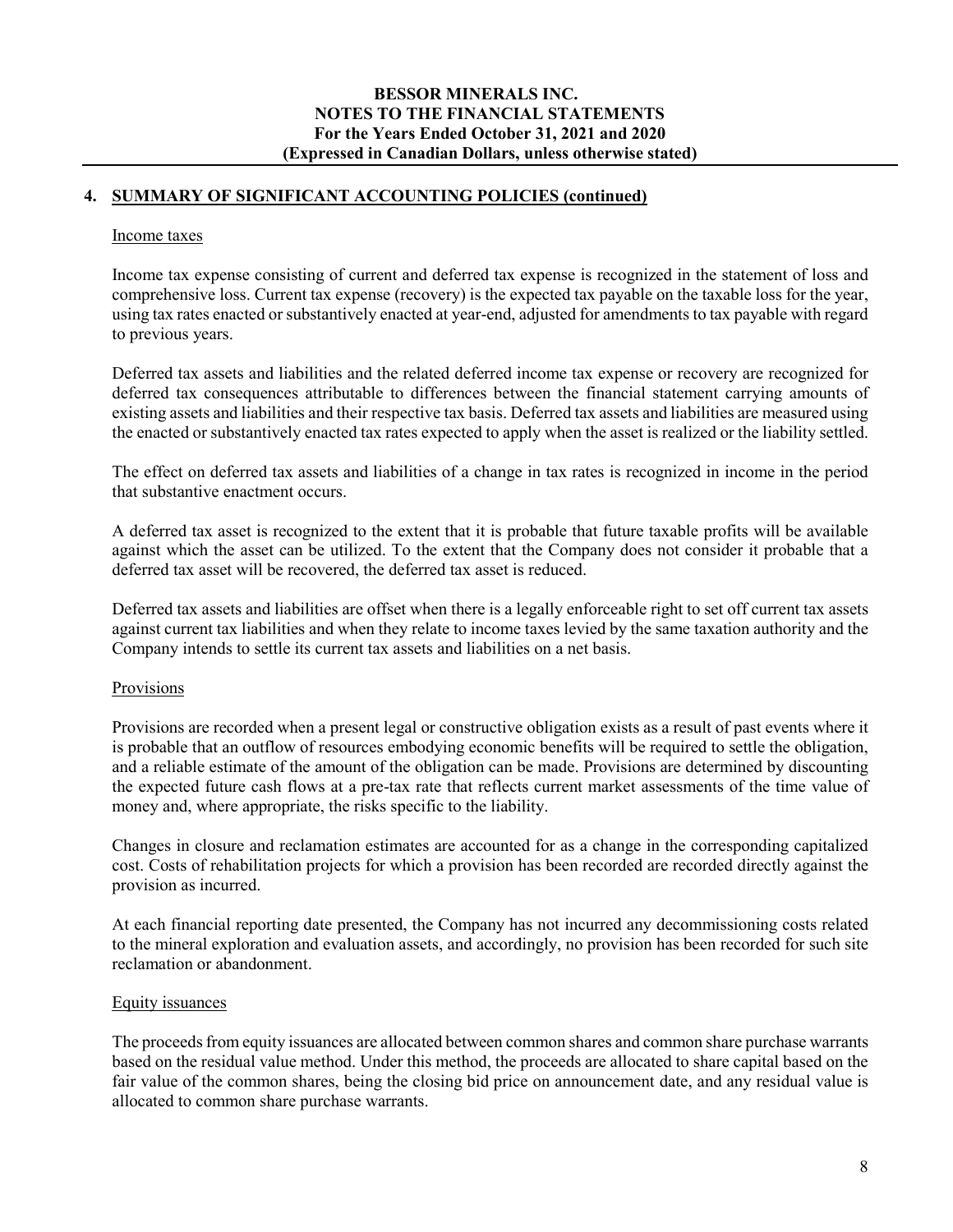### **4. SUMMARY OF SIGNIFICANT ACCOUNTING POLICIES (continued)**

#### Share-based compensation

The Company has a stock option plan that is described in Note 9(c).

Where equity instruments are granted to employees, they are recorded at the fair value of the equity instrument on the date of grant using the Black-Scholes option pricing model. The grant date fair value is recognized in net income (loss) over the vesting period, described as the period during which all the vesting conditions are satisfied.

Where equity instruments are granted to non-employees, they are recorded at the fair value of the goods or services received in net loss, unless they are related to the issuances of shares. Amounts related to the issuances of shares are recorded as a reduction of share capital. When the value of goods or services received in exchange for the share-based payment cannot be reliably estimated, the fair value is determined using the Black-Scholes option pricing model. The fair value of direct awards of stock is determined by the quoted market price of the Company's stock. The amount recognized as expense is adjusted to reflect the number of stock options expected to vest. For both employees and non-employees, where the terms and conditions are modified before they vest, the increase in the fair value of the options, measured immediately before and after modification, is also charged to share-based compensation in net income (loss) over the remaining vesting period.

All equity-settled share-based payments are reflected in reserve until exercised. Upon exercise, shares are issued from treasury and the amount reflected in reserve is credited to share capital, adjusted for any consideration paid. Amounts recorded in reserve for unexercised share options remain in reserve upon their expiry or cancellation.

Where a grant of options is cancelled and settled during the vesting period, excluding forfeitures when vesting conditions are not satisfied, the Company immediately accounts for the cancellation as an acceleration of vesting and recognizes the amount that otherwise would have been recognized for services received over the remainder of the vesting period. Any payment made to the employee on the cancellation is accounted for as the repurchase of an equity interest, except to the extent the payment exceeds the fair value of the equity instrument granted, measured at the repurchase date. Any such excess is recognized as an expense.

#### Basic and diluted loss per share

Basic loss per share is computed by dividing the loss for the period by the weighted average number of common shares outstanding during the period. Diluted loss per share reflects the potential dilution that could occur if potentially dilutive securities were exercised or converted to common shares. The dilutive effect of options and warrants and their equivalent is computed by application of the treasury stock method. Diluted amounts are not presented when the effect of the computations is anti-dilutive due to the losses incurred. Accordingly, there is no difference in the amounts presented for basic and diluted loss per share for 2021. For 2021, there were no potentially dilutive common shares related to stock options.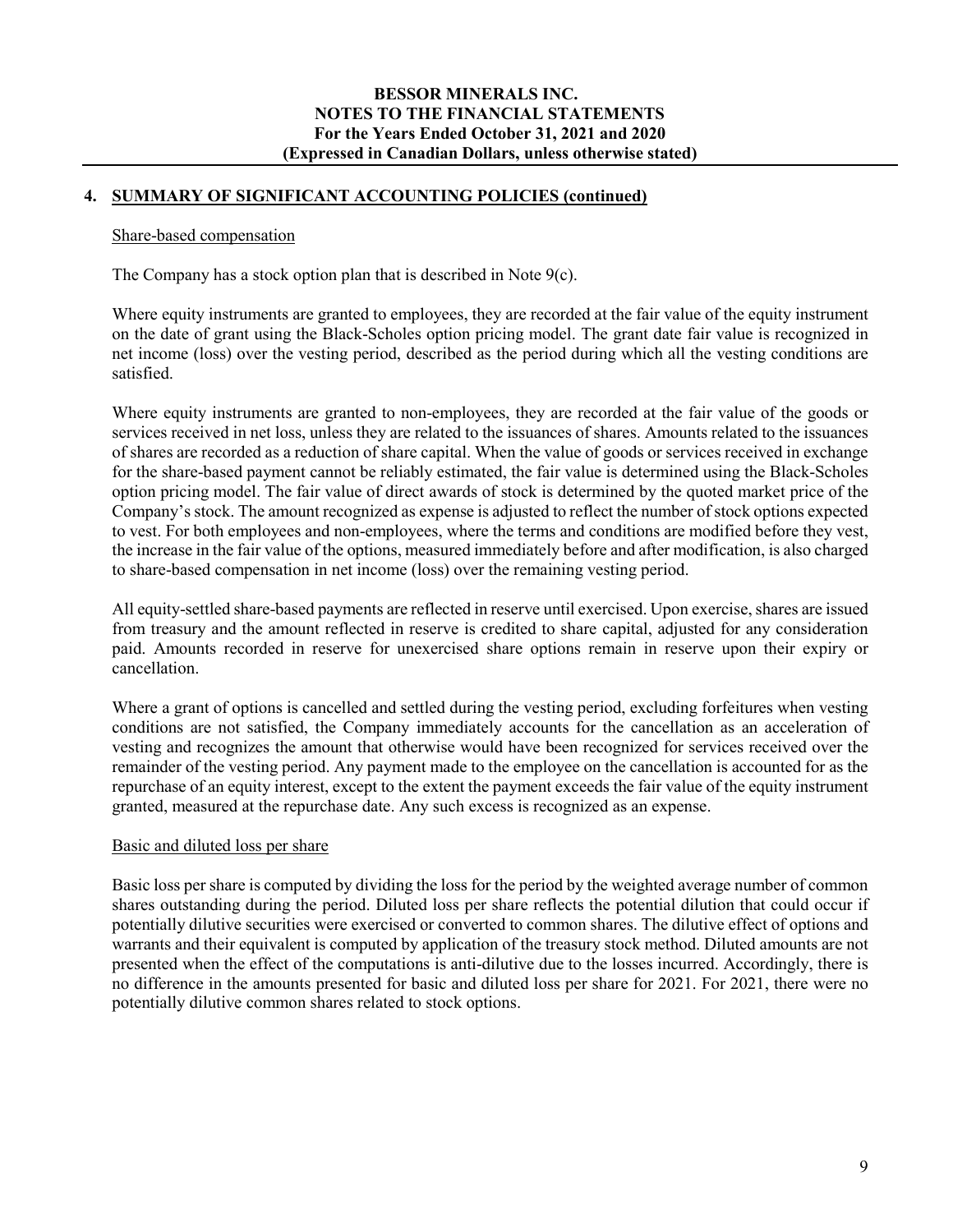# **4. SUMMARY OF SIGNIFICANT ACCOUNTING POLICIES (continued)**

#### Flow-through shares

The Company finances a portion of its exploration activities through the issue of flow-through shares.

The Company provides certain share subscribers with a flow-through component for tax incentives available on qualifying Canadian exploration expenditures. The shares issued require that the Company make certain qualifying expenditures for tax purposes within two years of issuance, the deduction of which flow through to the shareholders. Accordingly, the Company is not entitled to the related taxable income deductions for such expenditures, giving rise to taxable temporary differences for accounting purposes. A portion of the deferred income tax assets that were not recognized in previous years are recognized as a recovery of income taxes in the statement of loss and comprehensive loss.

The proceeds from issuing flow-through shares are allocated between the offering of shares and the sale of tax benefits. The allocation is based on the difference ("premium") between the quoted price of the Company's existing shares and the amount the investor pays for the actual flow-through shares. A liability is recognized for the premium ("other liability") and is reversed into net loss as a deferred tax recovery when the eligible expenditures are incurred, and the Company has enough available unused non-capital losses. If the flow-through shares are not issued at a premium, a liability is not recorded.

#### Financial instruments

All financial assets not classified at amortized cost or fair value through other comprehensive income ("FVOCI") are measured at fair value through profit or loss ("FVTPL"). On initial recognition, the Company can irrevocably designate a financial asset at FVTPL if doing so eliminates or significantly reduces an accounting mismatch.

A financial asset is measured at amortized cost if it meets both of the following conditions and is not designated at FVTPL:

- It is held within a business model whose objective is to hold the financial asset to collect the contractual cash flows associated with the financial asset instead of selling the financial asset for a profit or loss; and
- Its contractual terms give rise to cash flows that are solely payments of principal and interest.

All financial instruments are initially recognized at fair value on the statement of financial position. Subsequent measurement of financial instruments is based on their classification. Financial assets and liabilities classified at FVTPL are measured at fair value with changes in those fair values recognized in net loss for the period. Financial assets classified at amortized cost and financial liabilities are measured at amortized cost using the effective interest method. Financial assets measured at FVOCI are measured at fair value with unrealized gains or losses recognized in other comprehensive income or loss in the statement of loss and comprehensive loss. When the financial instrument is sold, the cumulative gain or loss remains in accumulated other comprehensive income or loss and is not reclassified to profit or loss.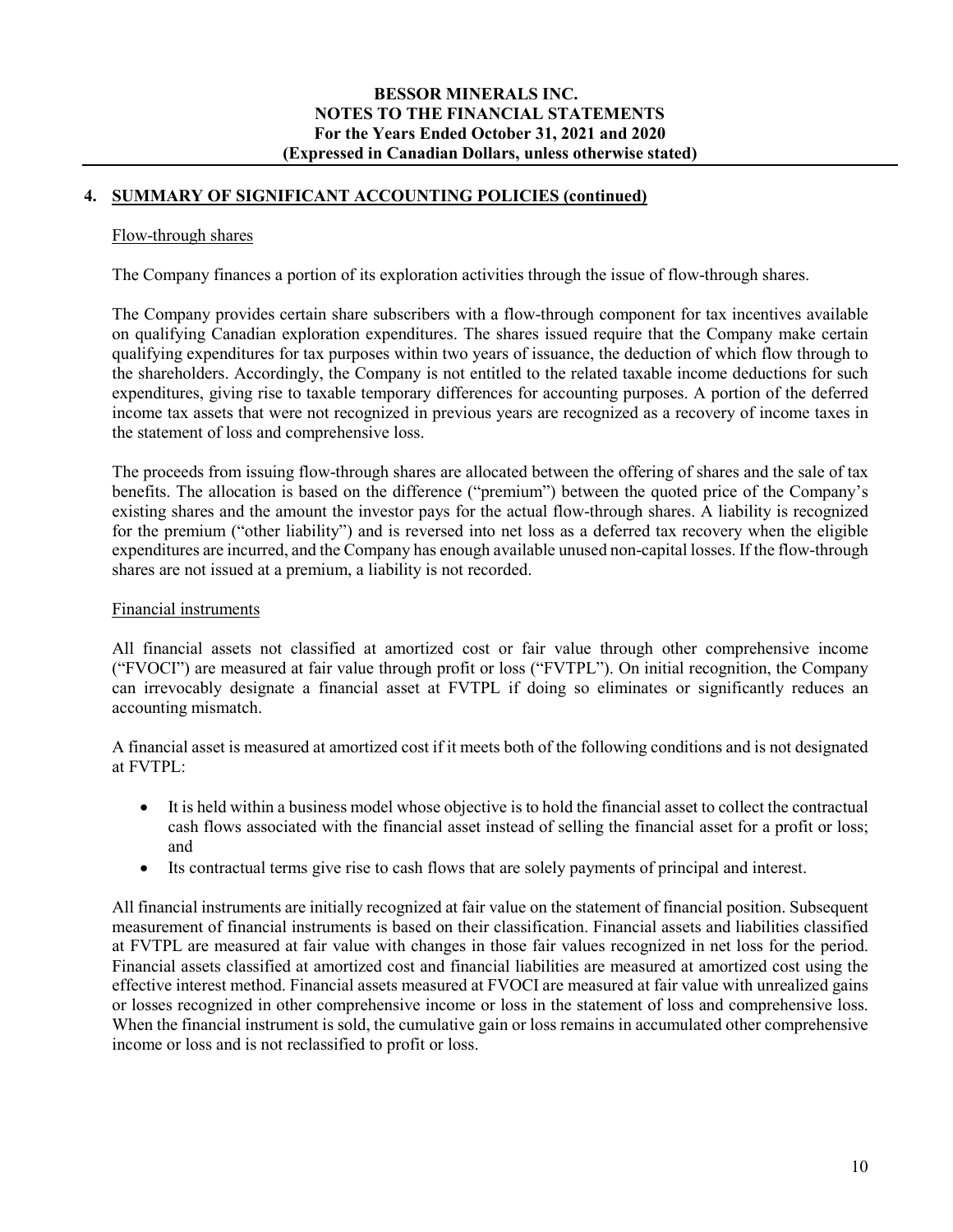# **4. SUMMARY OF SIGNIFICANT ACCOUNTING POLICIES (continued)**

Financial instruments (continued)

#### *Fair value hierarchy*

Fair value measurements of financial instruments are required to be classified using a fair value hierarchy that reflects the significance of inputs used in making the measurements. The levels of the fair value hierarchy are defined as follows:

- Level 1: Quoted prices (unadjusted) in active markets for identical assets or liabilities. Level 2: Inputs other than quoted prices included within Level 1 that are observable for the asset or liability, either directly or indirectly.
- Level 3: Inputs for assets or liabilities that are not based on observable market data.

New accounting standard adopted during the year

### *IAS 1 Presentation of Financial Statements*

IAS 1 has been amended to clarify classification of liabilities as current or non-current. The amendments are effective for years beginning on or after January 1, 2023. The amendment is expected to have no impact for the Company.

### **5. CASH AND CASH EQUIVALENTS**

At October 31, 2021, the Company held one cashable guaranteed investment certificate ("GIC") with a total value of \$202,243, interest at 0.30% and a maturity date of April 19, 2022, and another cashable GIC with a total value of \$150,027, interest at 0.30% and a maturity date of April 28, 2022.

At October 31, 2020, the Company held one cashable GIC with a total value of \$225,000, interest at 0.80% and a maturity date of April 17, 2021, and another cashable GIC with a total value of \$225,427, interest at 0.80% and a maturity date of April 28, 2021.

Included in the balance of cash and cash equivalents is \$549 (2020 - \$1,974) of accrued interest.

### **6. RECLAMATION ADVANCE**

During the year ended October 31, 2015, the Company advanced \$5,000 to the Minister of Finance of British Columbia as a security deposit for exploration work on the Redhill property (Note 7). The amount is without interest.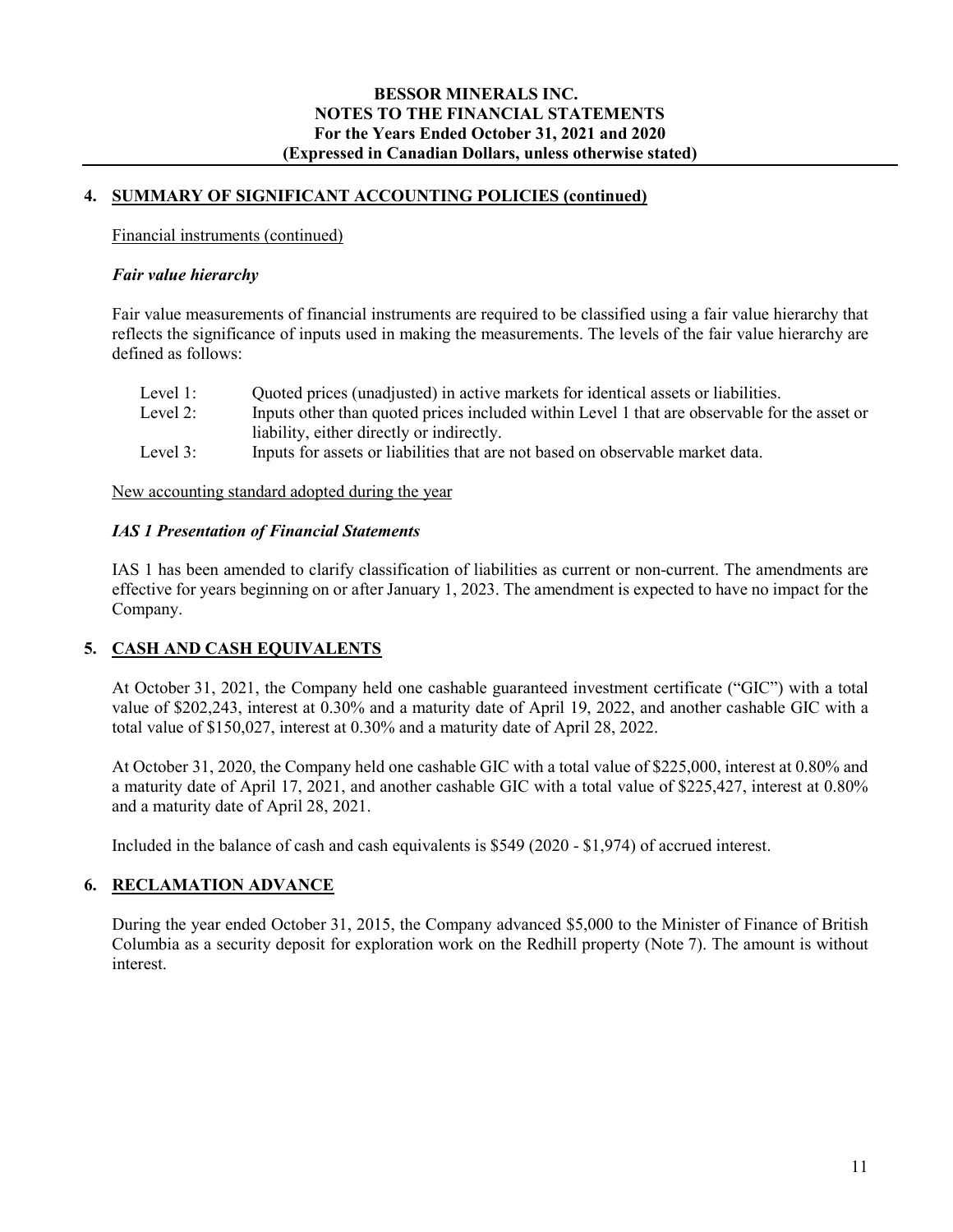# **7. MINERAL EXPLORATION AND EVALUATION ASSETS**

### Redhill

On July 8, 2015, and as amended July 30, 2019 and September 15, 2020, the Company entered into an option agreement with Homegold Resources Ltd. ("Homegold"). Under the terms of the option, the Company may acquire a 100% interest in the Redhill property located in British Columbia by making option payments as follows:

- \$5,000 upon signing of the agreement (paid);
- \$5,000 on or before each of July 8, 2016 and July 8, 2017 (paid);
- $$10,000$  on or before July 8, 2018 (paid);
- \$7,500 and 300,000 common shares of the Company upon TSX-V acceptance of the July 30, 2019 amendment (paid and issued);
- \$5,000 and 300,000 common shares of the Company upon TSX-V acceptance of the September 15, 2020 amendment (paid and issued);
- \$17,500 and 500,000 common shares of the Company on or before July 8, 2021 (paid and issued);
- \$15,000 and 500,000 common shares of the Company on or before July 8, 2022;
- \$40,000 on or before each of July 8, 2023 and July 8, 2024; and
- \$255,000 on or before July 8, 2025.

In addition to the option payments, the Company must spend \$650,000 on exploration under the terms of the original agreement as follows:

- \$20,000 on or before the first anniversary of the agreement (spent);
- \$50,000 on or before the second anniversary of the agreement (spent);
- \$150,000 on or before the third anniversary of the agreement (spent);
- \$30,000 on or before the fourth through ninth anniversaries of the agreement (spent);
- An additional \$150,000 on or before November 15, 2022, as a result of the September 15, 2020 amendment; and
- \$100,000 on or before the tenth anniversary of the agreement.

If the Company exercises the option, Homegold will retain a 2% net smelter return royalty, one-half (1%) of which can be purchased by the Company for \$1,000,000 at any time. In the event of commercial production or sale of 100% of the property, Homegold will receive a bonus payment of \$500,000 in cash or shares at the election of Homegold. Expenditures can be accelerated at the Company's election and excess expenditures in any year will be credited towards future years.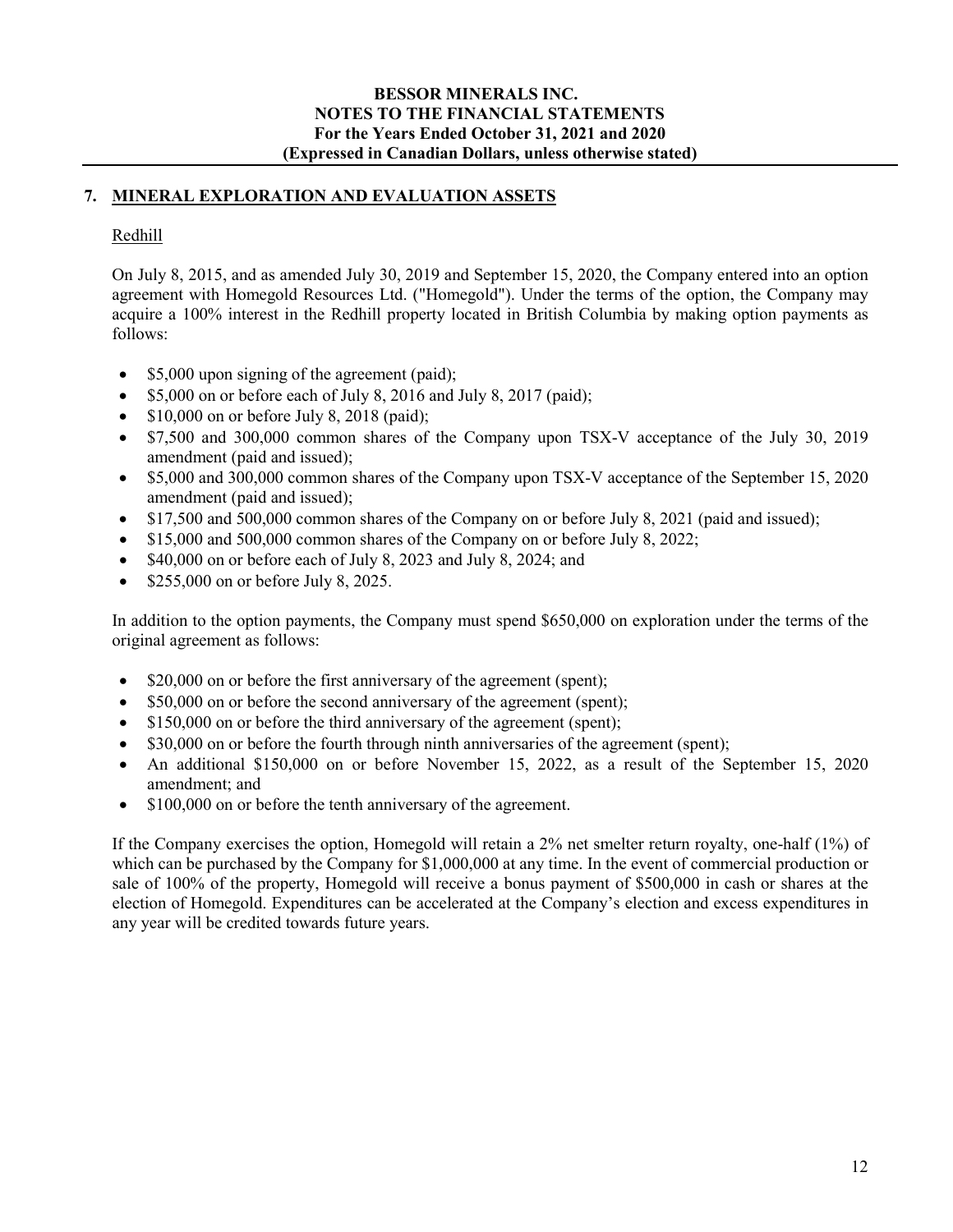### **7. MINERAL EXPLORATION AND EVALUATION ASSETS (continued)**

At October 31, 2021, expenditures incurred on mineral exploration and evaluation assets are as follows:

|                                         |    | Redhill |
|-----------------------------------------|----|---------|
| Balance, October 31, 2019               | S  | 387,113 |
| <b>Acquisition Costs</b>                |    | 27,500  |
| <b>Deferred Exploration Costs</b>       |    |         |
| Drilling                                |    | 1,200   |
| <b>Total Deferred Exploration Costs</b> |    | 1,200   |
| <b>Mineral Exploration Tax Credit</b>   |    | (360)   |
| Balance, October 31, 2020               |    | 415,453 |
| <b>Acquisition Costs</b>                |    | 52,500  |
| <b>Deferred Exploration Costs</b>       |    |         |
| Drilling                                |    | 1,200   |
| Geological                              |    | 11,947  |
| <b>Total Deferred Exploration Costs</b> |    | 13,147  |
| <b>Mineral Exploration Tax Credit</b>   |    | (360)   |
| Balance, October 31, 2021               | \$ | 480,740 |

#### **8. MARKETABLE SECURITIES**

The Company has an investment in 2,250,000 common shares in K2, representing approximately 2% of the common shares. K2 is a private company with a portfolio of mineral properties. Management completed a thorough analysis as to the valuation of the investment in K2. Due to a lack of financial information, a lack of confirmation of potential liabilities, no guarantee that K2 will actively explore its mineral properties, and the fact that there is no liquid market for the K2 common shares, the Company has determined the fair value of the investment in K2 to be \$1 (2020 - \$1). A director of the Company is an officer, director and shareholder of K2.

### **9. SHARE CAPITAL**

#### **a) Authorized**

Unlimited number of common shares without nominal or par value Unlimited number of preferred shares

The preferred shares may be issued in one or more series, and the directors are authorized to fix the number of shares in each series and to determine the designation, rights, privileges, restrictions and conditions attached to the shares of each series.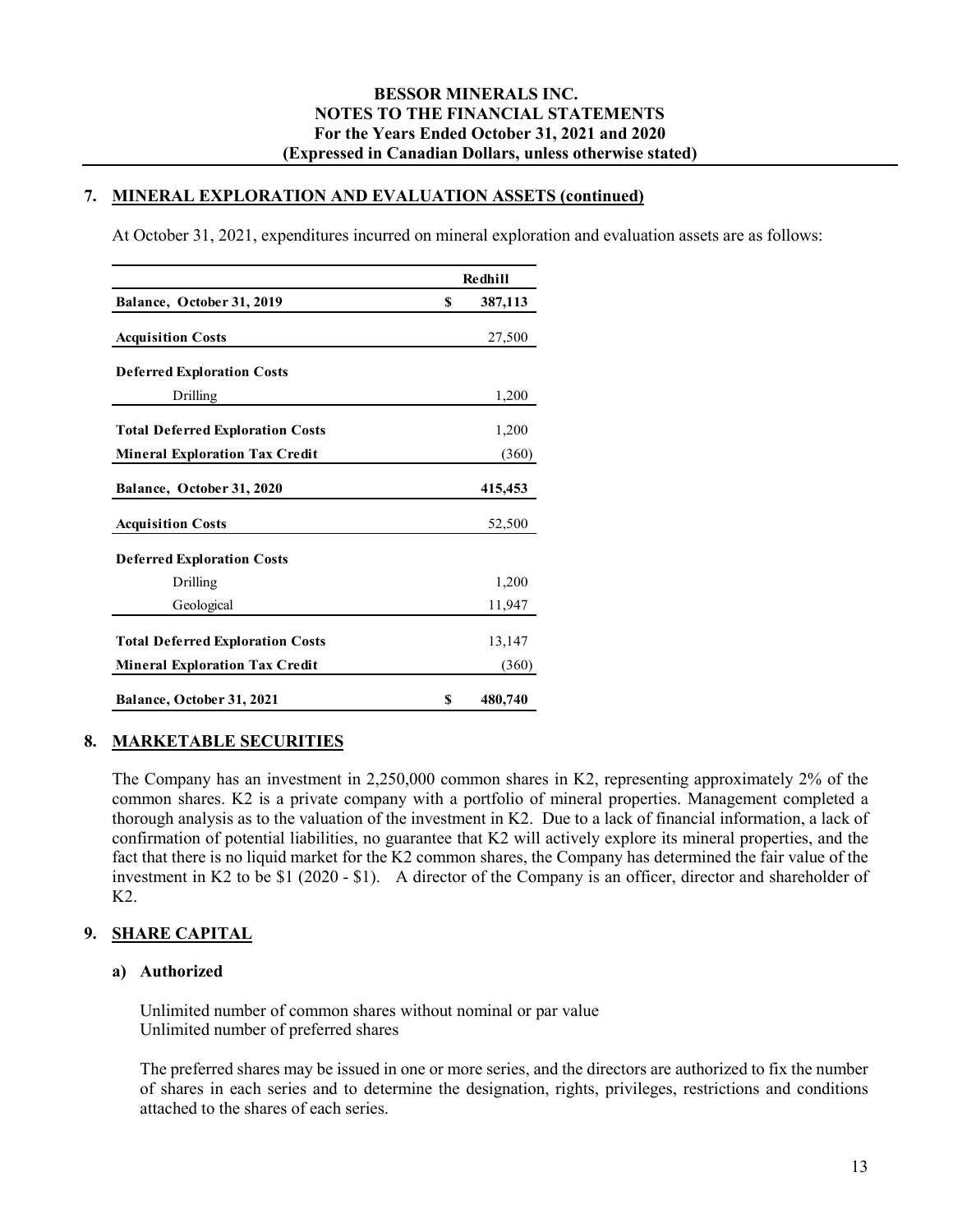### **9. SHARE CAPITAL (continued)**

#### **b) Issued**

#### Year ended October 31, 2021

On July 7, 2021, the Company issued 500,000 common shares (valued at \$35,000) for the Redhill property (Note 7).

#### Year ended October 31, 2020

On October 21, 2020, the Company issued 300,000 common shares (valued at \$22,500) for the Redhill property (Note 7).

#### **c) Stock options**

The Company has a stock option plan whereby the Company may grant options to its directors, officers, key employees and consultants for up to 10% of the outstanding common shares of the Company. Options granted may not exceed a term of 10 years from the date of grant. All options vest when granted unless they are otherwise specified by the Board of Directors or if they are granted for investor relations activities. Options granted for investor relations activities vest over a twelve-month period with no more than 25% of the options vesting in any three-month period.

There were no stock option transactions during the years ended October 31, 2021 and 2020.

#### Options outstanding

A summary of options outstanding at October 31, 2021 and 2020 is as follows:

| <b>Under Option</b> | Number of Shares Number of Options<br>Exercisable |    | Exercise<br>Price | Expiry<br>Date   |
|---------------------|---------------------------------------------------|----|-------------------|------------------|
|                     |                                                   |    |                   |                  |
| 135,000             | 135,000                                           | S  | 0.50              | January 16, 2025 |
| 60,000              | 60,000                                            | \$ | 0.50              | December 7, 2025 |
| 220,000             | 220,000                                           | \$ | 0.50              | April 4, 2026    |
| 25,000              | 25,000                                            |    | 0.50              | July 10, 2028    |
|                     |                                                   |    |                   |                  |
| 440,000             | 440,000                                           |    |                   |                  |

At October 31, 2021, the weighted average remaining life of the options is 4.14 years (2020 - 5.14).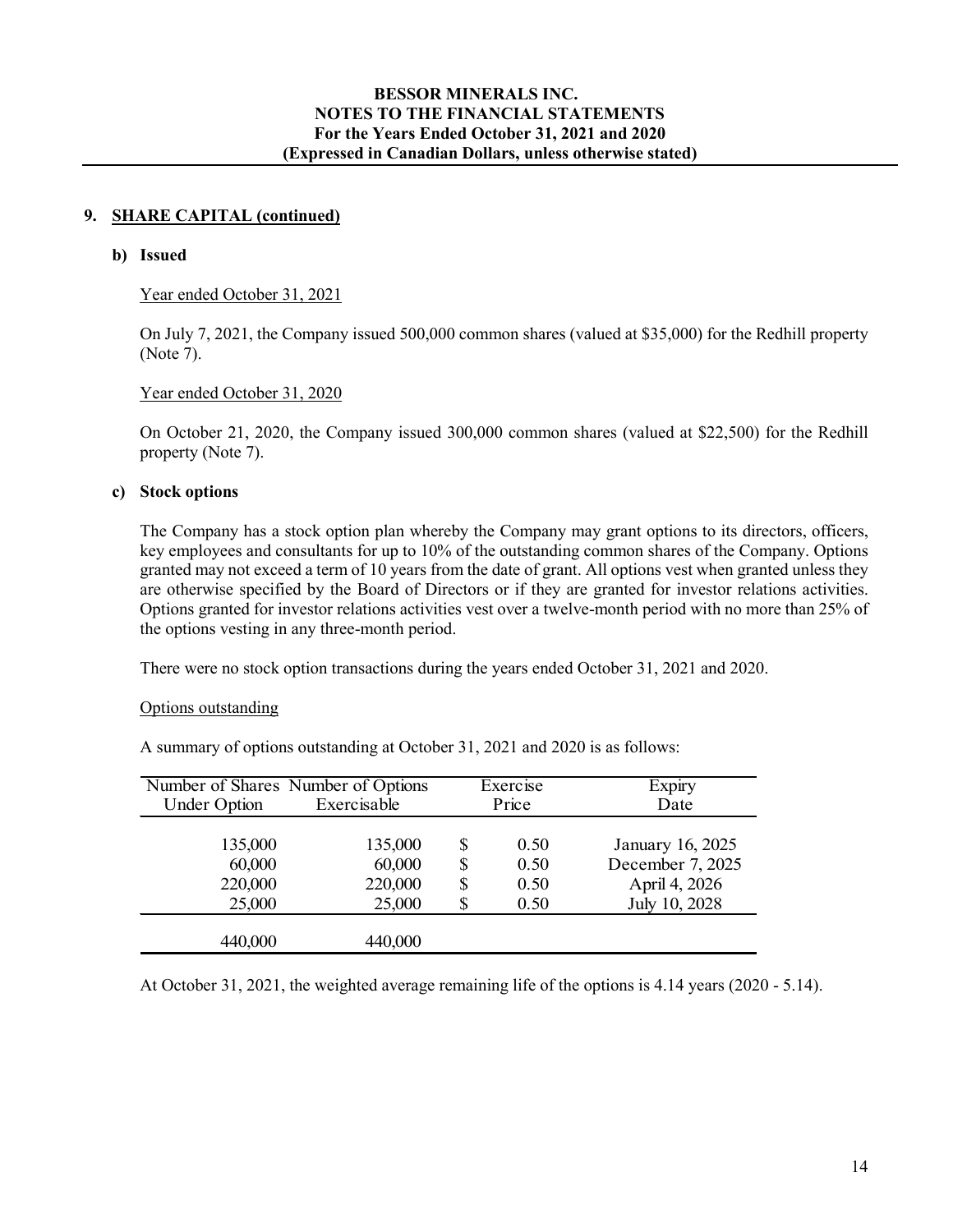#### **9. SHARE CAPITAL (continued)**

#### **c) Stock options (continued)**

#### Share-based compensation

There was no share-based compensation expense for the years ended October 31, 2021 and 2020.

#### **d) Share purchase warrants**

The Company had no share purchase warrants outstanding during the years ended October 31, 2021 and 2020.

#### **10. RESERVE**

The share-based payment reserve records stock options recognized as share-based payments expense until such time as the stock options are exercised, at which time the corresponding amount is transferred to share capital.

### **11. RELATED PARTY TRANSACTIONS**

#### Key management personnel compensation

Key management personnel are those persons having authority and responsibility for planning, directing and controlling the activities of the Company, directly or indirectly. Key management personnel include the Chief Financial Officer and the Chief Executive Officer.

The Company has paid or accrued fees of \$30,500 (2020 - \$24,000) to companies controlled by officers for management, administrative, accounting and technical services. These amounts are included in management fees and geological fees, as outlined below:

|                          | 2021                 | 2020 |        |  |
|--------------------------|----------------------|------|--------|--|
| Short-term compensation: |                      |      |        |  |
| Management fees          | $24,000 \text{ }$ \$ |      | 24,000 |  |
| Geological fees          | 6,500                |      | -      |  |

Management fees consisted of \$24,000 (2020 - \$24,000) paid to a company controlled by the Chief Financial Officer. Geological fees, which are included in exploration and evaluation assets, consisted of \$6,500 (2020 - \$nil) paid to a company controlled by the Chief Executive Officer.

### **12. FINANCIAL INSTRUMENTS**

Financial instruments are agreements between two parties that result in promises to pay or receive cash or equity instruments. The Company classifies its financial instruments as follows: cash and cash equivalents and marketable securities are classified as FVTPL; accounts receivable and reclamation advance, as amortized cost; and accounts payable and accrued liabilities, as amortized cost. The carrying values of these instruments approximate their fair values due to their short term to maturity.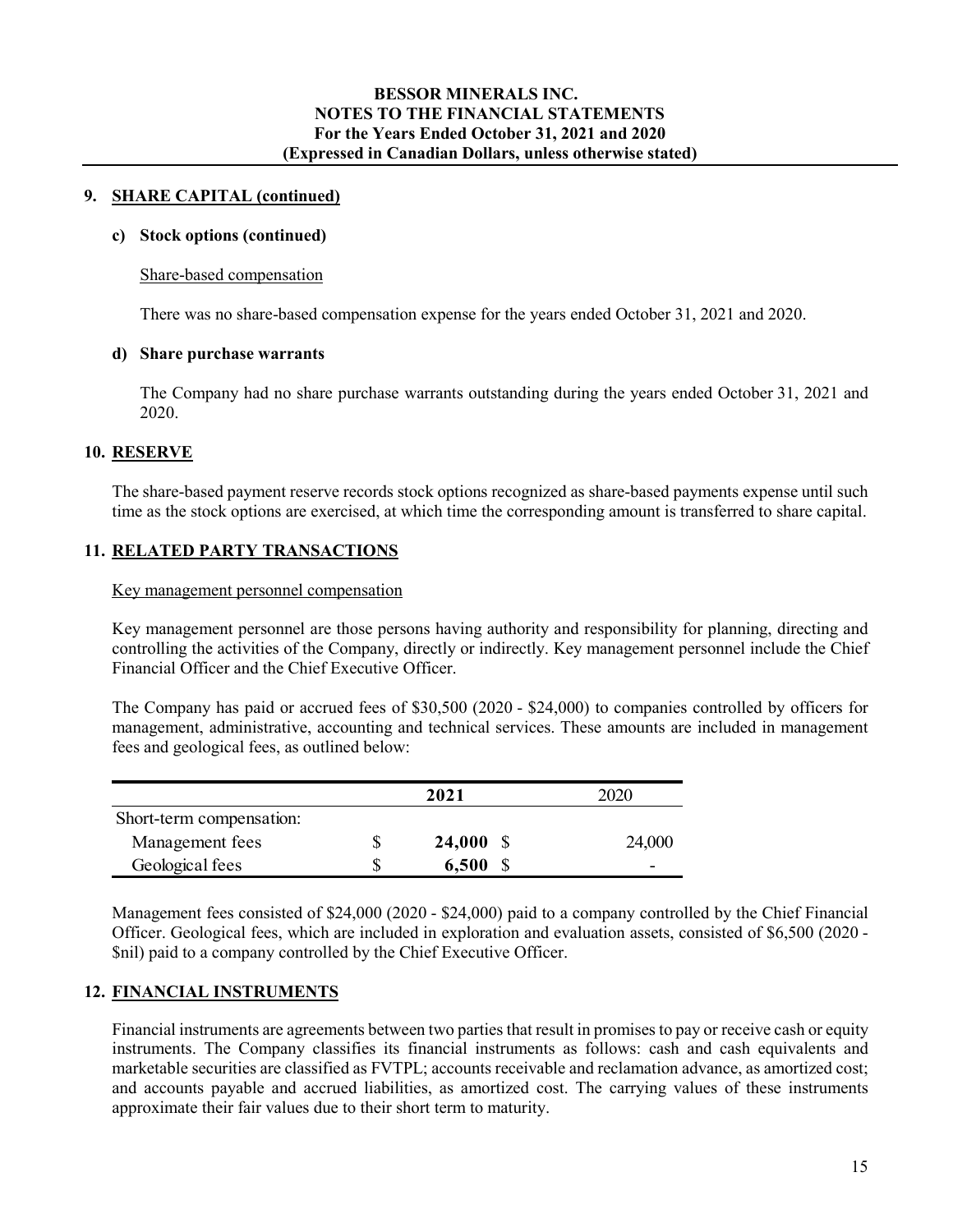### **12. FINANCIAL INSTRUMENTS (continued)**

The following table sets forth the Company's financial assets measured at fair value by level within the fair value hierarchy:

| October 31, 2021              |    | Level 1        | Level 2 | Level 3 |
|-------------------------------|----|----------------|---------|---------|
| Cash and cash equivalents     |    | 361,297        |         |         |
| Investment in private company |    |                |         |         |
| October 31, 2020              |    | <b>Level 1</b> | Level 2 | Level 3 |
| Cash and cash equivalents     | S  | 480,423        |         |         |
| Investment in private company | -S |                |         |         |

The Company has exposure to the following risks from its use of financial instruments:

- Credit risk;
- Liquidity risk; and
- Market risk.

#### **a) Credit risk**

Credit risk is the risk of financial loss to the Company if a customer or counterparty to a financial instrument fails to meet its contractual obligations.

The maximum exposure to credit risk is as follows:

|                           | 2021    |  |         |  |  |
|---------------------------|---------|--|---------|--|--|
|                           |         |  |         |  |  |
| Cash and cash equivalents | 361,297 |  | 480,423 |  |  |

All of the Company's operations are conducted in Canada. The Company's exposure to credit risk is influenced mainly by the individual characteristics of each counterparty.

The Company limits its exposure to credit risk on cash and cash equivalents by only investing in liquid securities offered by chartered banks. Given the credit rating of the bank and the securities owned, management does not expect significant credit losses on cash and cash equivalents.

The Company's accounts receivable consists primarily of Goods and Services Tax at October 31, 2021 and 2020. As at October 31, 2021 and 2020, the Company's accounts receivable were current (less than 90 days). The Company believes that all outstanding balances are collectible, and therefore, there is no allowance for doubtful accounts at October 31, 2021 and 2020.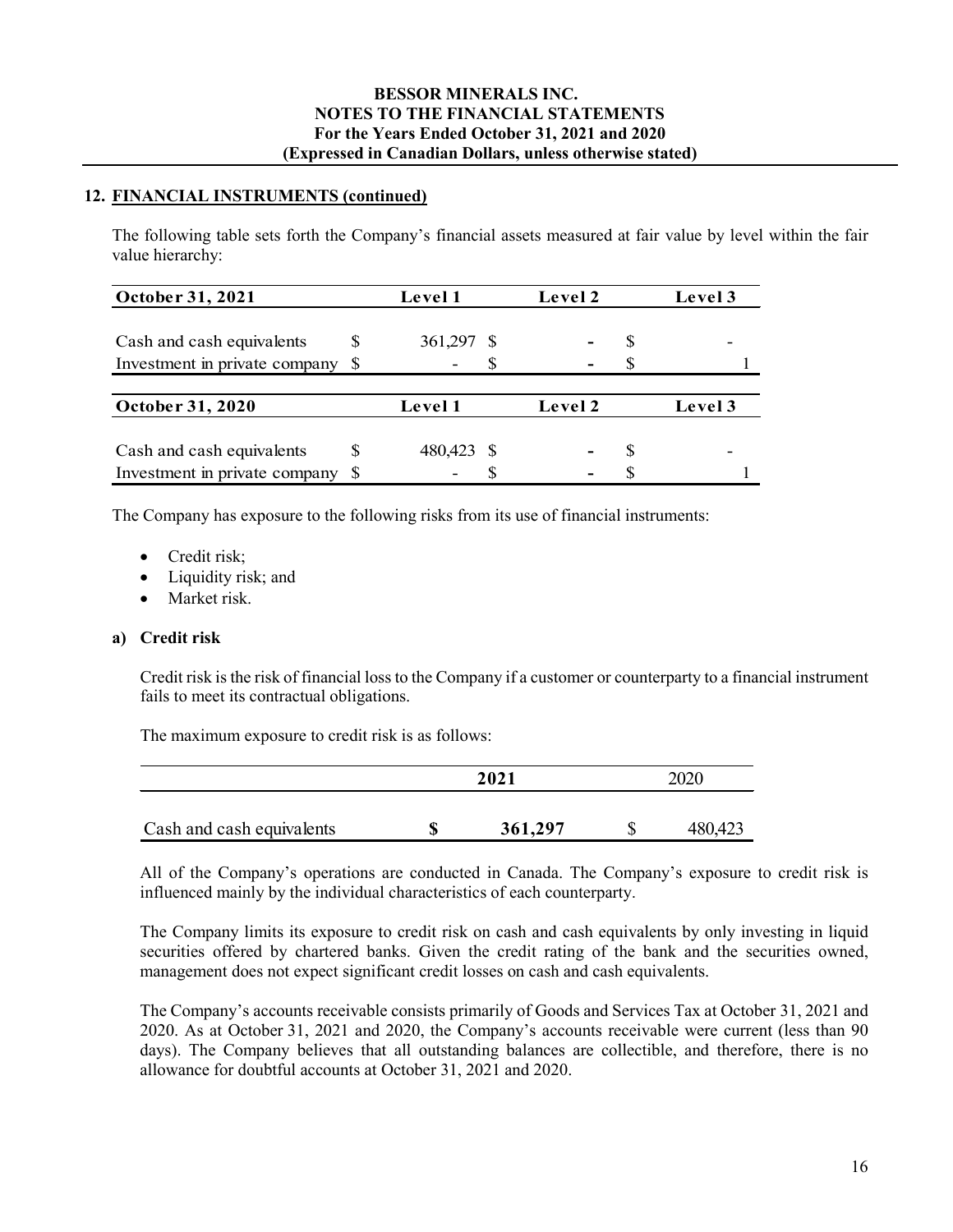### **12. FINANCIAL INSTRUMENTS (continued)**

#### **b) Liquidity risk**

Liquidity risk is the risk that the Company will not be able to meet its financial obligations as they fall due. The Company's approach to managing liquidity is to ensure, as much as possible, that it will always have sufficient liquidity to meet its liabilities when due, under both normal and stressed conditions, without incurring unacceptable losses or risking damage to the Company's reputation.

The Company has a planning and budgeting process in place by which it anticipates and determines the funds required to support normal operation requirements and the growth and development of its mineral exploration and evaluation assets. The Company coordinates this planning and budgeting process with its financing activities through the capital management process described in Note 13. Management has increased its focus on liquidity risk given the impact of the current economic and financial market climate on the availability of equity financing.

The Company's financial liabilities are comprised of accounts payable and accrued liabilities. The financial liabilities at October 31, 2021 are summarized below:

|                                             |   |        |    | Carrying Contractual<br><b>Amount</b> Cash Flows One Year |   | Less<br>than | One<br>to Two<br>Years |                          | Two<br>to Five than Five<br><b>Years</b> | More | Years |
|---------------------------------------------|---|--------|----|-----------------------------------------------------------|---|--------------|------------------------|--------------------------|------------------------------------------|------|-------|
| Non-derivative financial liabilities:       |   |        |    |                                                           |   |              |                        |                          |                                          |      |       |
| Accounts payable and<br>accrued liabilities | S | 10,000 | -S | $\blacksquare$                                            | S | 10,000       | -S                     | $\overline{\phantom{a}}$ | - S<br>$\overline{\phantom{a}}$          | - S  |       |
|                                             |   | 10,000 | S  | $\blacksquare$                                            |   | 10,000       | -S                     | $\blacksquare$           | - \$<br>۰.                               | -8   |       |

#### **c) Market risk**

Market risk is the risk that changes in market prices, such as foreign exchange rates and interest rates, will affect the Company's income or the value of its holdings of financial instruments. The objective of market risk management is to manage and control market risk exposures within acceptable parameters, while optimizing the return on capital.

- *i) Currency risk –* The Company has nominal funds held in a foreign currency, and as a result, is not exposed to significant currency risk on its financial instruments at period-end.
- *ii) Interest rate risk –* Interest rate risk is the risk that future cash flows will fluctuate as a result of changes in market interest rates. Interest earned on cash and cash equivalents is at nominal interest rates, and therefore, the Company does not consider interest rate risk to be significant. The Company has no interest-bearing financial liabilities.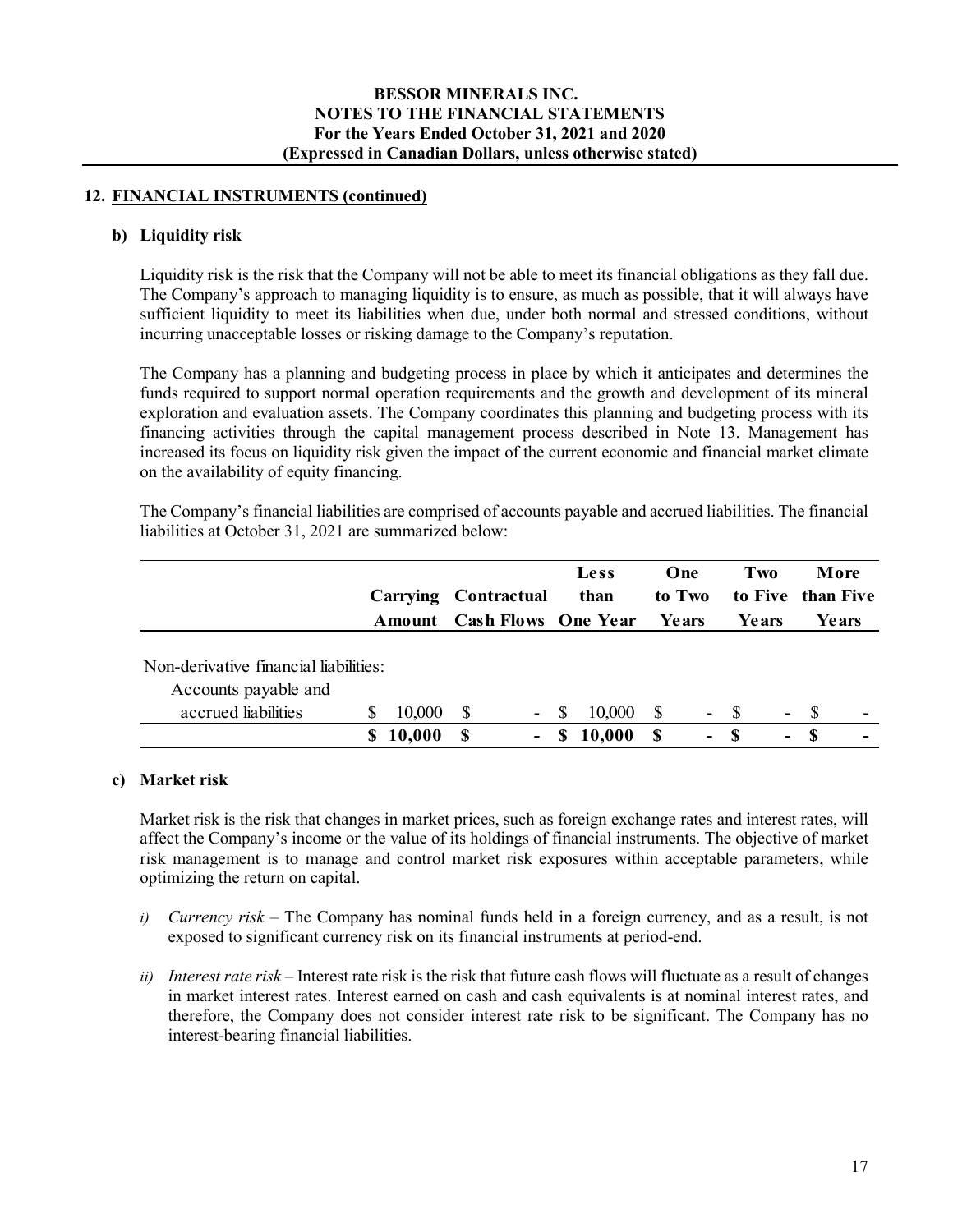### **13. MANAGEMENT OF CAPITAL**

The Company's policy is to maintain a strong capital base so as to maintain investor, creditor and market confidence, and to sustain future development of the business. The Company manages its capital structure and makes adjustments to it in light of changes in economic and financial market conditions. The Company considers its capital structure to include shareholders' equity and working capital. In order to maintain or adjust the capital structure, the Company may issue shares and adjust its spending to manage current and projected cash levels.

As the Company is in the exploration stage, it endeavors to manage its capital structure in a manner that provides sufficient funding for operational activities through funds primarily secured through equity capital obtained in private placements. There can be no assurances that the Company will be able to continue raising capital in this manner.

The Company facilitates the management of capital through preparation of annual expenditure budgets and cash forecasts that are updated as necessary. There were no changes in the Company's approach to capital management during the year ended October 31, 2021.

The Company is not exposed to externally imposed capital requirements.

### **14. INCOME TAXES**

The reconciliation of income tax provision computed at statutory rates to the reported income tax provision is as follows:

|                                                 |   | 2021      | 2020 |           |  |  |
|-------------------------------------------------|---|-----------|------|-----------|--|--|
| Loss before income tax                          | S | (84, 163) |      | (69, 554) |  |  |
| Expected tax rate                               |   | 27.00%    |      | 27.00%    |  |  |
| Income tax recovery computed at statutory rates |   | (23,000)  |      | (19,000)  |  |  |
| Unrecognized benefit of deferred income taxes   |   | 23,000    |      | 19,000    |  |  |
| Total deferred income tax recovery              |   |           |      |           |  |  |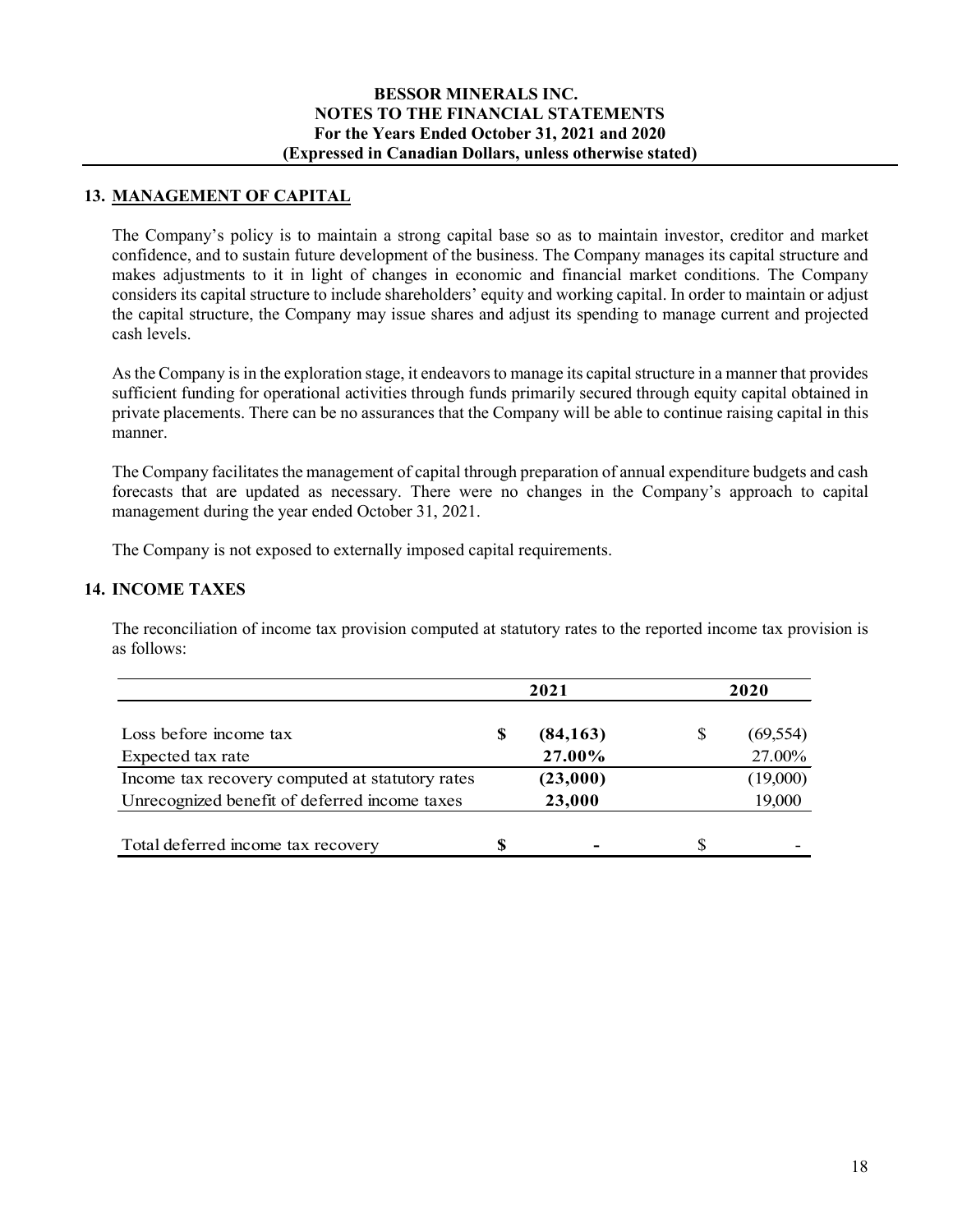#### **14. INCOME TAXES (continued)**

The tax effected items that give rise to significant portions of the deferred income tax assets and deferred income tax liabilities at October 31, 2021 and 2020 are presented below:

|                                              | 2021          |    | 2020        |
|----------------------------------------------|---------------|----|-------------|
| Deferred income tax assets (liabilities)     |               |    |             |
| Exploration and evaluation assets            | 400,000<br>S  | \$ | 397,000     |
| Non-capital losses carried forward           | 1,028,000     |    | 963,000     |
| Capital losses carried forward               | 1,004,000     |    | 1,004,000   |
| Share issuance costs                         | 2,000         |    | 3,000       |
|                                              | 2,434,000     |    | 2,367,000   |
| Unrecognized deferred income tax assets      | (2, 434, 000) |    | (2,367,000) |
| Net deferred income tax assets (liabilities) | S             | S  |             |

As at October 31, 2021, the Company has Canadian non-capital losses of approximately \$3,807,000 available for carry-forward to reduce future years' income for income tax purposes. If not used, these losses will expire commencing in 2029.

| 2029 | \$<br>153,000   |
|------|-----------------|
| 2030 | 574,000         |
| 2031 | 676,000         |
| 2032 | 814,000         |
| 2033 | 534,000         |
| 2035 | 264,000         |
| 2036 | 147,000         |
| 2037 | 125,000         |
| 2038 | 242,000         |
| 2039 | 118,000         |
| 2040 | 73,000          |
| 2041 | 87,000          |
|      |                 |
|      | \$<br>3,807,000 |
|      |                 |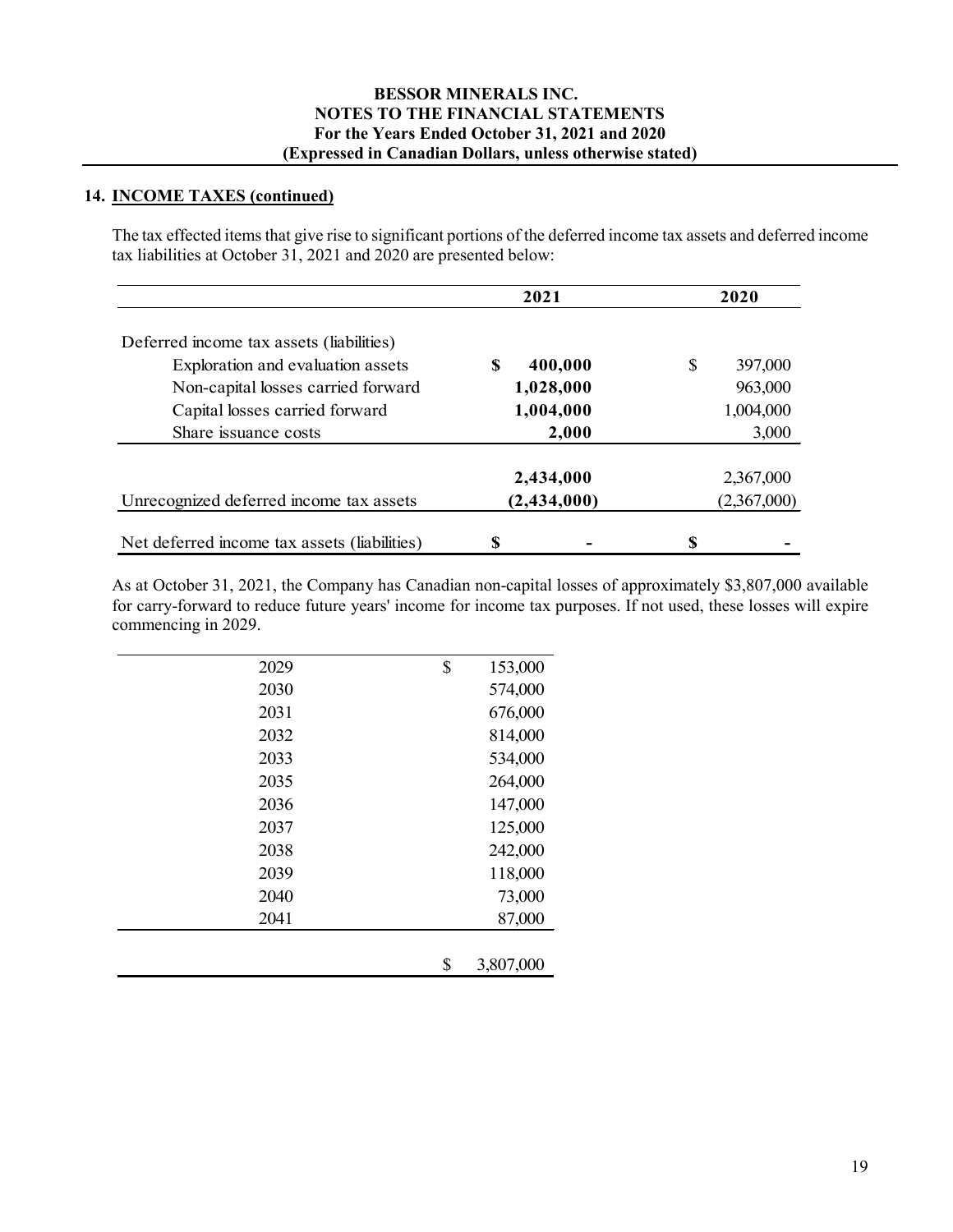# **BESSOR MINERALS INC. MANAGEMENT DISCUSSION AND ANALYSIS**

This Management Discussion and Analysis ("MD&A") for the year ended October 31, 2021 was prepared with information available up to February 28, 2022 and should be read in conjunction with the Company's audited financial statements and accompanying notes for the year ended October 31, 2021.

The financial information presented in this MD&A and referenced above are in Canadian dollars and have been prepared in accordance with International Financial Reporting Standards. The significant accounting policies are set out in Note 4 of the audited financial statements of the Company as at October 31, 2021 and for the year then ended.

Any scientific or technical information, as described in National Instrument 43-101 *Standards of Disclosure for Mineral Projects* ("NI 43-101"), disclosed in this MD&A has been reviewed and approved by Dr. Kieran Downes, P.Geo, President and Chief Executive Officer of Bessor Minerals Inc. and a Qualified Person, as defined by NI 43-101, under whose direction the Company's exploration program is being carried out.

#### **Company Overview**

Bessor Minerals Inc. ("Bessor" or the "Company") was incorporated under the *Business Corporations Act* (Alberta) on June 4, 2007. A Plan of Arrangement between the Company, Signet Minerals Inc. and Cash Minerals Ltd. was completed on August 7, 2007 and the Company became a reporting issuer at that time. The Company was listed on the TSX Venture Exchange ("TSX-V") on September 20, 2007. The trading symbol is "BST".

The Company is involved in gold and base metal exploration. Bessor's corporate strategy is to acquire interests in projects that have the potential to host large, high-grade gold and base metal deposits. Currently, all of the Company's projects are located in British Columbia.

As of the date of this MD&A, Bessor has not earned any production revenue nor found any resources on any of its properties. The Company is a reporting issuer in British Columbia and Alberta.

### **Outlook**

Bessor holds an option to acquire a 100% interest in the 3,689.75-hectare Redhill property, located approximately 80 kilometres west of Kamloops and 10 kilometres south of Ashcroft, British Columbia. Under the terms of the option, the Company may acquire a 100% interest in the Redhill property located in British Columbia by making \$405,000 in option payments, issuing 1,600,000 common shares of the Company, and spending \$650,000 in exploration expenditures over a ten-year period. If the Company exercises the option, Homegold Resources Ltd. ("Homegold") will retain a 2% net smelter return royalty ("NSR"), one-half (1%) of which can be purchased by the Company for \$1,000,000 at any time. Bessor believes there are copper-zincgold targets that can be quickly and cost-effectively drill tested on the Redhill property.

Bessor completed the sale of its 100% interest in the Key property to New Gold Inc. ("New Gold") in December 2013. As part of the transaction, Bessor was granted a 2% NSR on the Key property. During the year ended October 31, 2018, the Company sold one-half of its 2% NSR to New Gold for \$300,000 cash. If a valuation condition in relation to a third-party private company was satisfied before April 9, 2020, the Company would have received an additional \$81,250. The valuation condition was not met. The Company had previously only recognized the \$300,000 received, and accordingly, no adjustments were required when the valuation condition was not met. New Gold can purchase the remaining 1% for \$2,000,000 cash. The thirdparty private company became a related party subsequent to the transaction.

On June 9, 2020, New Gold announced the sale of the Blackwater project to Artemis Gold Inc. ("Artemis"). The Company's Key property NSR is contained within the Blackwater project and is now payable by Artemis. On September 13, 2021, Artemis announced the results of a Feasibility Study based on a revised development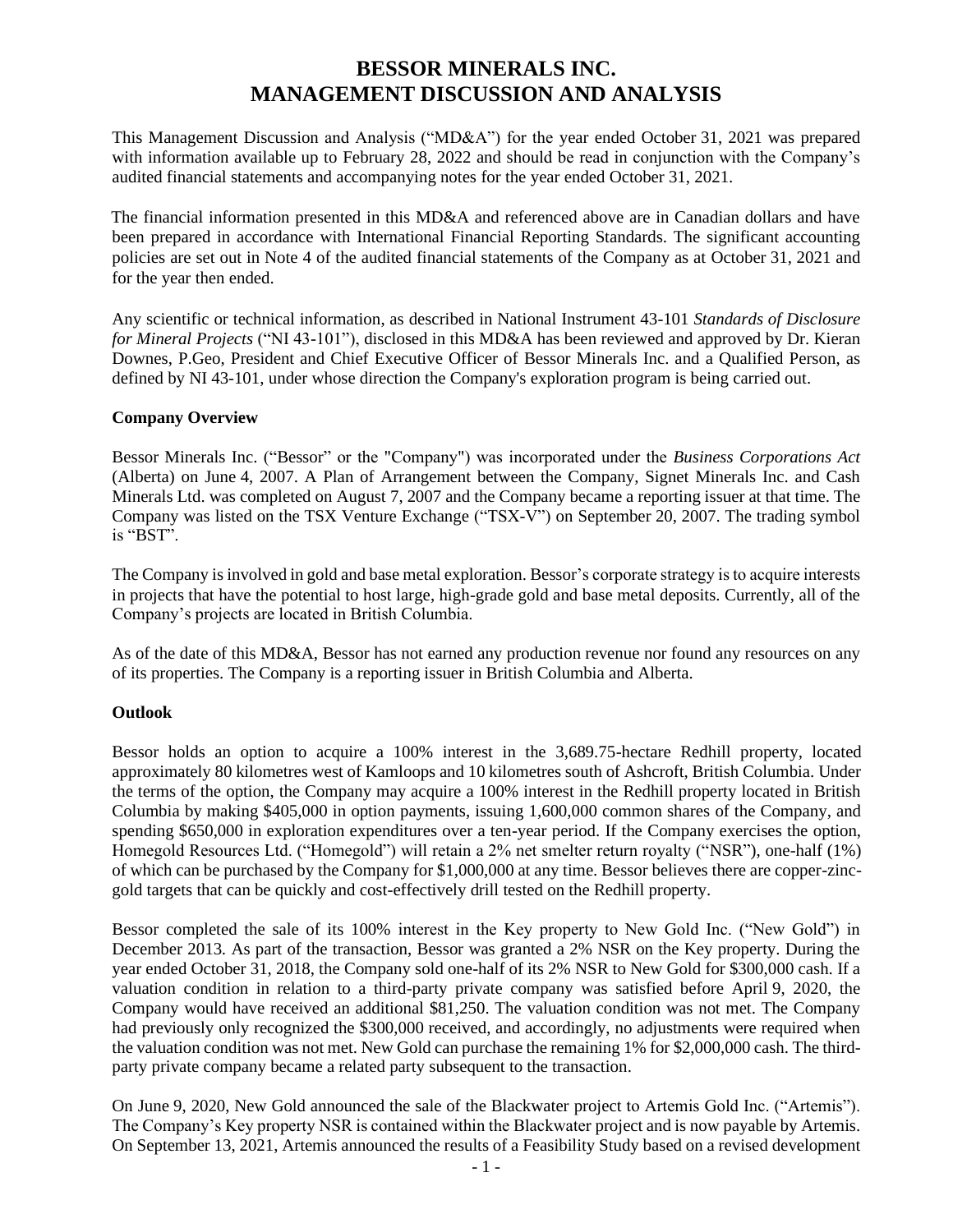approach to the Blackwater Gold project ("Blackwater"). On October 25, 2021, Artemis filed a NI 43-101 Technical Report for the Blackwater Feasibility Study.

Bessor also holds a 100% interest in the 8,178-hectare Golden Eagle project, located just south of the Yukon-British Columbia border, 70 kilometres west-northwest of Atlin, British Columbia. The Golden Eagle project is highly prospective for gold and silver mineralization, and also has potential for volcanogenic massive sulfide ("VMS") mineralization. Bessor plans to resume exploration on the Golden Eagle project in 2021.

In early March 2020, there was a global outbreak of coronavirus (COVID-19) that has resulted in changes in global supply and demand of certain mineral and energy products. These changes, including a potential economic downturn and any potential resulting direct and indirect negative impact to the Company, cannot be fully determined, but they could have a prospective material impact on the Company's project exploration activities, liquidity and the ability to obtain financing.

As of February 28, 2022, the Company's day-to-day operations have not been materially affected by COVID-19. The Company has no formal office space and no employees. Management and the Board of Directors, along with the Company's advisors, have continued to work remotely. The Company has until November 2022 to complete exploration of \$150,000 on the Redhill property, which it intends to do, subject to any COVID-19 restrictions imposed by the provincial and federal governments. The Company continues to monitor the situation. To date, the Company has not applied for any assistance related to COVID-19 from the provincial or federal governments.

#### **Going Concern**

The Company is in the process of exploring and evaluating its mineral exploration and evaluation assets. On the basis of the information to date, it has not yet determined whether these assets contain economically recoverable ore reserves. The underlying value of the mineral exploration and evaluation assets and related deferred costs is entirely dependent on the existence of economically recoverable reserves, the ability of the Company to obtain the necessary financing to complete development and upon future profitable production. The amounts shown as mineral exploration and evaluation assets and deferred exploration costs represent net costs to date, less any amounts written off, and do not necessarily represent present or future values.

The Company's ability to continue as a going concern is dependent on accessing capital markets or entering into collaborative agreements that would provide additional financing. The outcome of these matters is materially uncertain at this time.

Realization values may be substantially different from carrying values as shown. The financial statements for the year ended October 31, 2021 do not include any adjustments that would be necessary to the carrying values and classifications of assets and liabilities should the Company be unable to continue as a going concern.

#### **Significant Accounting Estimates**

Significant areas requiring the use of management estimates include the determination of impairment of mineral exploration and evaluation assets, the recoverability and measurement of deferred income tax assets and liabilities, and the recognition and valuation of provisions for restoration and environmental liabilities. Management believes the estimates are reasonable; however, actual results could differ from those estimates and could impact future results of operations and cash flows.

#### **Significant Accounting Judgments**

Information about critical judgments in applying accounting policies that have the most significant risk of causing material adjustment to the carrying amounts of assets and liabilities recognized in the financial statements within the next financial year include the Company's going concern assessment.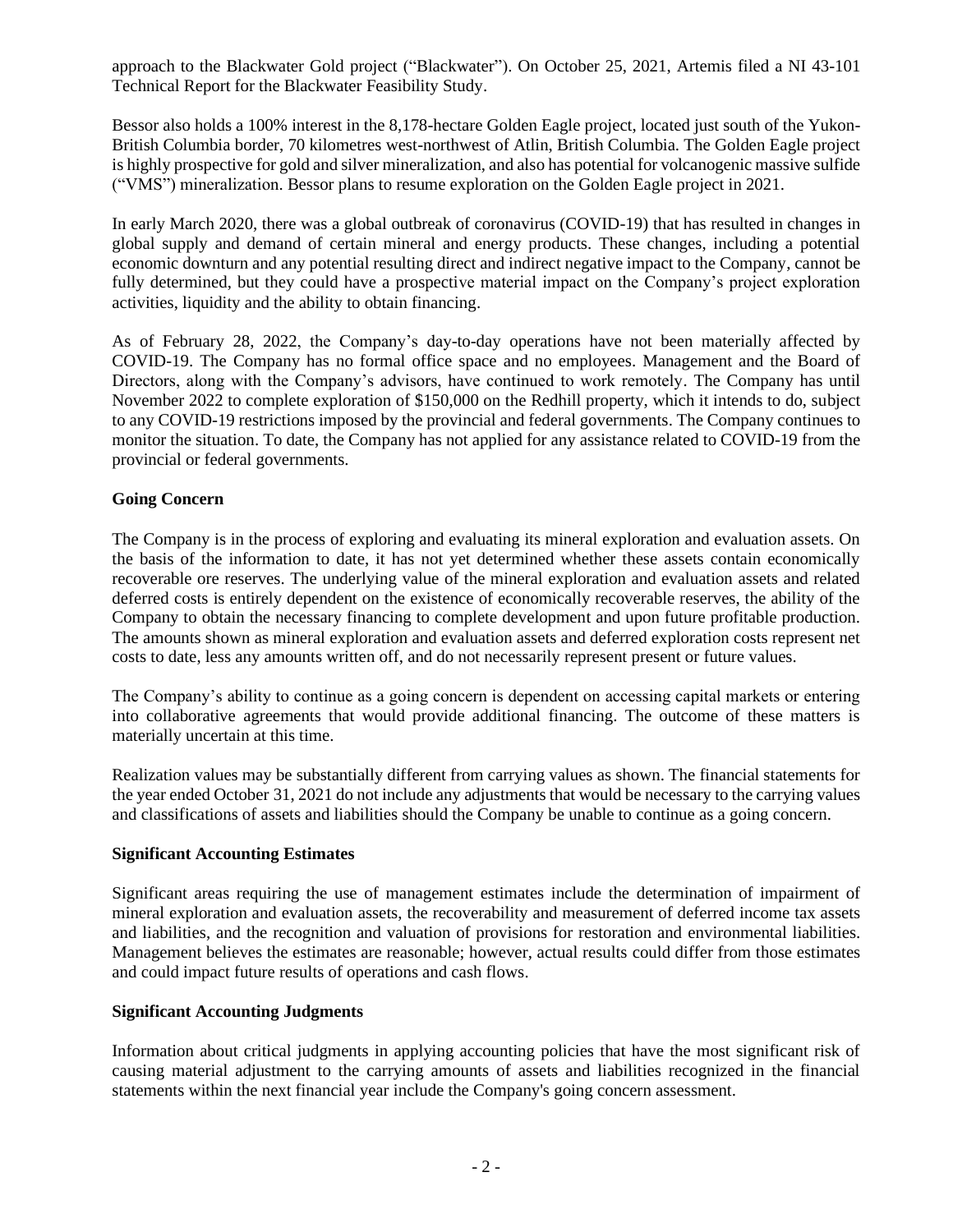### **Exploration Projects**

Dr. Kieran Downes, P.Geo., President and Chief Executive Officer is the Qualified Person under NI 43-101 who has reviewed the scientific and technical disclosure provided below.

### **Redhill Property – Copper, Gold, Zinc and Silver**

Bessor holds an option to acquire a 100% interest in the 3,689.75-hectare Redhill property, located approximately 80 kilometres west of Kamloops and 10 kilometres south of Ashcroft, British Columbia.

Under the terms of the option, dated July 8, 2015, and as amended July 30, 2019 and September 15, 2020, the Company may acquire a 100% interest in the Redhill property located in British Columbia by making option payments as follows:

- \$5,000 upon signing of the agreement (paid);
- $$5,000$  on or before each of July 8, 2016 and July 8, 2017 (paid);
- \$10,000 on or before July 8, 2018 (paid);
- \$7,500 and 300,000 common shares of the Company upon TSX-V acceptance of the July 30, 2019 amendment (paid and issued);
- \$5,000 and 300,000 common shares of the Company upon TSX-V acceptance of the September 15, 2020 amendment (paid and issued);
- \$17,500 and 500,000 common shares of the Company on or before July 8, 2021 (paid and issued);
- \$15,000 and 500,000 common shares of the Company on or before July 8, 2022;
- \$40,000 on or before each of July 8, 2023 and July 8, 2024; and
- \$255,000 on or before July 8, 2025.

In addition to the option payments, the Company must spend \$650,000 on exploration under the terms of the original agreement as follows:

- \$20,000 on or before the first anniversary of the agreement (spent);
- \$50,000 on or before the second anniversary of the agreement (spent);
- \$150,000 on or before the third anniversary of the agreement (spent);
- \$30,000 on or before the fourth through ninth anniversaries of the agreement (spent);
- An additional \$150,000 on or before November 15, 2022, as a result of the September 15, 2020 amendment; and
- \$100,000 on or before the tenth anniversary of the agreement.

If the Company exercises the option, Homegold will retain a 2% NSR, one-half (1%) of which can be purchased by the Company for \$1,000,000 at any time. In the event of commercial production or sale of 100% of the property, Homegold will receive a bonus payment of \$500,000 in cash or shares at the election of Homegold. Expenditures can be accelerated at the Company's election and excess expenditures in any year will be credited towards future years.

Bessor believes there are copper-zinc-gold targets that can be quickly and cost-effectively drill tested in the "Redhill" and "Beta (Feedlot)" zones, as well as in extensions to the south. In its evaluation of the property, Bessor identified potential settings for mineralization in the stratigraphic hanging wall west of the Redhill zone. Soil geochemistry shows base metal and gold anomalies offset from the Redhill zone that have not been tested and there are also some strong electromagnetic ("EM") conductors in the Beta zone that have not been drilled. The mineralization in the Redhill zone is a very prominent gossan developed on a VMS exhalative, stockwork feeder zone. Mineralization in the Beta zone appears to be more akin to exhalative iron formation. Past drilling of EM conductors in both zones returned encouraging intersections, including: 7.75 metres (or "m") with 2.54% copper, 2.78% zinc, 77.0 grams per tonne (" $g/t$ ") silver and 0.37% gold over 7.75 metres; 2.08% copper, 7.5 g/t silver over 1.35 metres; 0.56% copper, 0.79 g/t silver over 2.95 metres; and 0.59%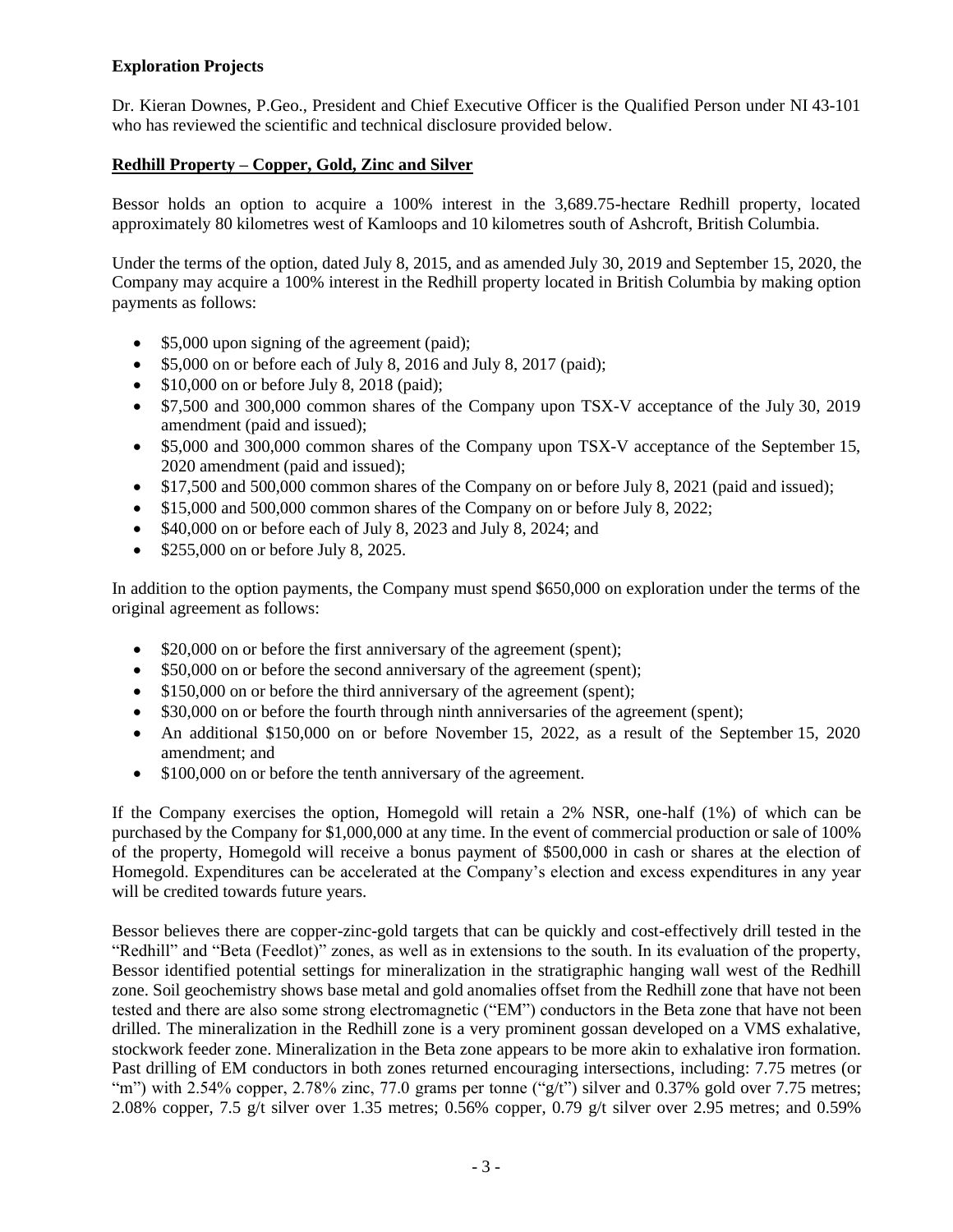copper, 1.6% zinc, 1.91 g/t silver and 0.39 g/t gold over 2.58 metres (British Columbia Assessment Report Indexing System ("ARIS") Report #28371).

The volcanic sequence of the Redhill sector is exposed in a five kilometres-wide, NNW-striking, thrust slice over a distance of at least 20 kilometres. The geology is interpreted to be chemically analogous and age equivalent to the Permo-Triassic age Kutcho Assemblage that hosts the Kutcho Creek Cu-Pb-Zn-Ag VMS deposit in northern British Columbia. The potentially analogous Kutcho deposit currently owned by Kutcho Copper Corp. reportedly hosts Probable Mineral Reserve (2017 estimate) of 10.4 Mt at 2.01% Cu, 3.19% Zn, 34.61 g/t Ag and 0.37 g/t Au (see Kutcho Copper Corp.'s website [https://www.kutcho.ca/projects/kutcho](https://www.kutcho.ca/projects/kutcho-project/)[project/\)](https://www.kutcho.ca/projects/kutcho-project/). Management of Bessor is not aware of a NI 43-101 resource on the Redhill project, and analogous deposits such as the Kutcho deposit should not be considered an indication that a resource is contained or will be discovered on the Redhill project.

#### Alpha Zone

The Alpha zone, approximately 2.0 x 2.5 kilometres, encompasses a sequence of felsic to intermediate volcanics, the historic "Redhill zone", as well as an extensive area of untested soil anomalies (copper >> zinc >>> silver). The volcanics associated alteration and mineralization are interpreted to represent a stringer zone in the footwall of a VMS exhalative system. A primary target is an untested, strong, off-hole Pulse EM conductor in the vicinity of hole RH-06-25, which intersected 8.97% copper, 4.96 % zinc, 1.27 g/t gold and  $>$ 30.0 g/t silver over 2.04 metres, including 10.15% copper, 5.45% zinc, 1.41 g/t gold and  $>$ 30.0 g/t silver over 1.74 metres. Bessor has re-logged and confirmed this mineralized intersection. The untested off-hole Pulse EM conductor indicates extensions to this mineralization (Avalon Ventures Ltd. News Release, October 31, 2006).

A 2006 fixed-loop transient EM ("FLTEM") survey identified 11 EM conductors in an area ~600 x 1,100 metres. The mineralization in hole RH-06-25 is associated with a medium strength, 200-metre-long conductor. Conductors along strike, and other nearby stronger conductors, have not been drill tested (British Columbia ARIS Report #28525).

On December 1, 2015, Bessor reported it had been awarded a British Columbia *Mines Act* multi-year permit for its diamond drilling program on the Alpha and Beta zones of the Redhill project. The permit also authorizes Bessor to conduct induced polarization surveys over the target zones.

In a June 20, 2016 news release, Bessor reported that it received the final results from a Voltera-3DIP (threedimensional induced polarization) survey over the Alpha zone, Redhill project. While final modelling and interpretation of the data is underway, preliminary results show a domain of high chargeability and resistivity along the west side of the grid at a depth of  $\sim$ 200 metres. This domain is flanked to the east by a domain of low chargeability. While the geology and structures of the different domains remain to be confirmed, it is clear the 3DIP data is mapping previously unrecognized and fundamental geological patterns in the Alpha zone that will guide exploration. The Redhill VMS prospect occurs in a prospective volcanic sequence that tracks the contact of the high/low chargeability domains. This contact will be a focus of future exploration. The VMS prospect is associated with a 200-metre long FLTEM conductor, as well as Borehole Transient EM conductors. Hole RH-06-25, re-logged, quartered and re-assayed by Bessor, returned: 8.75% copper, 4.75% zinc, 1.22 g/t gold and 61.19 g/t silver over 2.04 metres. The mineralization is open along strike and to depth. The survey also identified a large chargeability anomaly ( $>$  20 milliseconds), over an area of  $\sim$ 280 x 260 metres, just west of the VMS prospect, and another (16-18 milliseconds), over an area  $\sim$ 210 x 100 metres, in the southeast part of the grid. There is no record of drilling or other exploration on either of these targets.

The Volterra-3DIP survey was conducted by SJ Geophysics Ltd. of Vancouver. Nine lines (10.8 kilometres) at a spacing of 150 metres were surveyed.

On July 25, 2016, the Company reported that a program of detailed follow-up soil sampling and prospecting of 3DIP anomalies on the Alpha zone and evaluation of the gold-, copper- and zinc-in-soil anomalies on the Alpha South zone is complete. New drill targets have been identified associated with slumped/mechanically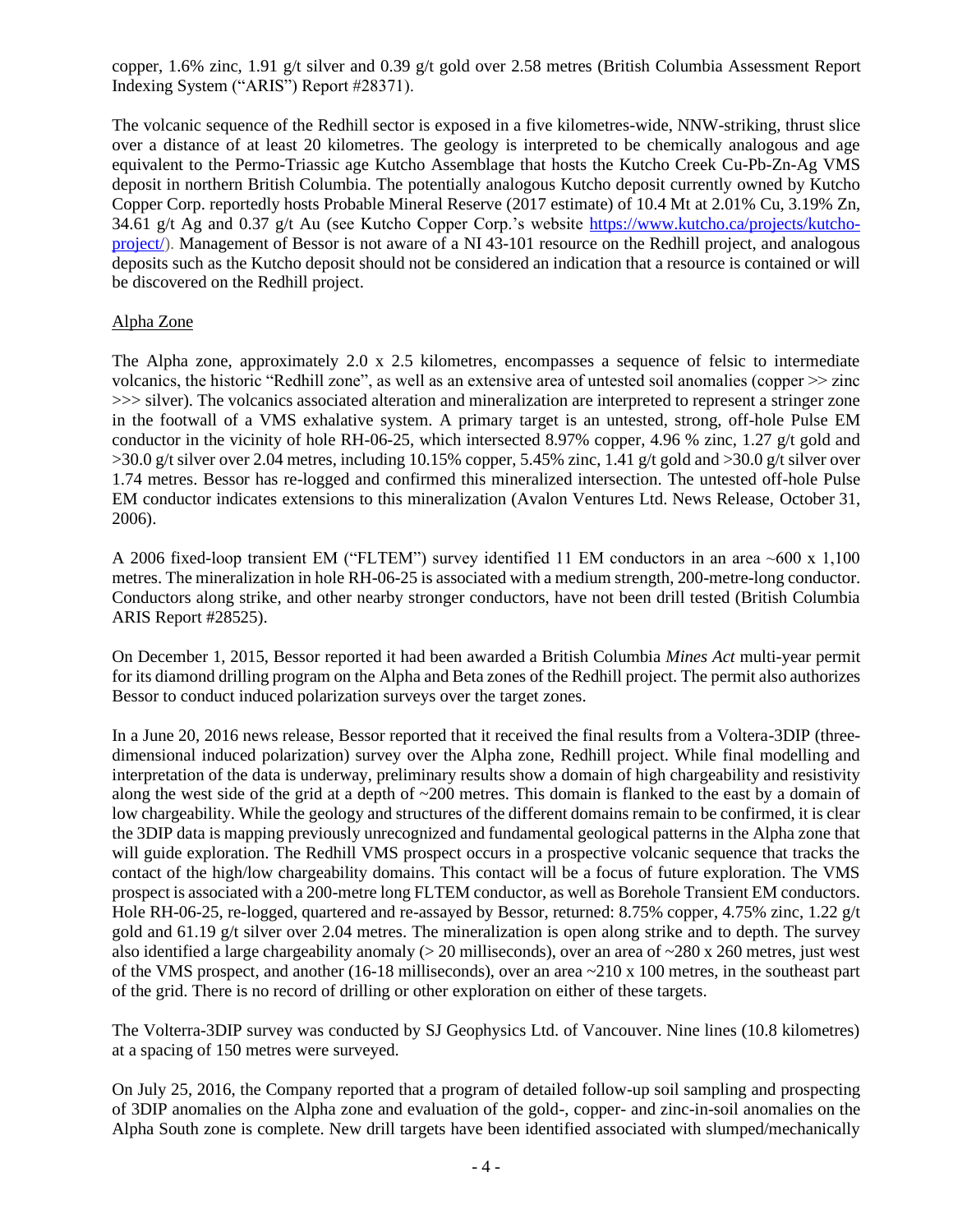transported sulphides and the area of volcanic stratigraphy prospective for the discovery of VMS deposits has been significantly expanded.

The 3DIP survey mapped previously unrecognized and fundamental geologic patterns in the Alpha zone where the geologic sequence dips steeply west  $(-75^{\circ})$ . The 3DIP shows where sulphides are introduced into the volcanic sequence accompanied by increased silicification, which is mapped by the resistivity. Plentiful breccia boulders, several of which contain massive sulphide blocks, have been found in a prospective volcanic sequence  $(\sim 100 \text{ m}$  wide) that is coincident with the strong, chargeability/resistivity anomaly. The horizon is located ~70 m into the hanging wall of the VMS prospect. The sulphides are dominantly of pyrite with trace to minor chalcopyrite. The boulders represent slump features and/or mechanically transported mineralization likely the result of brecciation at source, transport down-slope by gravity-driven submarine debris flows and deposition in depressions. What is geologically termed "transported ore" can form substantial bodies of mineralization, as in the Buchans and Boundary VMS deposits in Newfoundland.

The prospective volcanics, chargeability and resistivity anomalies continue to the west beneath the adjacent valley through which the Trans Canada Highway runs. A percussion hole (R87-7) drilled in the valley intersected copper mineralization in volcanics. It demonstrates the potential for the discovery of significant mineralization in this area:

"In the current program the best hole was R87-7 which intersected 1,236 ppm copper from 171 to 204 metres along with 1,694 ppm zinc, 5.7 ppm molybdenum and 2.4 ppm silver. The remainder of the hole was not anomalous. The higher-grade intersection was associated with a relatively high pyrite content of 5% compared with 2% for most of the hole. Here the host rock consisted of interbedded rhyolites and andesites with choritesericite-quartz-pyrite alteration with minor chalcopyrite mineralization." (1987 British Columbia ARIS Report #17263).

Detailed (100 m x 25 m) soil sampling was undertaken along the ~900 m x ~250 m gold-in-soil anomaly. Anomalous sample sites were also pitted and sampled. Results will be released once received and evaluated. Prospecting identified shearing with local quartz and quartz-carbonate veining along a magnetic low in a diorite intrusive. The gold-in-soil anomalies track this structure.

The strongest gold-, copper- and zinc-in-soil anomalies in the Alpha South zone were prospected and pitted. The copper and zinc anomalies appear to be associated with structures/shearing possibly associated with particular volcanic horizons. Further work is required to confirm this possibility. The gold anomalies appear to be related to rhyolite. Sheared rhyolite in an area of anomalous gold-in-soil, on the south side of the zone, is altered to white clay. The rhyolite contains high levels of mercury (2,500 ppb) (British Columbia ARIS Report #23423). Further work is required to evaluate the significance of the gold-in-soil anomalies and the implications of the high mercury levels in the rhyolite.

On November 15, 2016, Bessor reported results of its 2016 drill program. Hole RH-16-04 intersected a new, near surface zone of copper mineralization ("Upper Zone"). The hole, drilled from a platform excavated into the side of a hill, intersected mineralization grading 0.72% copper and 6.5 g/t silver over 6.5 metres, starting at a depth of 5.1 metres. The copper mineralization extends upwards an additional 3.8 metres to the base of the casing; however, because of poor recovery in this interval, a reportable mineralized interval cannot be calculated. Secondary copper mineralization (malachite and chrysocolla) is present in the wall of the drill platform. The downhole width of the mineralized zone is estimated to be in excess of 11.5 metres. Bessor plans to strip, map, trench and sample the mineralization prior to further drilling.

Hole RH-16-04 also intersected VMS mineralization grading 0.64% copper and 1.5% zinc over 2.0 metres from 206.3-208.3 metres downhole ("Lower Zone"). This intersection is ~20 metres laterally and ~20 metres higher than the mineralization in hole RH-06-25 (8.75% copper, 4.75% zinc, 1.22 g/t gold and 61.19 g/t silver over 2.04 metres). The mineralization in hole RH-06-25 comprises VMS and stringer zone mineralization. The mineralization in hole RH-16-04 consists only of VMS mineralization with durchbewegung texture. The mineralization is crudely bedded and dips  $\sim 65^\circ$  to the west. The topography also drops off to the west into a prominent valley. The mineralization is open along strike and to depth and lies deeper than was tested by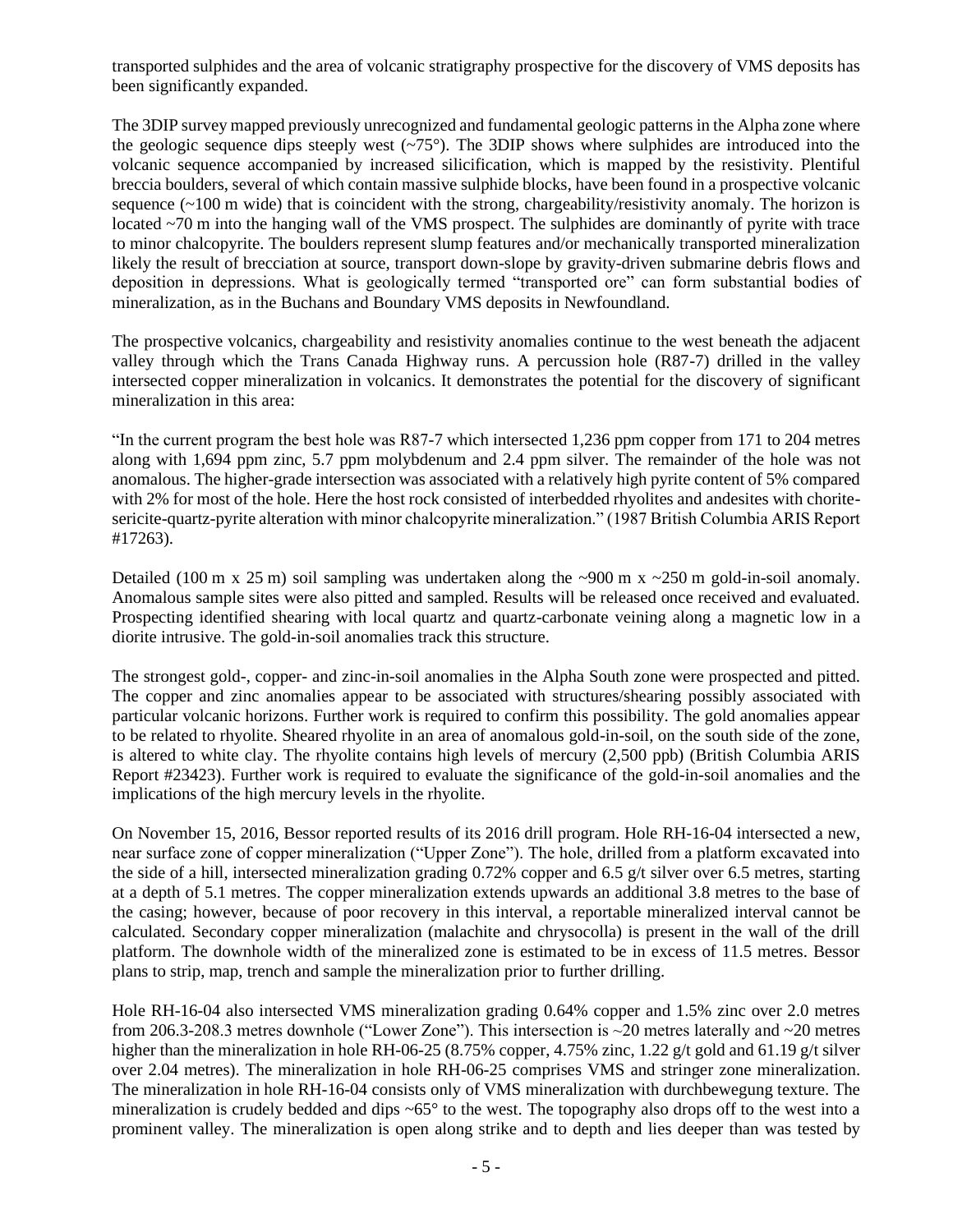previous drilling in the VMS prospect. Additional drilling is required to explore and delimit this significant area of VMS mineralization.

The Upper and Lower zones are ~195 metres apart downhole. A one-metre band (bed?) of massive pyrite was intersected at 161.8 metres. Centimetre-wide bands of pyrite with trace chalcopyrite occur in the overlying and underlying quartz-eye felsic tuffs along with 5-50% disseminated and irregular concentrations of pyrite. The best assay, 0.15% copper and 1.32  $g/t$  silver over 5.0 metres, together with the geology, indicates the potential for the development of significant copper mineralization, off hole, along this horizon.

Bessor has identified a characteristic tuffaceous subaqueous ash flow unit, commonly with pyroclastic fragmental textures, that is associated with the VMS mineralization. The unit contains prominent blue quartz "eyes" (phenocrysts) in a matrix composed mainly of feldspar and quartz. Mafic minerals are minimal. The recognition of this important unit will guide future exploration.

| Hole     | From $(m)$ | To(m)  | Width $(m)$ | $Cu\%$ | $\mathbf{Zn}$ % | Ag g/t | Au $g/t$ |
|----------|------------|--------|-------------|--------|-----------------|--------|----------|
| RH-16-04 | 5.10       | 11.60  | 6.50        | 0.72   |                 | 6.50   |          |
|          | 156.80     | 160.80 | 4.00        | 0.02   | 0.27            |        |          |
| incl.    | 157.80     | 158.80 | 1.00        |        | 0.79            |        |          |
|          | 160.80     | 165.80 | 5.00        | 0.15   |                 | 1.32   |          |
| incl.    | 165.30     | 165.80 | 0.50        |        | 0.46            |        |          |
|          | 206.30     | 208.30 | 2.00        | 0.64   | 1.50            |        |          |
| RH-16-03 | 33.80      | 34.80  | 1.00        | 0.29   |                 |        | 1.20     |

**Table 1: Drill Hole Intersections**

Widths presented in Table 1 are downhole core lengths; true widths cannot be reliably estimated at this time. Core samples were analyzed at ALS Global, Vancouver, British Columbia.

Hole RH-16-03 was drilled, in part, to twin hole RH-05-23 and to test for shallow mineralization. The best intersection (0.29% copper and 1.2 g/t gold over 1.0 metre from 33.8-34.8 metres downhole) was obtained from pyrite stringer mineralization. The high-grade mineralization in hole RH-05-23 (2.08% copper and 7.5 g/t gold) was also obtained from pyrite-chalcopyrite stringers, but from ~45 metres deeper. As in the case of the intersections in holes RH-16-04 and RH-06-25, this indicates the better mineralization lies deeper than was previously tested by drilling on the VMS prospect. A new mineralized horizon of bedded pyrite with felsic clasts (cm) as xenoliths in the sulphide was intersected from 8.9-11.3 metres. In the overlying quartz-eye felsic tuff (6.0-8.9 metres) pyrite veins/veinlets (mm  $-2$  cm) constitute  $\sim$ 30% of the core. Copper (255-405 ppm) and silver (1.33-3.62 g/t) are elevated. Along strike or at depth, this mineralized horizon may host significant copper mineralization in this productive environment.

Hole RH-16-05 tested a newly identified chargeability anomaly (+/- 100 metres depth), and a copper- and zinc-in-soil anomaly, on Horizon 2. The hole, drilled ~100 metres north of the VMS prospect, cut a sequence of quartz-eye felsic tuffs with variably developed pyrite (+ pyrrhotite) as stringers, disseminations and bands to ~30%. While the geology appears to be similar to that in the VMS prospect, no copper, zinc or precious metal mineralization was intersected.

Hole RH-16-01, drilled  $\sim$ 350 metres southwest of the VMS prospect to test a large  $>$ 20 millisecond chargeability anomaly on Horizon 3, identified pyrite as stringers, disseminations and bands (to ~60%) in intermediate volcanics as the source of the anomaly. The best assay was 0.08% copper over 0.7 metres. This hole was probed with a Volterra borehole EM survey ("BHEM"); no conductors were identified. Following completion of the drill program, it is now recognized that the favourable and prospective VMS geology occurs stratigraphically below this horizon.

Hole RH-16-02, drilled to test a chargeability anomaly on Horizon 3, intersected pyritic felsic volcanics. Local intervals, up to 7.0 metres in width, contain increased concentrations of pyrite, including bands/seams to 5 cm, which are anomalous in copper (to 0.33% over 1.0 metres), and also carry elevated zinc values (to 621 ppm).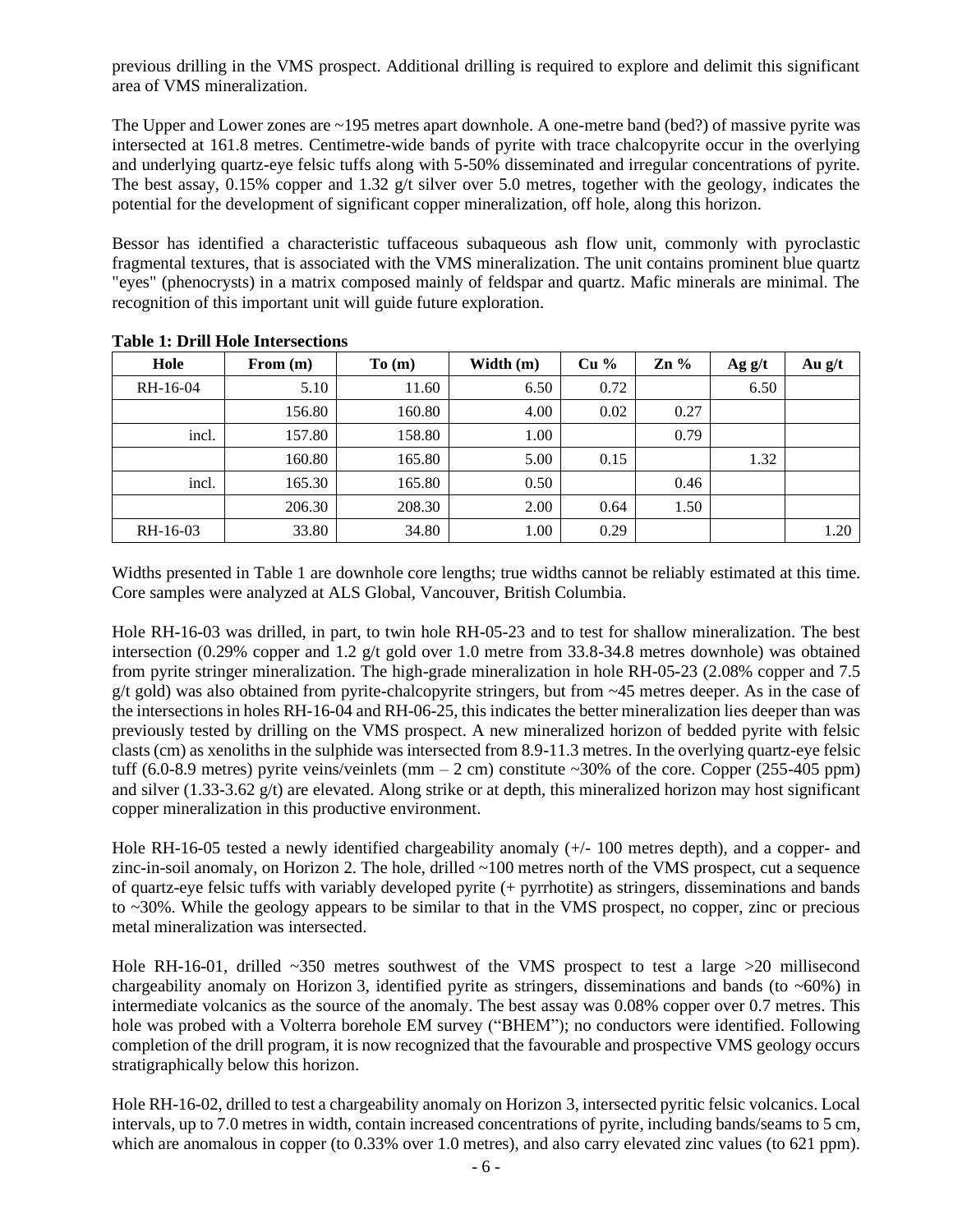This mineralization is interpreted to be distal to more significant accumulations of VMS mineralization. Breccia boulders containing massive sulphide blocks representing slump features and/or mechanically transported mineralization have been found in this locale. Their source has not been found. Further drilling is required to evaluate this area.

On August 17, 2017, Bessor reported positive results from a test gravity survey over the VMS mineralization in the Alpha prospect of the Redhill project. The gravity survey identified strong anomalies associated with the Upper and Lower VMS zones and, unexpectedly, with Horizon 1. The results support Bessor's belief that significant VMS mineralization likely occurs at depth in the Upper and Lower VMS zones. The unexpectedly strong anomaly associated with Horizon 1 suggests an untested mineralized mass at depth. The single test line was orientated orthogonal the Upper Zone and Lower Zone VMS mineralization, and to the three stacked horizons hosting VMS mineralization. Several gravity highs can be identified on the overall Bouguer Gravity profile. One high is associated with the Upper Zone mineralization (~300 metres). The Lower Zone mineralization may be related to the broad, lower amplitude gravity high from ~340 to 500 metres. However, the Lower Zone dips at  $\sim 65^\circ$  under the Upper Zone with the result that the strong anomaly at  $\sim 300$  metres is thought to be the result of the superimposition of the two zones. Alternatively, the gravity is indicating a significant sulphide mass associated with the Upper Zone. The best massive sulphide mineralization was intersected in holes RH-16-04 and RH-06-25. Mineralization between these two strong intersections and surface is typically thin and stringer-like as might be expected peripheral to a well-developed VMS deposit. A BHEM of RH-06-25 identified an off-hole response at 30 hertz, with conductivities in the range of 100 to 300 Mhos indicating a potentially large body of mineralization under holes RH-16-04 and RH-06-25. This is the primary drill target in this area.

A second significant high is associated with Horizon 1 and its associated FLTEM conductor. The strong gravity anomaly indicates potential at depth. Horizon 1 has not been drill tested at depth and the FLTEM conductor has not been drill tested along strike. The distribution of sulphides in Horizon 1 may mimic the Lower Zone with the better VMS mineralization occurring at depth. This is an important drill target.

A broad, lower amplitude gravity high occurs within Horizon 3. Gravity anomalies also occur at the start (0 metres) and finish (700 metres) of the survey line. These anomalies have not been delineated. The anomaly at 700 metres occurs with a FLTEM conductor, which is likely mapping a potentially mineralized horizon. This has not been drilled.

The anomaly at 0 metres lies in an overburden covered valley and on the north flank of the induced polarization/magnetic high drill tested by the Company in 2016 (hole RH-16-01). This hole was probed with BHEM; no conductors were identified. Following completion of the 2016 drill program, and with a better understanding of the stratigraphy of the volcanic pile, it was recognized that the favourable and prospective VMS geology occurs stratigraphically below this horizon, to the northeast, towards Horizon 3.

#### Beta Zone

The Beta zone, approximately 2.5 x 2.5 kilometres, encompasses a sequence of felsic to intermediate volcanics, graphitic sediments, iron formation +/- locally laminated semi-massive to massive sulphides containing pyrrhotite +/- pyrite +/- minor chalcopyrite. Borehole S-83-4 is reported to have intersected stringer zone mineralization grading 2.54% copper, 2.78% zinc, 77.0 g/t Ag, and 0.37 g/t Au over 7.75 metres (British Columbia ARIS Report #28371). There is no core extant from this hole for re-logging or confirmatory sampling. The Beta zone appears to stratigraphically overly the Alpha zone in the volcanic sequence. Numerous EM, IP/R (induced polarization/resistivity) and magnetic anomalies are present. Bessor is evaluating the geology, geochemistry, and the EM, IP/R and magnetic anomalies to identify drill targets.

In its November 15, 2016 news release, Bessor reported the 2016 IP survey identified a new, large chargeability anomaly associated with the 40 Mhos Beta target, which is located on a 550-metre-long EM conductor. The Beta target, the chargeability anomaly, and the host conductor have never been drilled. The Company plans to drill test this target as part of the next drill program.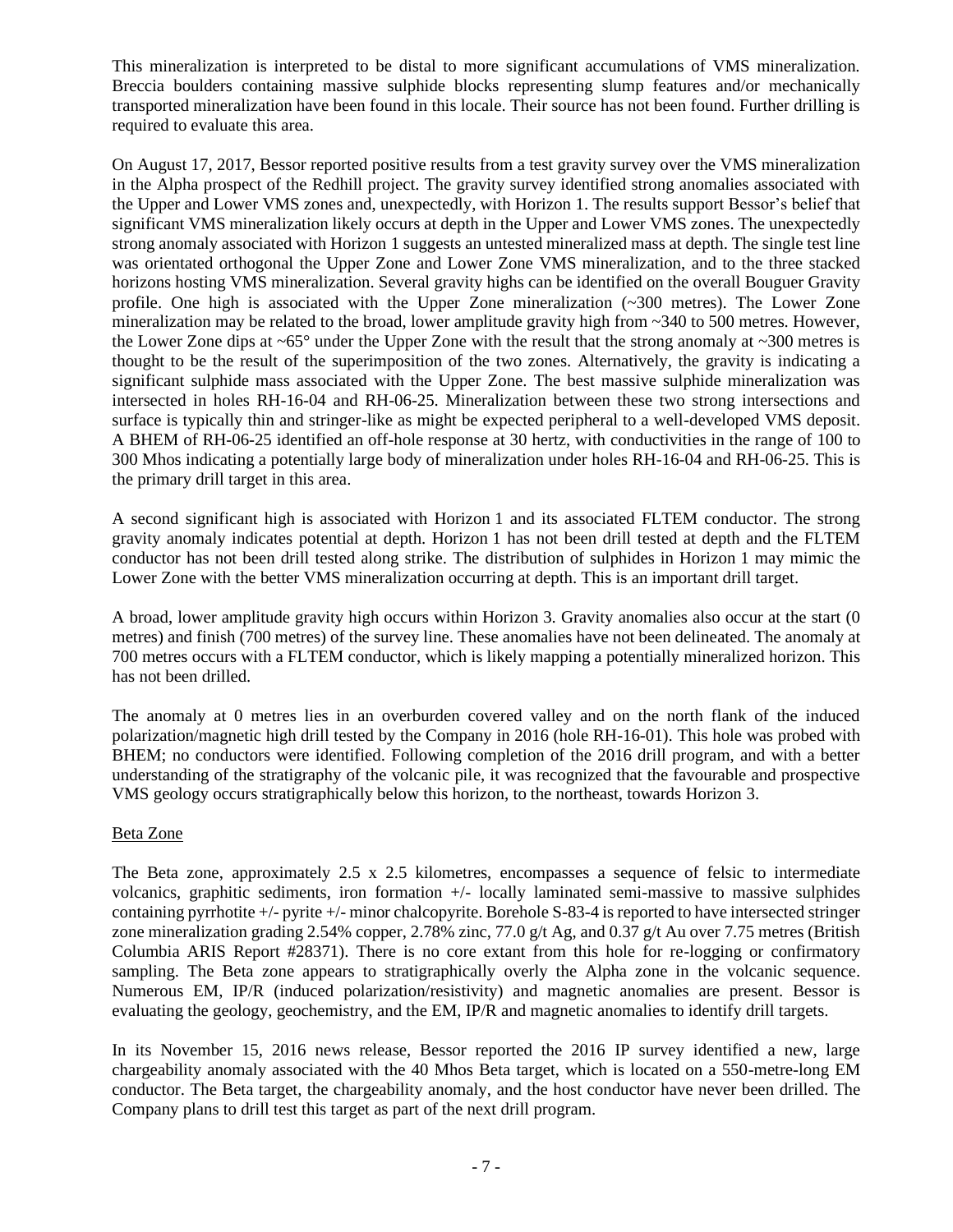In its September 22, 2020 news release, Bessor reported the Company has been granted a two-year extension to its multi-year area-based (MYAB) exploration permit. The Company has commenced a summer/fall 2021 field program on the Redhill project.

### **Golden Eagle Project – Gold and Silver**

The 8,178-hectare Golden Eagle project is located just south of the Yukon-British Columbia border, 70 kilometres west-northwest of Atlin, British Columbia. The Company controls a 100% interest in the project subject to a 1% NSR payable to a third-party on certain claims.

Golden Eagle is situated at the southern end of the Tintina Gold Belt, which contains many intrusion-related gold deposits, such as Pogo (Alaska), Fort Knox (Alaska), Dublin Gulch (Yukon) and White Gold (Yukon). The property has the potential to host several deposit types, including bulk tonnage intrusion-related deposits with associated skarn deposits, high-grade gold-silver vein-hosted deposits and VMS deposits. Thirteen separate mineralized zones have been identified to date over the property's 25-kilometre-long extent.

During the year ended October 31, 2015, the Company determined that the Golden Eagle property was impaired. An impairment charge of \$1,782,794 was recognized in net loss for the year ended October 31, 2015, reflecting the exploration expenditures incurred on the property prior to 2009, when the Company moved the exploration target on the property from the Middle Ridge to the Northern Block.

During the year ended October 31, 2017, the Company determined that the Golden Eagle property was further impaired. An impairment charge of \$1,013,603 was recognized in net loss for the year ended October 31, 2017.

Bessor believes the Golden Eagle project continues to have exploration potential and maintains ownership of the project.

Further information on the Golden Eagle project is available in a NI 43-101 technical report entitled *Technical Report, Golden Eagle Property, Atlin Mining Division, British Columbia* by J. Michael Wark, P.Geo., dated July 9, 2012 and filed on SEDAR [\(www.sedar.com\)](http://www.sedar.com/) July 10, 2012.

#### **Key Project – Copper, Zinc and Gold**

Bessor completed the sale of its 100% interest in the 8,854-hectare Key property to New Gold in December 2013. The property is located 125 kilometres southwest of Vanderhoof, British Columbia.

In connection with the transaction, New Gold committed to spend \$1,500,000 on the property, with a minimum of \$500,000 of expenditures on or before December 31, 2014 and the balance of \$1,000,000 of expenditures on or before December 31, 2018, subject to certain conditions. New Gold completed the full \$1,500,000 expenditure commitment in calendar 2014.

As part of the transaction, Bessor was granted a 2% NSR on the Key property. In April 2018, the Company sold one-half of its 2% NSR to New Gold for \$300,000 cash. If a valuation condition in relation to a thirdparty private company was satisfied before April 9, 2020, the Company would have received an additional \$81,250. The valuation condition was not met. The Company had previously only recognized the \$300,000 received, and accordingly, no adjustments were required when the valuation condition was not met. New Gold can purchase the remaining 1% for \$2,000,000 cash. The third-party private company became a related party subsequent to the transaction.

On June 9, 2020, New Gold announced the sale of the Blackwater project to Artemis. The Company's Key property NSR is contained within the Blackwater project and is now payable by Artemis. On September 13, 2021, Artemis announced the results of a Feasibility Study based on a revised development approach to Blackwater. On October 25, 2021, Artemis filed a NI 43-101 Technical Report for the Blackwater Feasibility Study.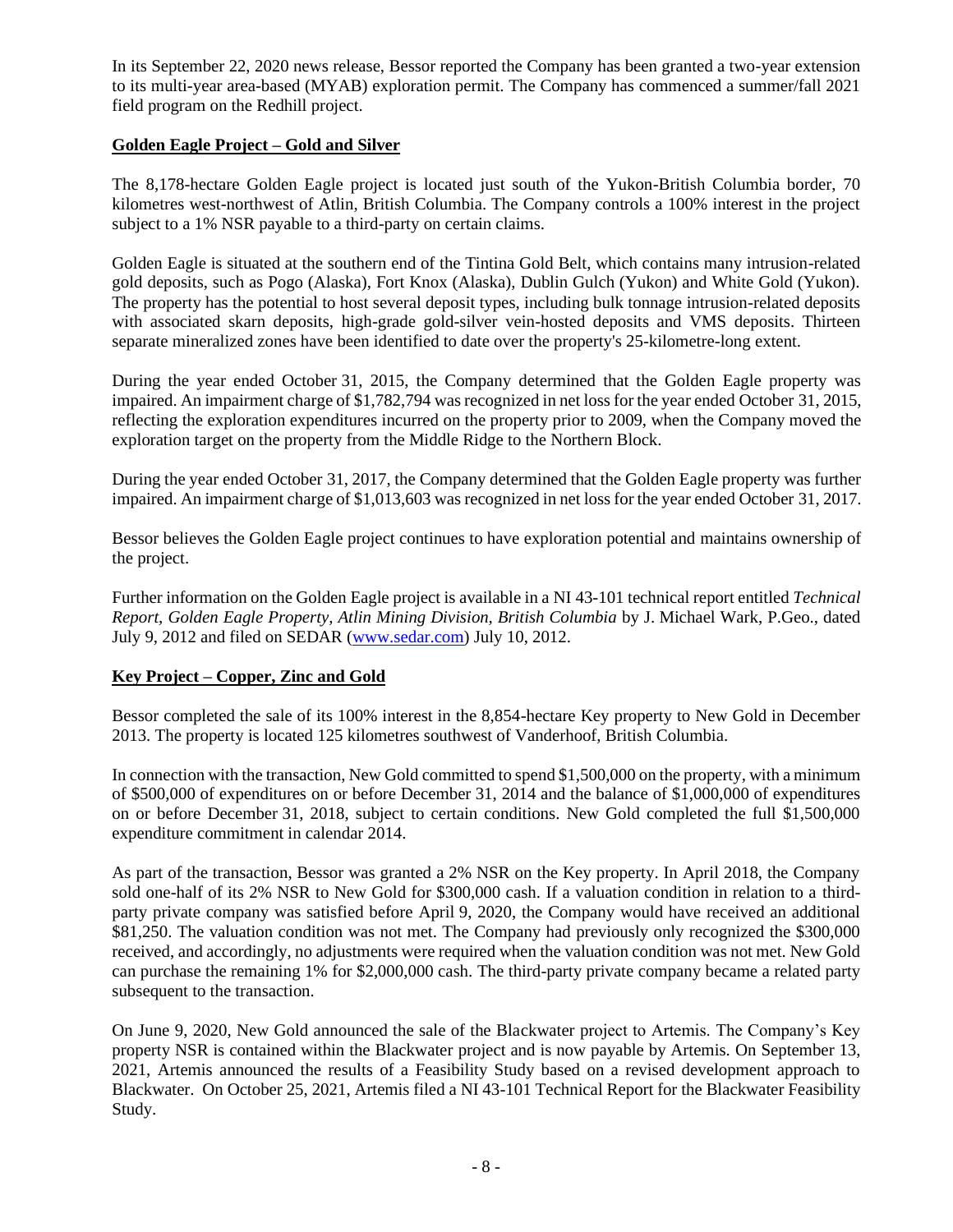#### **Selected Annual Information**

|                                           | Year                     | Year                       | Year                      |
|-------------------------------------------|--------------------------|----------------------------|---------------------------|
|                                           | Ended                    | Ended                      | Ended                     |
|                                           | October 31, 2021         | October 31, 2020           | October 31, 2019          |
| <b>Operating Expenses</b>                 | \$86,382                 | \$73,761                   | \$119,209                 |
| Other Income                              |                          |                            |                           |
| Interest                                  | \$2,219                  | \$4,207                    | \$3,765                   |
| Net Loss<br>Per Share - Basic and Diluted | $(\$84,163)$<br>(\$0.00) | $(\$69,554)$<br>$(\$0.00)$ | (\$115,444)<br>$(\$0.01)$ |
| Capital Expenditures                      | \$30,287                 | \$6,200                    | \$8,700                   |
| <b>Total Assets</b>                       | \$849,003                | \$902,200                  | \$950,193                 |
| <b>Total Liabilities</b>                  | \$10,000                 | \$14,034                   | \$14,973                  |

#### **Results of Operations**

Three Months Ended October 31, 2021

Bessor realized a net loss of \$22,789 (2020 - \$27,568) for the three months ended October 31, 2021.

The expenses for the quarter included general and administration expenses of \$3,270 (2020 - \$3,703), management fees of \$6,000 (2020 - \$6,000), professional fees of \$12,137 (2020 - \$17,219) and public company costs of \$1,648 (2020 - \$1,586).

General and administration expenses, management fees and public company costs were comparable from 2020 to 2021.

Professional fees were lower due to timing of legal expenses.

### Year Ended October 31, 2021

Bessor realized a net loss of \$84,163 (2020 - \$69,554) for the year ended October 31, 2021.

The expenses for the period included general and administration expenses of \$14,403 (2020 - \$15,033), management fees of \$24,000 (2020 - \$24,000), professional fees of \$22,818 (2020 - \$22,456), public company costs of \$24,720 (2020 - \$12,044) and travel and related costs of \$441 (2020 - \$210).

General and administration expenses, management fees and professional fees were comparable from 2020 to 2021.

Public company costs were higher due to costs related to the Company's Annual General Meeting incurred in 2021 and not in the comparable period for 2020.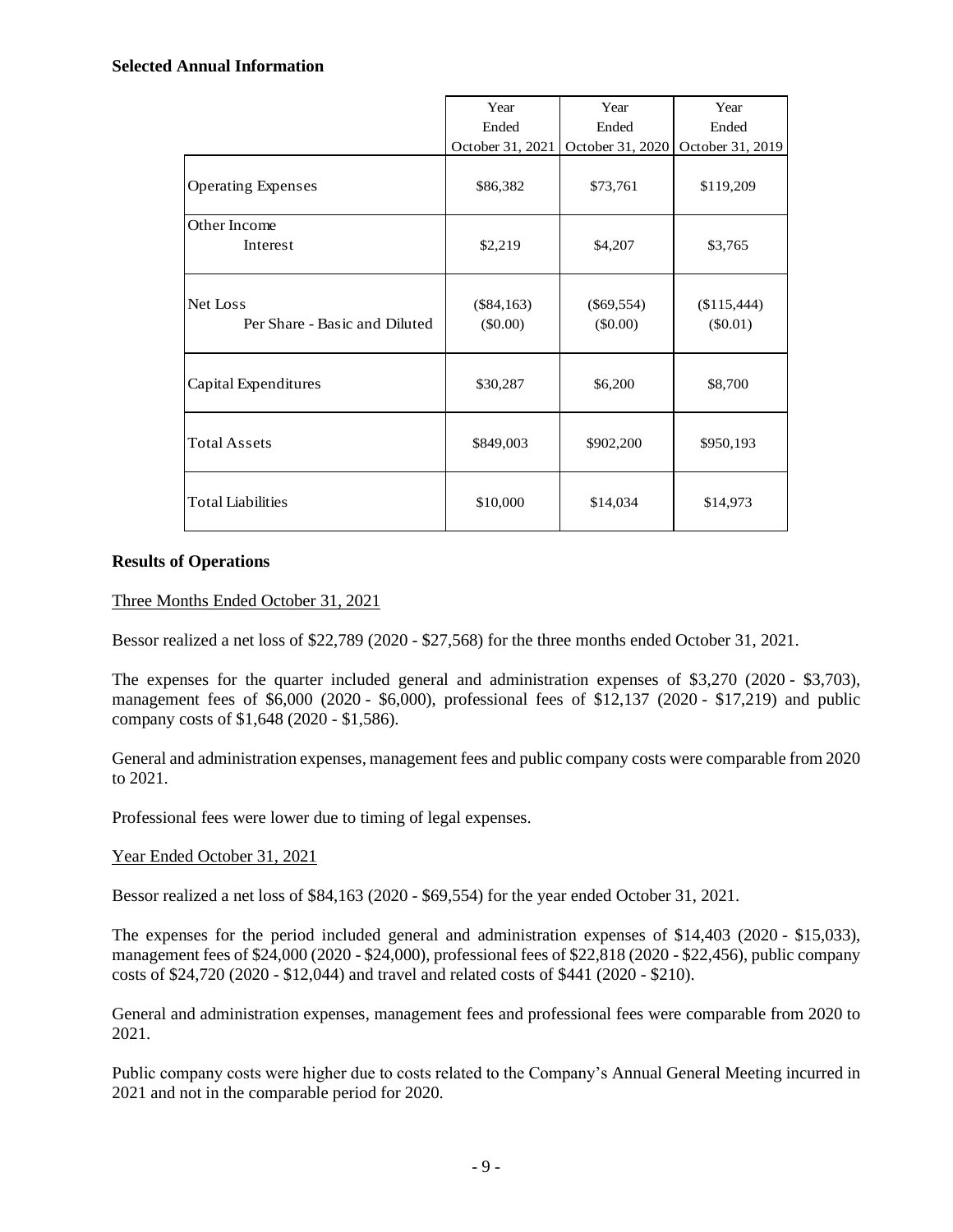#### **Liquidity and Capital Resources**

The Company's practice is to proceed with staged exploration where each stage is dependent on successful results of the preceding stage. Bessor relies on proceeds of equity financings to fund its exploration commitments and discharge its liabilities as they come due.

At October 31, 2021, the Company had a working capital balance of \$353,262 (2020 - \$467,712). Bessor will be required to raise additional financing in order to continue its exploration programs and cover its operating expenditures for fiscal 2022 and beyond. However, there is no assurance that funding will be available on terms acceptable to the Company or at all. If such funds cannot be secured, the Company may be forced to curtail additional exploration and/or property acquisition efforts.

#### **Capital Expenditures**

The Company's primary capital expenditures for the years ended October 31, 2021 and 2020 were on its mineral exploration and evaluation assets as follows:

|                                         | <b>Redhill</b> |         |  |  |  |
|-----------------------------------------|----------------|---------|--|--|--|
| Balance, October 31, 2019               | \$             | 387,113 |  |  |  |
| <b>Acquisition Costs</b>                |                | 27,500  |  |  |  |
| <b>Deferred Exploration Costs</b>       |                |         |  |  |  |
| Drilling                                |                | 1,200   |  |  |  |
| <b>Total Deferred Exploration Costs</b> |                | 1,200   |  |  |  |
| <b>Mineral Exploration Tax Credit</b>   |                | (360)   |  |  |  |
| Balance, October 31, 2020               |                | 415,453 |  |  |  |
| <b>Acquisition Costs</b>                |                | 52,500  |  |  |  |
| <b>Deferred Exploration Costs</b>       |                |         |  |  |  |
| Drilling                                |                | 1,200   |  |  |  |
| Geological                              |                | 11,947  |  |  |  |
| <b>Total Deferred Exploration Costs</b> |                | 13,147  |  |  |  |
| <b>Mineral Exploration Tax Credit</b>   |                | (360)   |  |  |  |
| Balance, October 31, 2021               | \$             | 480,740 |  |  |  |

#### **Subsequent Events**

None.

#### **Share Information**

A summary of the Company's outstanding securities is provided in the table below:

|                             | <b>Report Date</b> | October 31, 2021 October 31, 2020 |            |
|-----------------------------|--------------------|-----------------------------------|------------|
|                             |                    |                                   |            |
| Common shares               | 20,785,623         | 20,785,623                        | 20,285,623 |
| Stock options               | 440,000            | 440,000                           | 440,000    |
| Warrants                    | -                  | $\qquad \qquad$                   |            |
|                             |                    |                                   |            |
| <b>Fully Diluted Shares</b> | 21,225,623         | 21,225,623                        | 20,725,623 |
|                             | $\sim$             |                                   |            |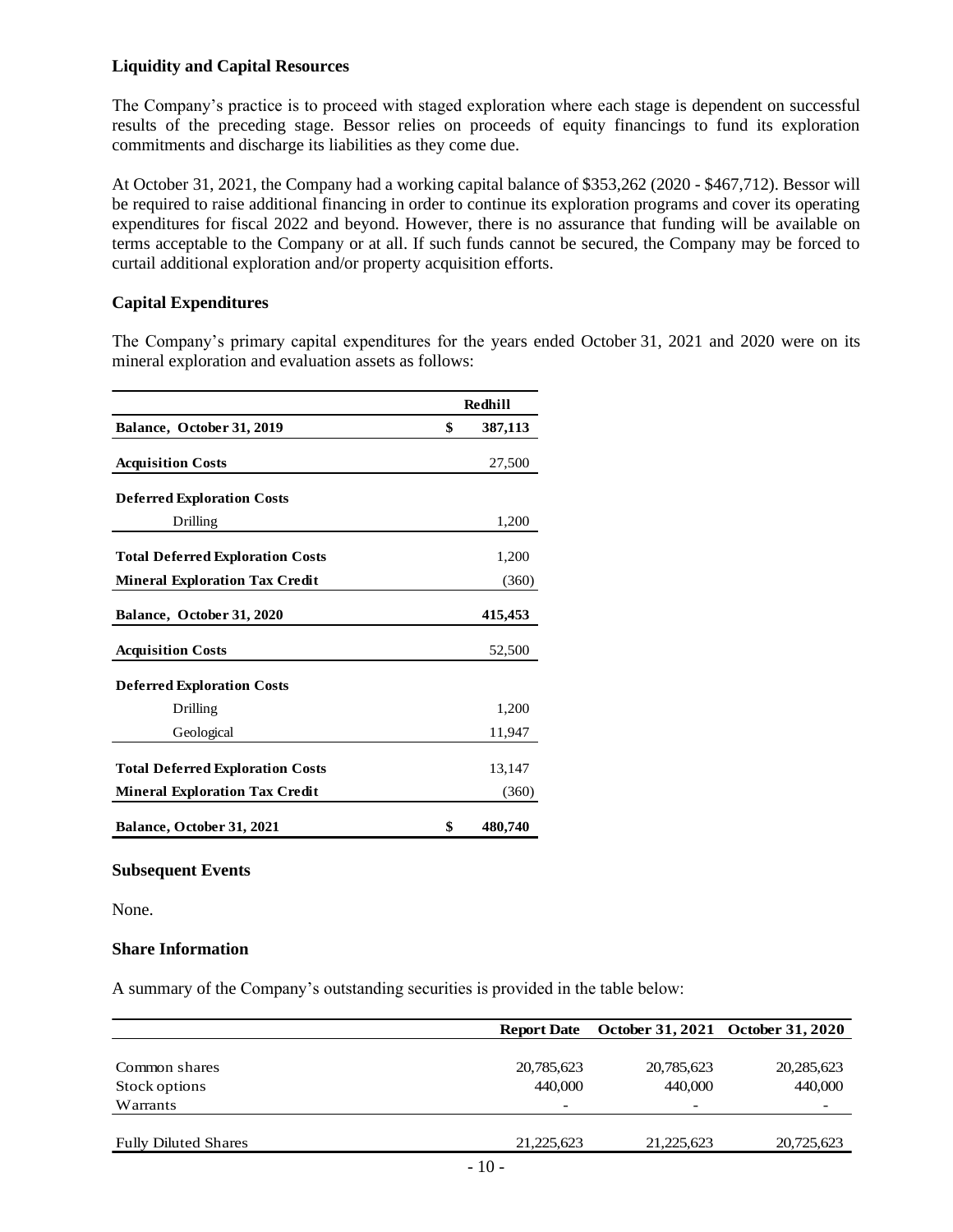# **Summary of Quarterly Results**

A summary of the last eight quarters ended from January 31, 2020 to October 31, 2021 is provided in the table below.

|                                        | QIV          | QIII         | QП           | QI           |
|----------------------------------------|--------------|--------------|--------------|--------------|
|                                        | 31-Oct-21    | $31-Jul-21$  | 30-Apr-21    | $31-Jan-21$  |
| <b>Operations</b>                      |              |              |              |              |
| <b>Finance Income</b>                  | \$266        | \$289        | \$780        | \$884        |
| <b>Net Loss</b>                        | $(\$22,789)$ | $(\$12,237)$ | $(\$26,898)$ | $(\$22,239)$ |
| <b>Per Share - Basic and Diluted  </b> | $(\$0.00)$   | $(\$0.00)$   | $(\$0.00)$   | $(\$0.00)$   |
| <b>Statement of Financial Position</b> |              |              |              |              |
| <b>Working Capital</b>                 | \$353,262    | \$387,638    | \$417,375    | \$444,273    |
| <b>Total Assets</b>                    | \$849,003    | \$862,354    | \$854,490    | \$881,369    |
| <b>Capital Expenditures</b>            | \$11,587     | \$17,500     | \$0          | \$1,200      |

|                                        | QIV          | QIII        | QII         | QI          |
|----------------------------------------|--------------|-------------|-------------|-------------|
|                                        | $31-Oct-20$  | $31-Ju1-20$ | $30-Apr-20$ | $31-Jan-20$ |
| Operations                             |              |             |             |             |
| Finance Income                         | \$940        | \$959       | \$1,204     | \$1,104     |
| Net Loss                               | $(\$27,568)$ | (\$11,426)  | (\$16,198)  | (\$14,362)  |
| Per Share - Basic and Diluted          | $($ \$0.00)  | $($ \$0.00) | $(\$0.00)$  | $($ \$0.00) |
| <b>Statement of Financial Position</b> |              |             |             |             |
| <b>Working Capital</b>                 | \$467,712    | \$500,280   | \$511,346   | \$527,544   |
| <b>Total Assets</b>                    | \$902,200    | \$897,671   | \$905,304   | \$943,666   |
| Capital Expenditures                   | \$5,000      | \$0         | \$0         | \$1,200     |

# **Transactions with Related Parties**

The Company has paid or accrued fees of \$30,500 (2020 - \$24,000) to companies controlled by officers for management, administrative, accounting and technical services. These amounts are included in management fees and geological fees, as outlined below:

|                          | 2021      | 2020 |        |  |
|--------------------------|-----------|------|--------|--|
| Short-term compensation: |           |      |        |  |
| Management fees          | 24,000 \$ |      | 24,000 |  |
| Geological fees          | 6,500     |      | -      |  |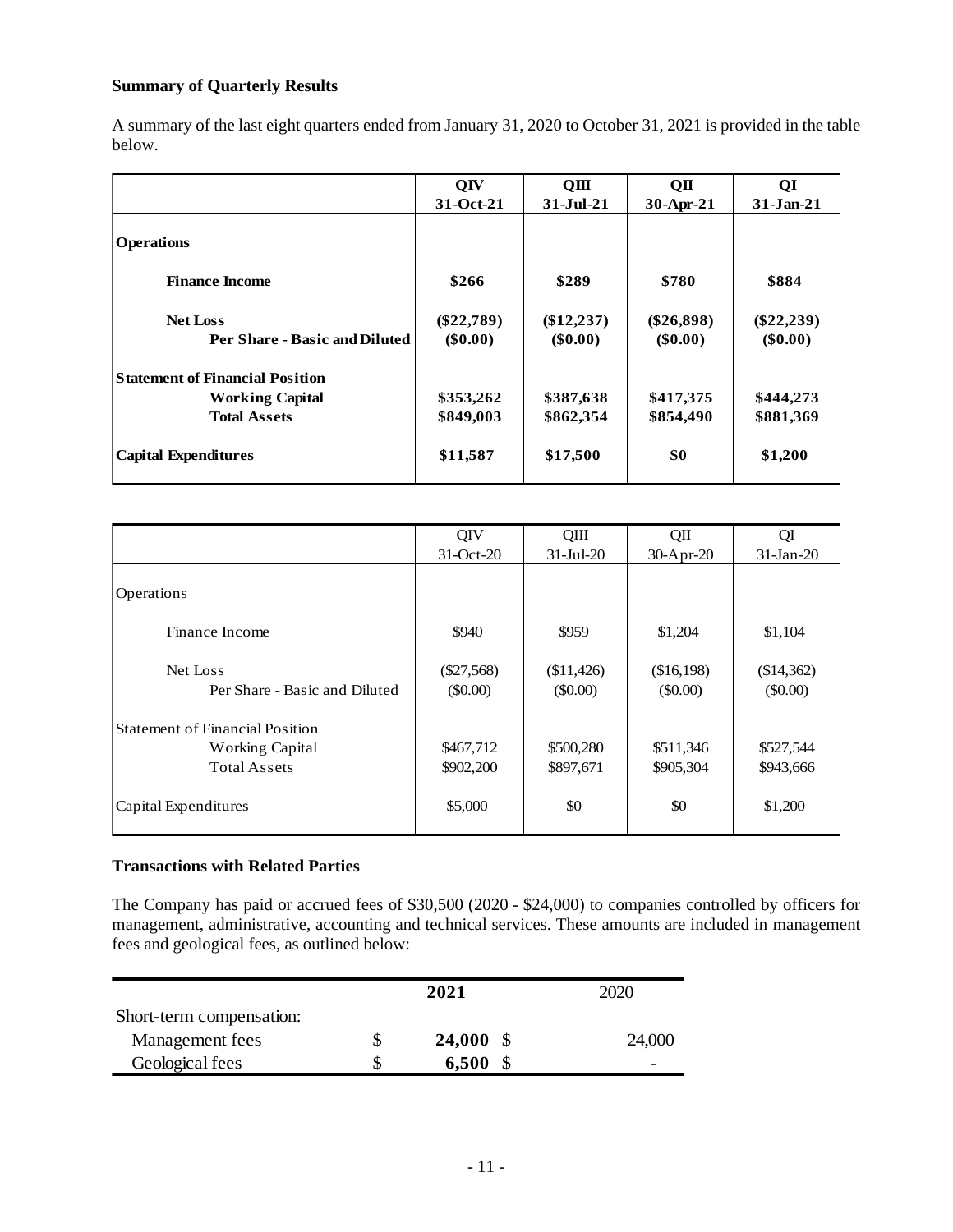Management fees consisted of \$24,000 (2020 - \$24,000) paid to a company controlled by Joseph Meagher, Chief Financial Officer. Geological fees, which are included in exploration and evaluation assets, consisted of \$6,500 (2020 - \$nil) paid to a company controlled by Kieran Downes, Chief Executive Officer.

### **Financial Instruments**

Financial instruments are agreements between two parties that result in promises to pay or receive cash or equity instruments. The Company classifies its financial instruments as follows: cash and cash equivalents and marketable securities are classified as fair value through profit or loss; reclamation advance, as amortized cost; and accounts payable and accrued liabilities, as amortized cost. The carrying values of these instruments approximate their fair values due to their short term to maturity.

The following table sets forth the Company's financial assets measured at fair value by level within the fair value hierarchy:

| October 31, 2021              |    | Level 1 |     | Level 2 |    | Level 3 |
|-------------------------------|----|---------|-----|---------|----|---------|
|                               |    |         |     |         |    |         |
| Cash and cash equivalents     | \$ | 361,297 | -86 |         | Ж, |         |
| Investment in private company | -S |         |     |         |    |         |
|                               |    |         |     |         |    |         |
| October 31, 2020              |    | Level 1 |     | Level 2 |    | Level 3 |
| Cash and cash equivalents     | S  | 480,423 |     |         |    |         |
| Investment in private company | -S |         |     |         |    |         |

The Company has exposure to the following risks from its use of financial instruments:

- Credit risk;
- Liquidity risk; and
- Market risk.

#### **a) Credit risk**

Credit risk is the risk of financial loss to the Company if a customer or counterparty to a financial instrument fails to meet its contractual obligations.

The maximum exposure to credit risk is as follows:

|                           |    | 2021    | 2020 |         |  |  |
|---------------------------|----|---------|------|---------|--|--|
| Cash and cash equivalents | ۱D | 361,297 |      | 480.42. |  |  |

All of the Company's operations are conducted in Canada. The Company's exposure to credit risk is influenced mainly by the individual characteristics of each counterparty.

The Company limits its exposure to credit risk on cash and cash equivalents by only investing in liquid securities offered by chartered banks. Given the credit rating of the bank and the securities owned, management does not expect significant credit losses on cash and cash equivalents.

The Company's accounts receivable consists primarily of Goods and Services Tax at October 31, 2021 and 2020. As at October 31, 2021 and 2020, the Company's accounts receivable were current (less than 90 days). The Company believes that all outstanding balances are collectible, and therefore, there is no allowance for doubtful accounts at October 31, 2021 and October 31, 2020.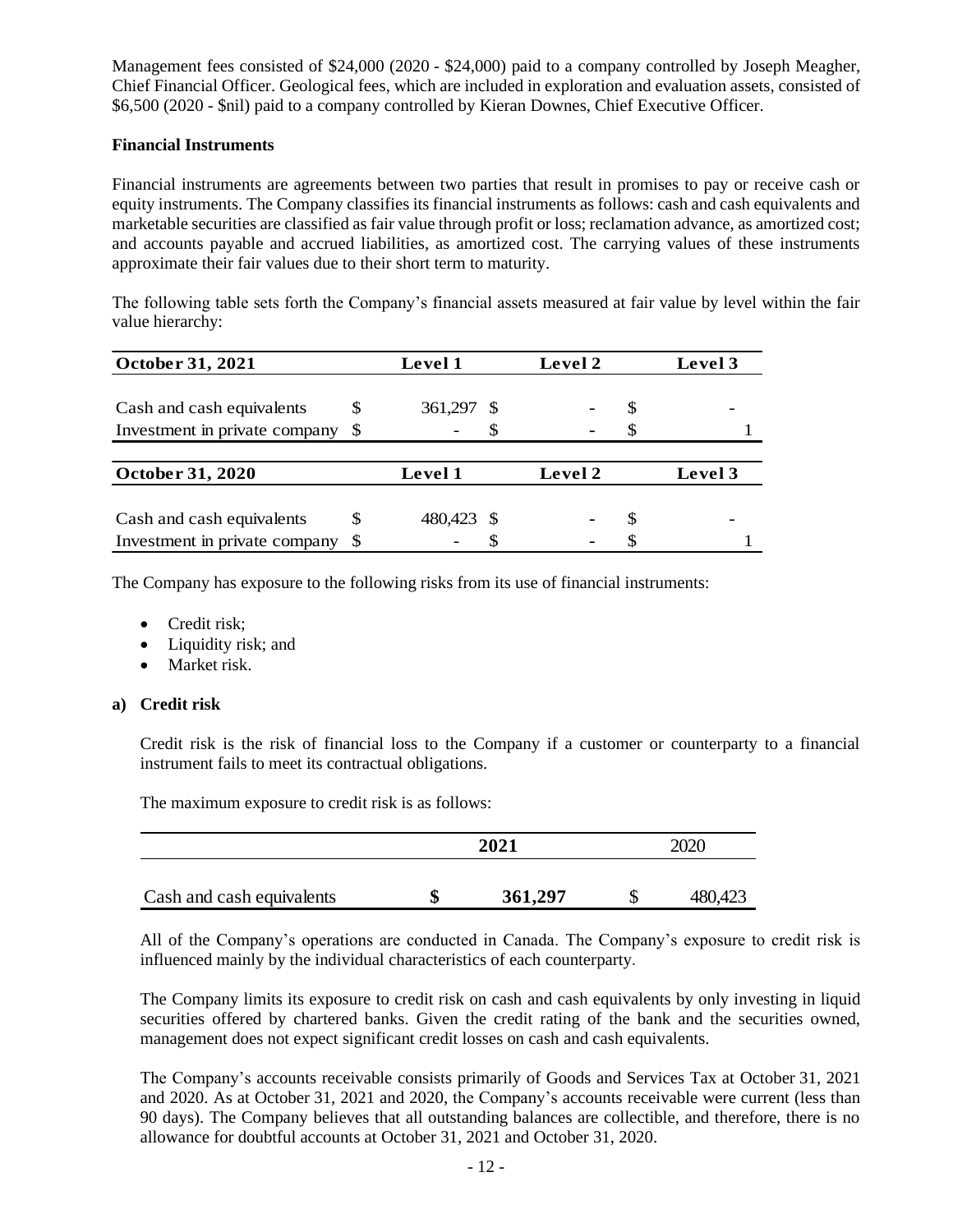# **b) Liquidity risk**

Liquidity risk is the risk that the Company will not be able to meet its financial obligations as they fall due. The Company's approach to managing liquidity is to ensure, as much as possible, that it will always have sufficient liquidity to meet its liabilities when due, under both normal and stressed conditions, without incurring unacceptable losses or risking damage to the Company's reputation.

The Company has a planning and budgeting process in place by which it anticipates and determines the funds required to support normal operation requirements and the growth and development of its mineral exploration and evaluation assets. The Company coordinates this planning and budgeting process with its financing activities through the capital management process, as described in Note 13 in the financial statements. Management has increased its focus on liquidity risk given the impact of the current economic and financial market climate on the availability of equity financing.

The Company's financial liabilities are comprised of accounts payable and accrued liabilities. The financial liabilities at October 31, 2021 are summarized below:

|                                                                                      |   | <b>Contractual</b><br><b>Carrying</b><br><b>Cash Flows</b> One Year<br>Amount |     | <b>Less</b><br>than      | One<br>to Two<br>Years |        | Two<br><b>Years</b> |                          | More<br>to Five than Five<br>Years |                          |     |  |
|--------------------------------------------------------------------------------------|---|-------------------------------------------------------------------------------|-----|--------------------------|------------------------|--------|---------------------|--------------------------|------------------------------------|--------------------------|-----|--|
| Non-derivative financial liabilities:<br>Accounts payable and<br>accrued liabilities | S | 10,000                                                                        | \$. | $\overline{\phantom{a}}$ | -S                     | 10,000 | -S                  | $\overline{\phantom{a}}$ | -S                                 | $\overline{\phantom{0}}$ | - S |  |
|                                                                                      |   | 10,000                                                                        | \$  | ۰.                       |                        | 10,000 | \$                  | ۰                        | -SS                                | ۰.                       | -SS |  |

#### **c) Market risk**

Market risk is the risk that changes in market prices, such as foreign exchange rates and interest rates, will affect the Company's income or the value of its holdings of financial instruments. The objective of market risk management is to manage and control market risk exposures within acceptable parameters, while optimizing the return on capital.

- *i) Currency risk –* The Company has nominal funds held in a foreign currency, and as a result, is not exposed to significant currency risk on its financial instruments at period-end.
- *ii) Interest rate risk –* Interest rate risk is the risk that future cash flows will fluctuate as a result of changes in market interest rates. Interest earned on cash and cash equivalents is at nominal interest rates, and therefore, the Company does not consider interest rate risk to be significant. The Company has no interest-bearing financial liabilities.

### **Risks and Uncertainties**

Bessor competes with other mining companies, some of which have greater financial resources and technical facilities, for the acquisition of mineral properties, claims and other interests, as well as for the recruitment and retention of qualified personnel.

All of the properties in which Bessor has an interest, or the right to acquire an interest, are in the early exploration stage and are without a known body of commercial ore. Development of Bessor's mineral properties will only follow upon obtaining satisfactory exploration results. Exploration for and the development of mineral resources involve a high degree of risk and few properties that are explored are ultimately developed into producing properties. There is no assurance that Bessor's exploration and development activities will result in any discoveries of commercial bodies of ore.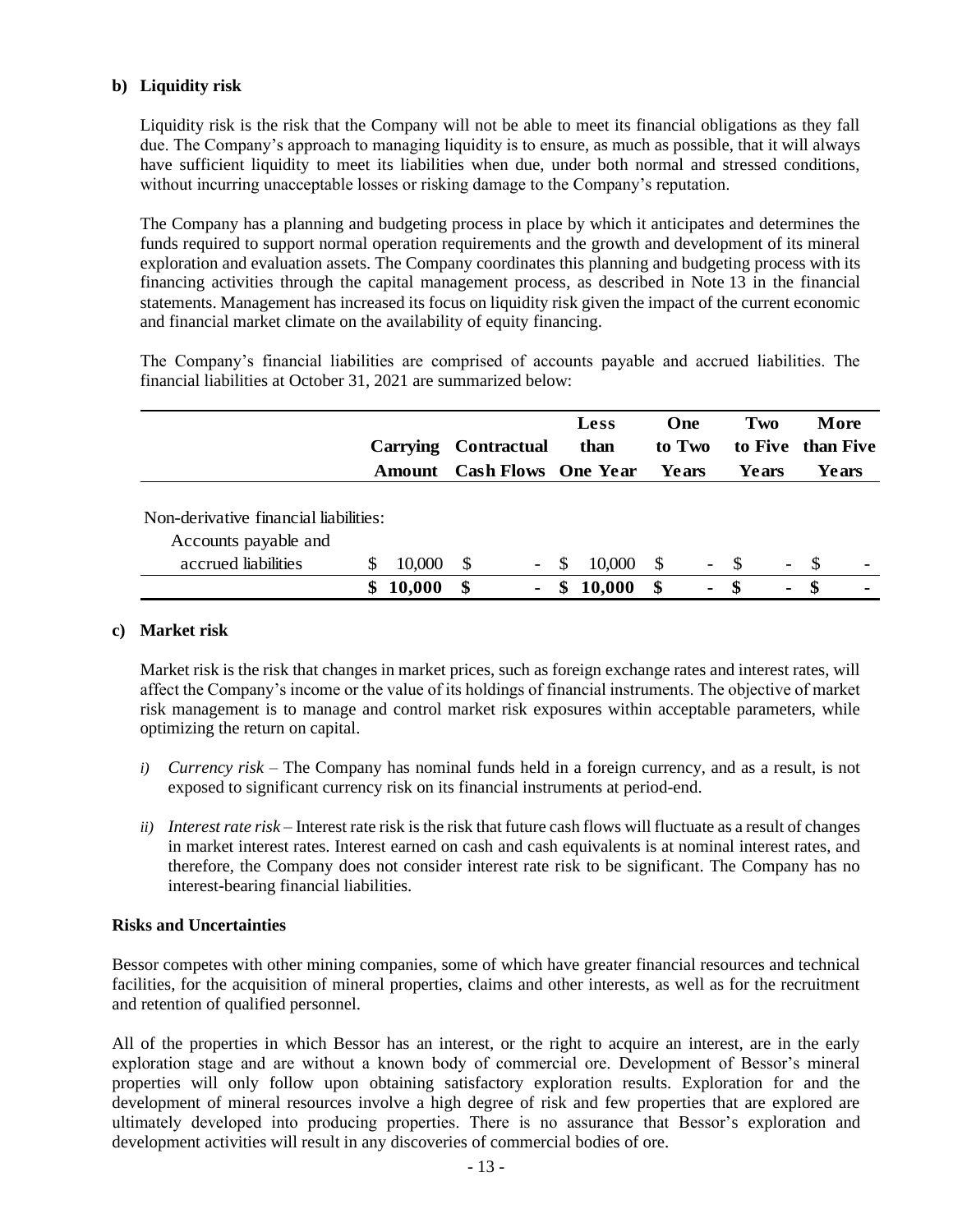Existing and possible future environmental legislation, regulations and actions could cause additional expenses, capital expenditures, restrictions and delays in the activities of the Company, the extent of which cannot be predicted. Before production can commence on any properties, the Company must obtain regulatory and environmental approvals. There is no assurance that such approvals can be obtained on a timely basis or at all. The cost of compliance with changes in government regulations has the potential to reduce the profitability of operations.

Aboriginal peoples have claimed aboriginal title and rights to resources and various properties in western Canada, including Bessor's properties. Such claims, in relation to Bessor's lands, if successful, could have an adverse effect on Bessor or its respective operations.

Bessor will require additional financing to continue its business plan and there is no assurance that financing will be available or, if available, will be on reasonable terms. To the extent that financing is not available, Bessor may have to reduce exploration activities and work commitments may not be satisfied resulting in a loss of property ownership by Bessor.

#### **Disclosure Controls and Procedures**

Management has ensured that there are disclosure controls and procedures that provide reasonable assurance that material information relating to the Company is disclosed on a timely basis, particularly information relevant to the period in which annual filings are being prepared. Management believes these disclosure controls and procedures have been effective during the year ended October 31, 2021.

#### **Transactions not Reflected on the Statement of Financial Position**

The Company did not enter into any transactions that were not reflected on the statement of financial position as at October 31, 2021.

#### **Forward-Looking Statements**

This MD&A contains "forward-looking information" within the meaning of applicable Canadian securities legislation. All statements, other than statements of historical fact, included herein may be forward-looking information. Generally, forward-looking information may be identified by the use of forward-looking terminology such as "plans", "expects" or "does not expect", "proposed", "is expected", "budgets", "scheduled", "estimates", "forecasts", "intends", "anticipates" or "does not anticipate", or "believes", or variations of such words and phrases, or by the use of words or phrases that state that certain actions, events or results may, could, would, or might occur or be achieved. In particular, this MD&A contains forwardlooking information in respect of: the corporate strategy of the Company in relation to pursuing acquisitions and the ability of the Company to add new properties to its portfolio of projects; future exploration and development plans of the Company for its projects; the size and timing of exploration programs by Bessor or its partners, including obtaining permits for such future exploration; the exploration and discovery potential of its projects and the potential deposits or targets that may be contained on its projects; future drilling and the timing for future drilling on its projects; potential acquisitions by the Company of mineral projects; future expenditures on the Company's projects; the potential completion of the 20 for 1 share consolidation by the Company in conjunction with an acquisition or a potential transaction; and the ability of the Company to attract additional funds if required. This forward-looking information reflects the Company's current beliefs and is based on information currently available to the Company and on assumptions the Company believes are reasonable. Certain assumptions can be found in the Company`s disclosure documents on SEDAR at [www.sedar.com.](http://www.sedar.com/) In addition, assumptions include, but are not limited to: the actual results of exploration on projects being equivalent to or better than estimated results in technical reports or prior exploration results; assumptions in respect of commodity prices; the ability of the Company to seek out and negotiate favourable acquisitions; market acceptance of the Company's corporate strategy and acquisition strategies; the ability of the Company to obtain financing on acceptable terms; and future costs and expenses of the Company being based on historical costs and expenses, adjusted for inflation. Forward-looking information is subject to known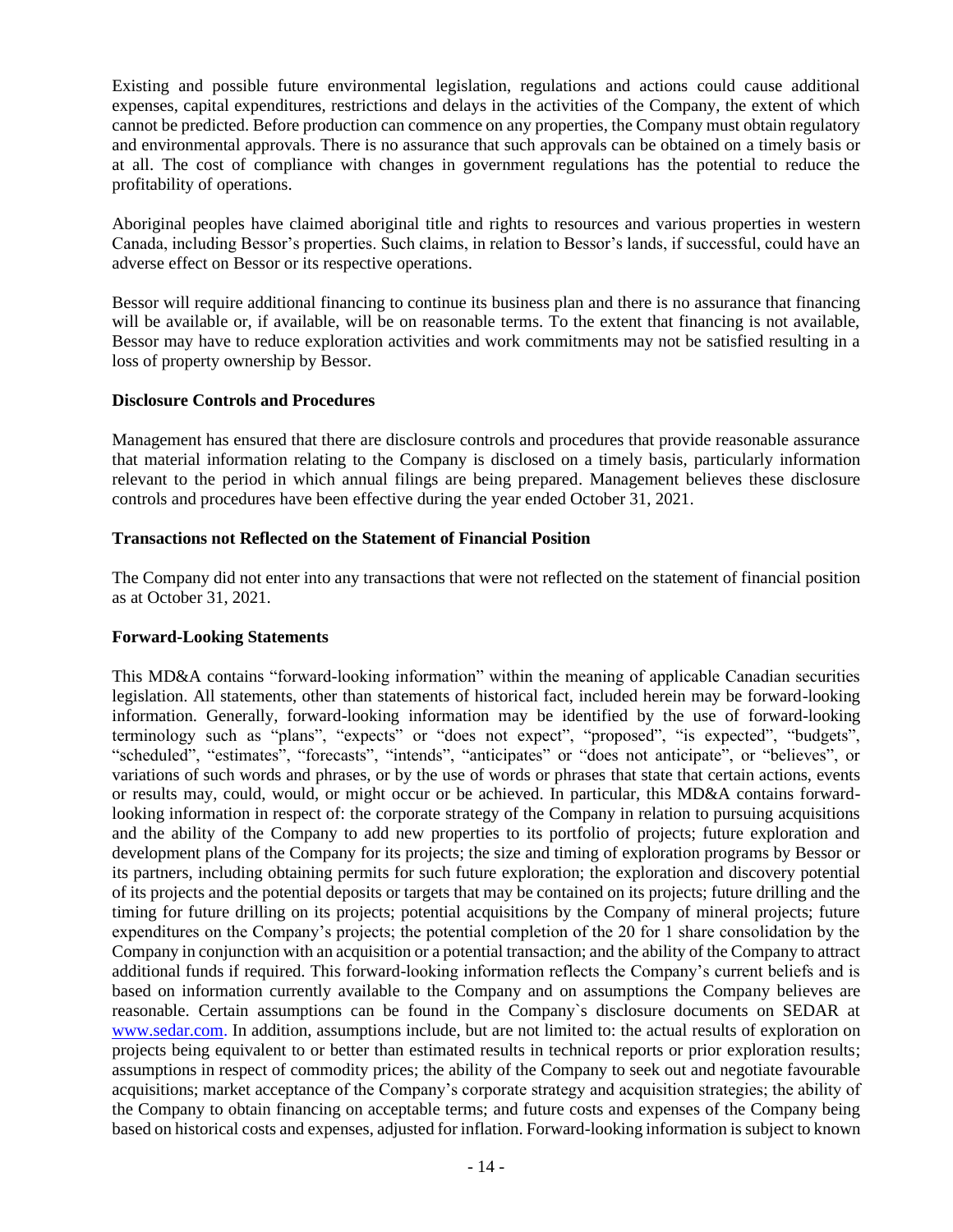and unknown risks, uncertainties and other factors that may cause the actual results, level of activity, performance or achievements of the Company to be materially different from those expressed or implied by such forward-looking information. Such risks and other factors may include, but are not limited to: the early stage development of the Company and its projects; market acceptance of mineral exploration companies and the junior exploration company model; general business, economic, competitive, political and social uncertainties; commodity prices; the actual results of current exploration and development or operational activities; competition; changes in project parameters as plans continue to be refined; accidents and other risks inherent in the mining industry; lack of insurance; delay or failure to receive board or regulatory approvals; changes in legislation, including environmental legislation, affecting the Company; timing and availability of external financing on acceptable terms; conclusions of economic evaluations; and lack of qualified, skilled labour or loss of key individuals. Although the Company has attempted to identify important factors that could cause actual results to differ materially from those contained in forward-looking information, there may be other factors that cause results not to be as anticipated, estimated or intended. Accordingly, readers should not place undue reliance on forward-looking information. The Company does not undertake to update any forward-looking information, except in accordance with applicable securities laws.

#### **Other**

Additional information relating to Bessor's business and activities can be found on SEDAR at [www.sedar.com.](http://www.sedar.com/)